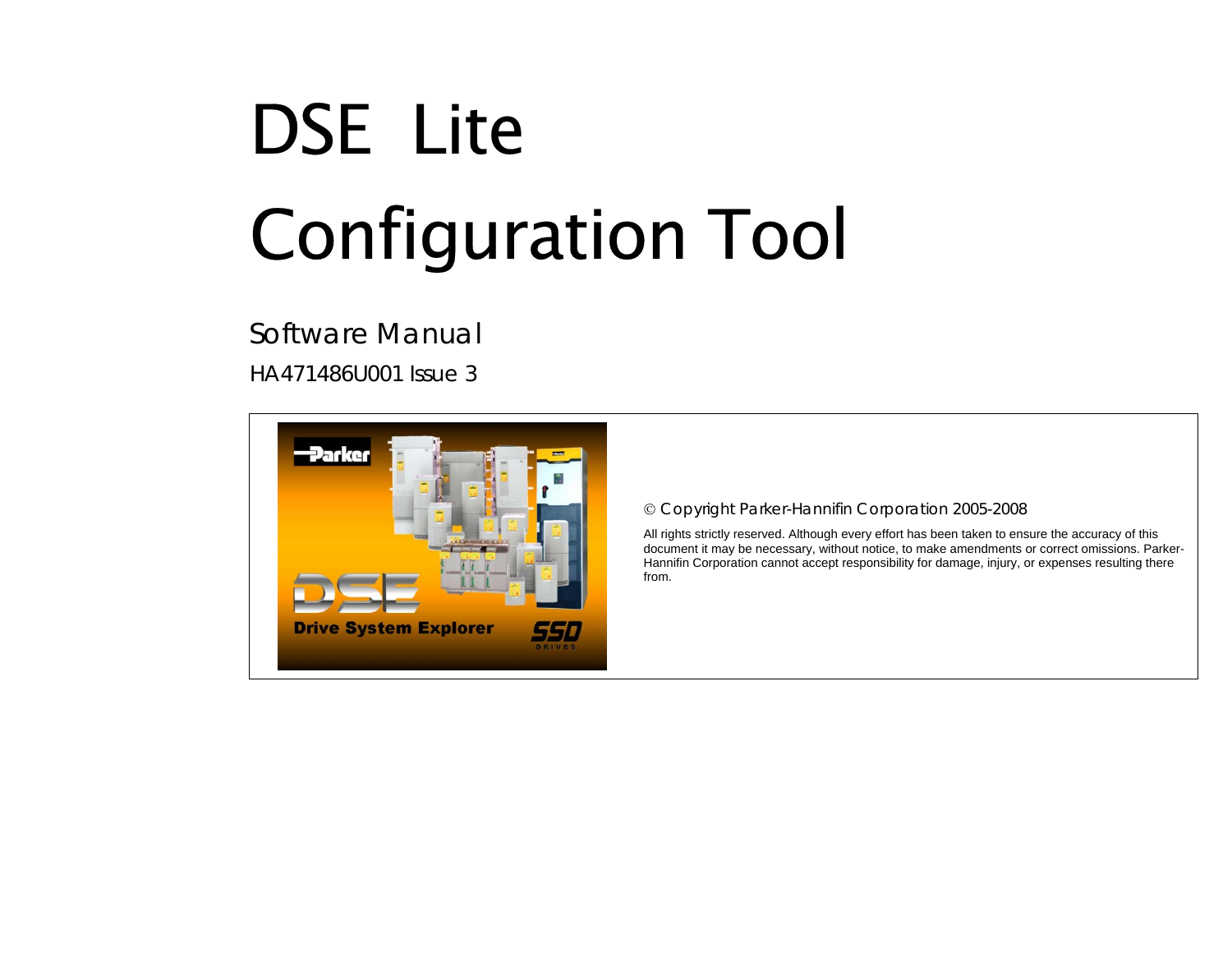#### UK Head Office: Parker SSD Drives New Courtwick Lane, Littlehampton, West Sussex BN17 7RZ Tel: +44 (0)1903 737000 Fax: +44 (0)1903 737100

#### **CANADA**

Parker Hannifin Canada Motion and Control Division 160 Chisholm Drive Milton, Ontario L9T 3G9 Tel: +1 (905) 693-3011 Fax: +1 (905) 876-0788

#### **GERMANY**

Parker Hannifin GmbH Von-Humboldt-Strasse 10 64646 Heppenheim Tel: +49 (6252) 798200 Fax: +49 (6252) 798205

#### **CHINA** Parker Hannifin Motion & Control (Shanghai) Co. Ltd. SSD Drives 280 Yunqiao Road, JinQiao Export Processing Zone, Pudong district, Shanghai 201206 Tel: +86(21)2899 5000 Fax: +86(21)5834 8975

**ITALY** 

Parker Hannifin SPA Via Gran Sasso 7 20030 Lentate Sul Seveso Milano Tel: +39 (0362) 557308 Fax: +39 (0362) 557312

#### USA Parker Hannifin Corporation SSD Drives 9225 Forsyth Park Drive **Charlotte** North Carolina 28273-3884 Tel: +1 (704) 588 3246 Fax: +1 (704) 588 3249

FRANCE Parker SSD Parvex 8 Avenue du Lac B.P. 249

F-21007 Dijon Cedex Tel: +33 (0)3 80 42 42 40 Fax: +33 (0)3 80 42 41 23

August 8, 2007

## **S E R V I C E & R E P A I R C E N T E R S**

Local availability and service support also in:

Argentina . Australia . Austria . Bangladesh . Belgium . Brazil . Chile . Colombia . Costa Rica . Cyprus Czech Republic • Denmark • Ecuador • Egypt • Finland • Greece • Hong Kong • Hungary • India • Indonesia Iran • Ireland • Israel • Japan • Jordan • Kenya • Korea • Kuwait • Lithuania • Malaysia • Netherlands New Zealand • Nigeria • Norway • Peru • Philippines • Poland • Portugal • Quatar • Romania • Russia **Saudi Arabia ● Singapore ● Slovenia ● Slovakia ● South Africa ● Spain ● Sri Lanka ● Sweden ● Switzerland Taiwan ● Thailand ● Turkey ● United Arab Emirates ● Vietnam ● Zimbabwe**

www.ssddrives.com



*DSE Lite Configuration Tool - HA471486U001 Issue 3* 

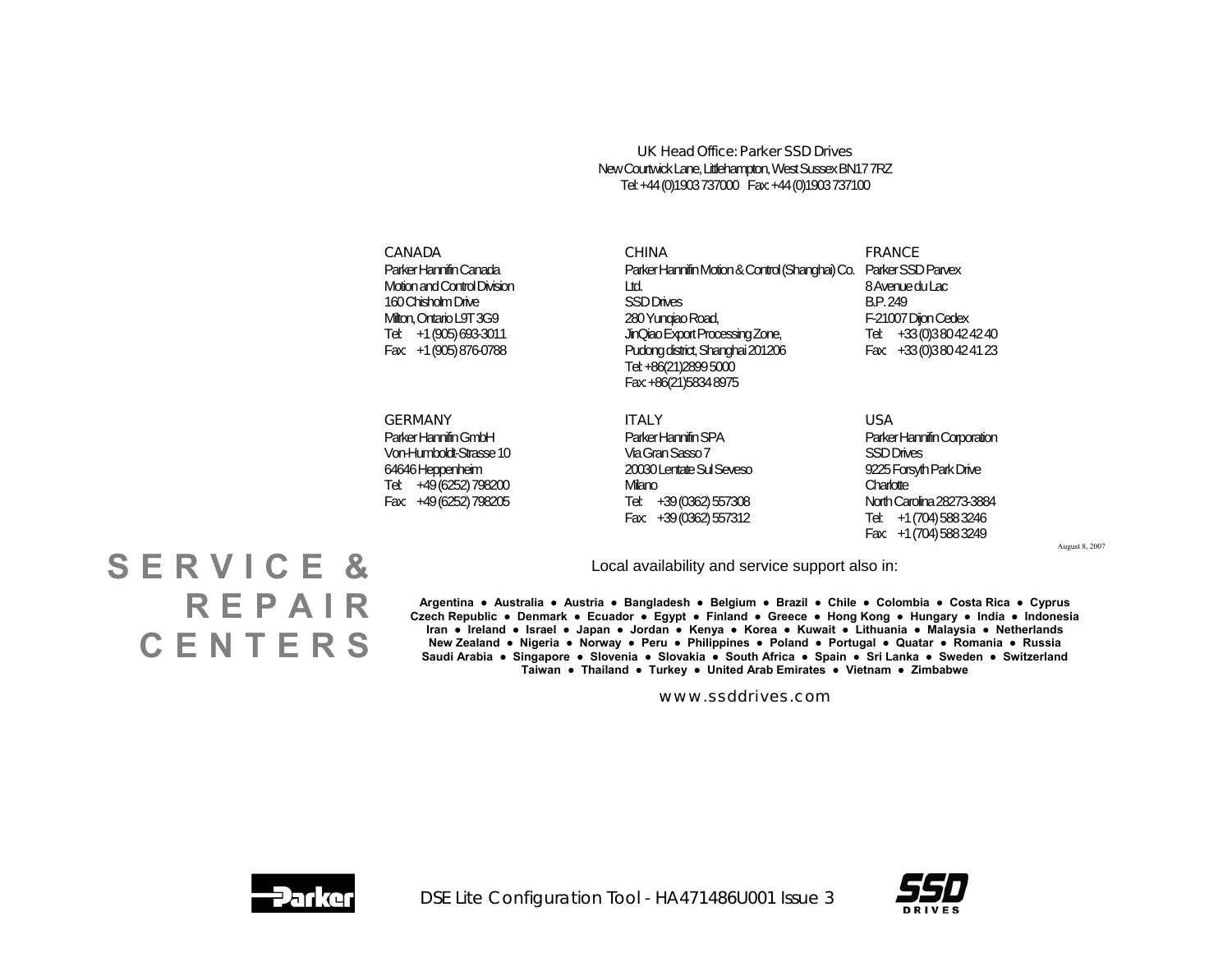| <b>General Information</b>                                                                                      | $\mathsf{I} - \mathsf{I}$                |
|-----------------------------------------------------------------------------------------------------------------|------------------------------------------|
| <b>Introduction</b>                                                                                             | $1 - 2$                                  |
| <b>DSE Lite Installation</b>                                                                                    | $1 - 3$                                  |
| Installing the USB driver<br>Updating the USB driver                                                            | $1 - 3$<br>$1 - 4$                       |
| <b>Launching DSE Lite</b>                                                                                       | $1 - 5$                                  |
| <b>Connecting to the Drive</b>                                                                                  | $1 - 6$                                  |
| <b>USB Cable Connection</b><br>Serial Cable Connection<br><b>Modem Connection</b><br><b>EtherNet Connection</b> | $1 - 6$<br>$1 - 7$<br>$1 - 7$<br>$1 - 7$ |
| Configurations                                                                                                  | $2 - 1$                                  |
| <b>Introduction</b>                                                                                             | $2 - 2$                                  |
| <b>Creating a Configuration</b>                                                                                 | $2 - 2$                                  |
| <b>Modifying a Configuration</b>                                                                                | $2 - 5$                                  |
| <b>Editing Function Blocks</b><br><b>Editing Links</b>                                                          | $2 - 5$<br>$2 - 6$                       |
| <b>Selecting Function Blocks</b><br><b>Moving Function Blocks</b>                                               | $2 - 9$<br>$2-9$                         |
| arker<br><b>DSE Lite Configuration Tool</b>                                                                     |                                          |



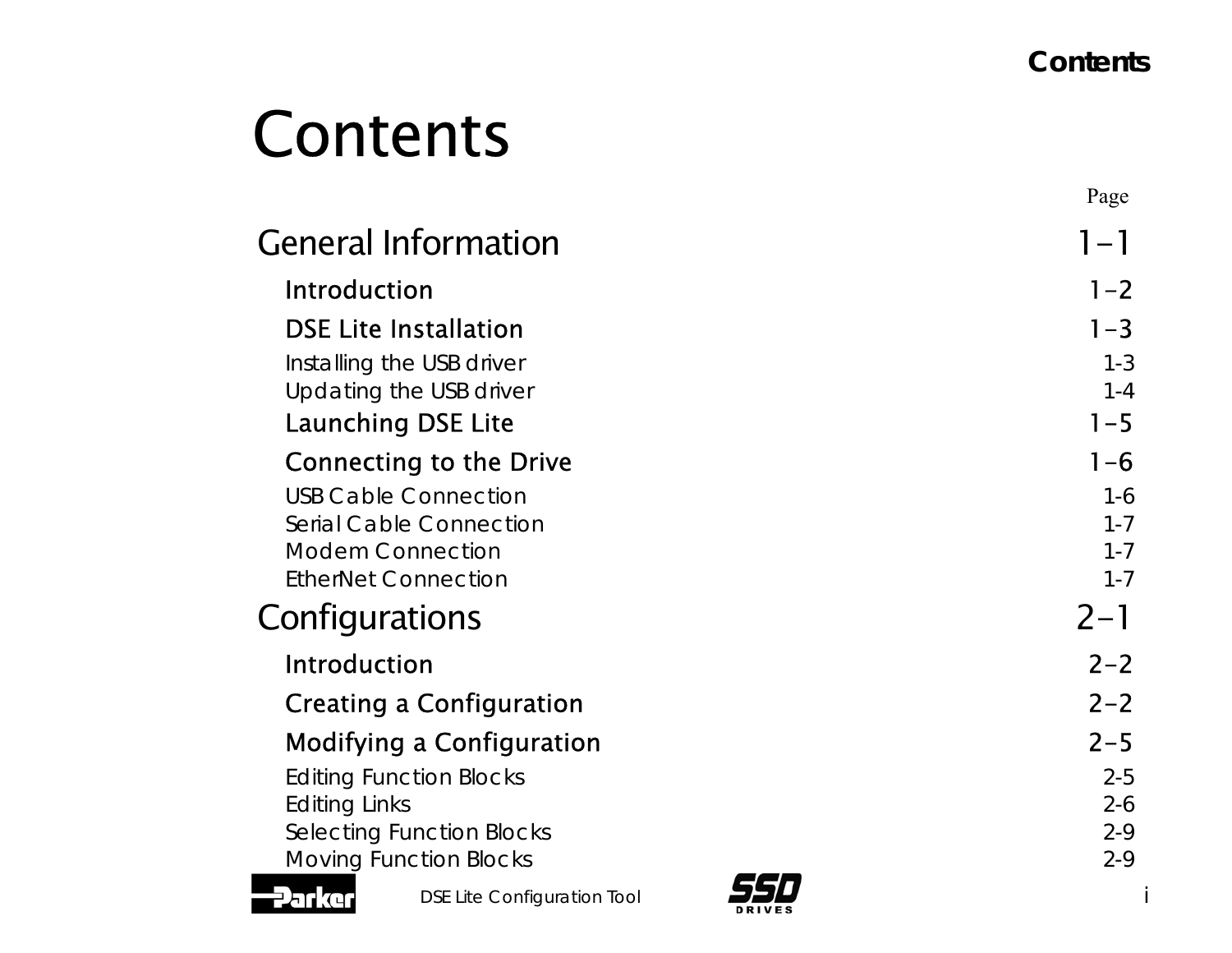ii

|                                               | Page     |
|-----------------------------------------------|----------|
| <b>Inserting New Function Blocks</b>          | $2 - 10$ |
| <b>Renaming Function Blocks</b>               | $2 - 10$ |
| <b>Deleting Function Blocks</b>               | $2 - 11$ |
| Function Block Data Sheets (Help)             | $2 - 11$ |
| <b>Connecting to Other Drives and Devices</b> | $2 - 11$ |
| <b>Macros</b>                                 | $2 - 13$ |
| Text                                          | $2 - 15$ |
| Graphics                                      | $2 - 15$ |
| Forms                                         | $2 - 17$ |
| Installing a Configuration                    | $2 - 18$ |
| $Install (non-890)$                           | $2 - 19$ |
| Install (890)                                 | $2 - 19$ |
| Autotune                                      | $2 - 2C$ |
| <b>Updating a Configuration</b>               | $2 - 20$ |
| User Interface                                | $3 - 1$  |
| <b>Docking Windows</b>                        | $3 - 2$  |
| <b>Tool Bars</b>                              | $3 - 5$  |
| Docking                                       | $3 - 5$  |
| Customizing                                   | $3 - 6$  |
| <b>Configuration Windows</b>                  | 3-6      |
|                                               |          |



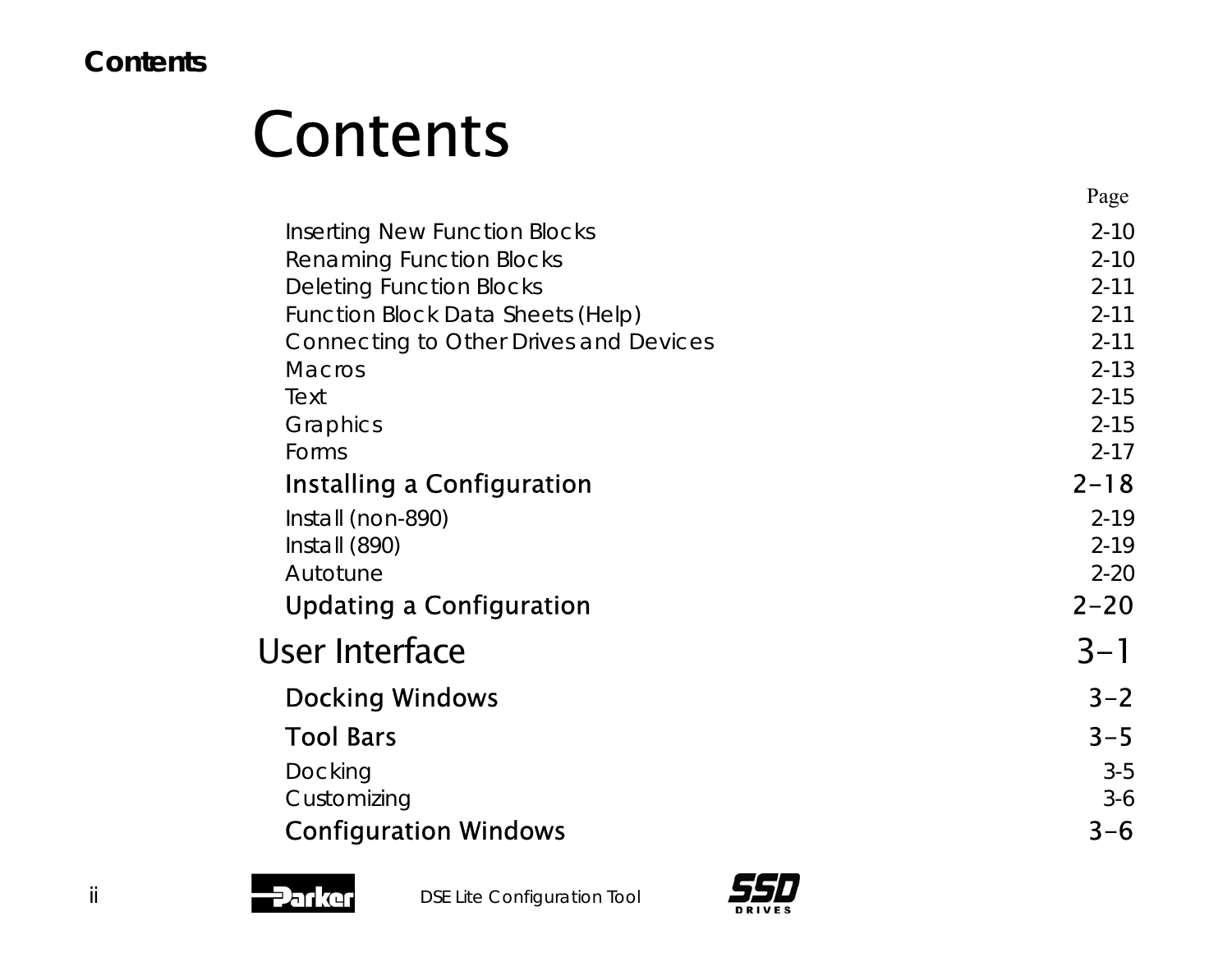|                          |                                         | Page     |
|--------------------------|-----------------------------------------|----------|
| <b>Properties</b>        |                                         | $3 - 7$  |
| Document Settings        |                                         | $3 - 7$  |
| <b>Global Settings</b>   |                                         | $3 - 8$  |
| Version                  |                                         | $3 - 10$ |
| <b>Online Access</b>     |                                         | $4 - 1$  |
| The ONLINE Configuration |                                         | $4 - 2$  |
| The Monitor List         |                                         | $4 - 3$  |
|                          | The Monitor List Toolbar                | $4 - 3$  |
|                          | Adding Parameters to the Monitor List   | $4 - 4$  |
| The Chart Recorder       |                                         | $4 - 5$  |
|                          | The Chart Recorder Toolbar              | $4-6$    |
|                          | Adding Parameters to the Chart Recorder | $4-6$    |
|                          | Setting-up the Chart Recorder           | $4-6$    |
| The Oscilloscope         |                                         | $4 - 9$  |
|                          | The Oscilloscope Toolbar                | $4 - 10$ |
|                          | Adding Parameters to the Oscilloscope   | $4 - 10$ |
|                          | Setting-up the Oscilloscope             | $4 - 12$ |
| $\bullet$                | Using the Oscilloscope                  | $4 - 16$ |
| Forms                    |                                         | $5 - 1$  |
| <b>Introduction</b>      |                                         | $5 - 2$  |



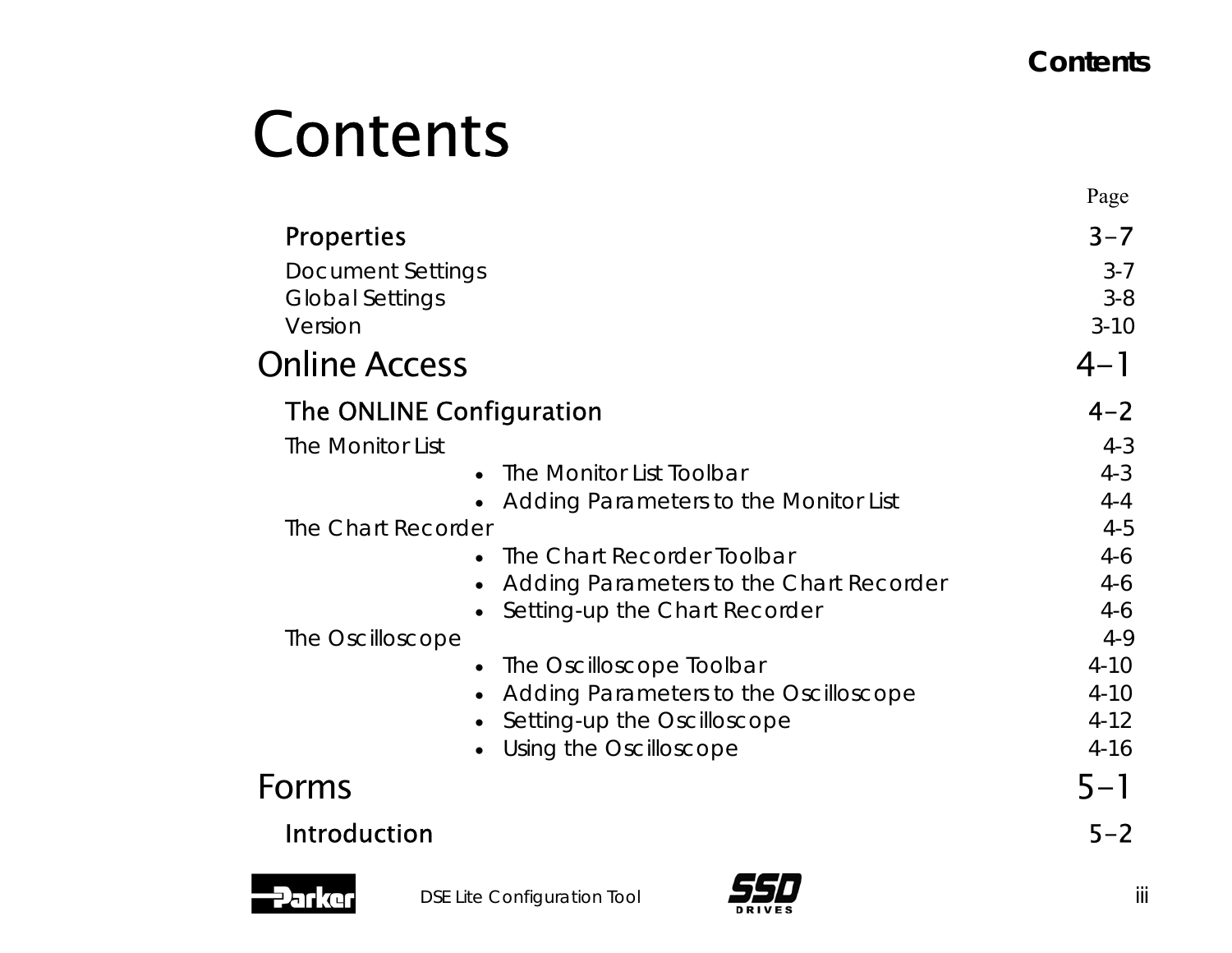|                                    | Page    |
|------------------------------------|---------|
| <b>Creating a Form</b>             | $5 - 2$ |
| <b>Inserting a Predefined Form</b> | $5 - 3$ |
| Editing a Form                     | $5 - 3$ |
| Saving a Form                      | $5 - 4$ |
| Deleting a Form                    | $5 - 4$ |
| Toolbars & Menus                   | $6 - 1$ |
| <b>Toolbars</b>                    | $6 - 2$ |
| The "Standard" Toolbar             | $6 - 2$ |
| The "Drawing" Toolbar              | $6 - 3$ |
| The "Text" Toolbar                 | $6 - 4$ |
| <b>Menus</b>                       | $6 - 5$ |
|                                    |         |



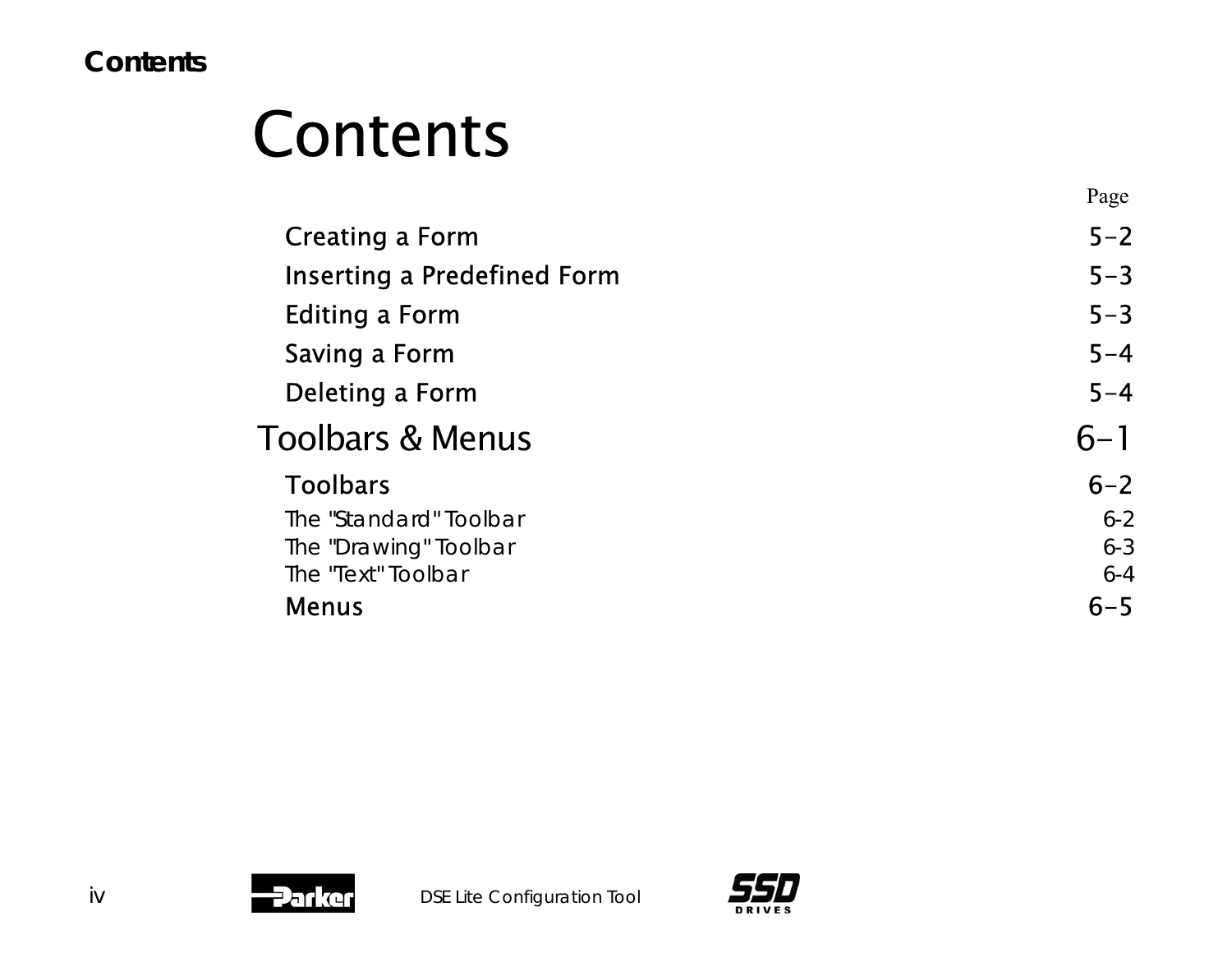#### **General Information**

# **<sup>1</sup>**Chapter 1 General Information

Getting started.



- ♦Introduction
- ♦DSE Lite Installation
- ♦Launching DSE Lite
- ♦Connecting to the Drive



*DSE Lite Configuration Tool* **Page 1-1** 

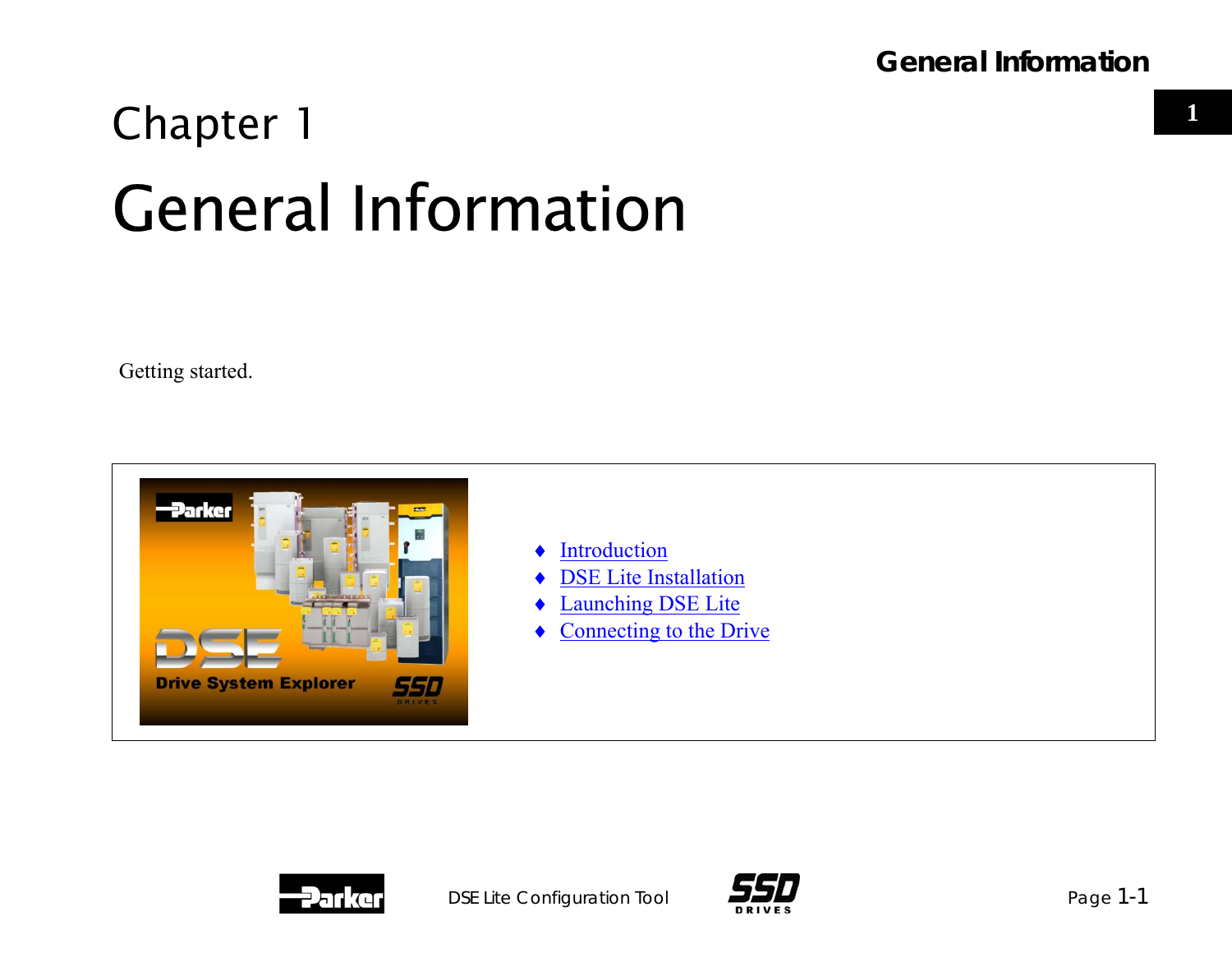#### **General Information**

## **<sup>1</sup>**Introduction

DSE Lite (Drive System Explorer Lite) is the software tool for the 890, 690+, 650V, 620 series firmware version 4.0 or later, 605, 590+, 590 series firmware version 3.2 or later, 590SP and 584SV range of drives available from SSD Drives. Using straightforward block programming you can very quickly become a confident user of DSE Lite. Users of CELite (Configuration Editor Lite) and DSD (Drive System Designer), two previous products, will appreciate DSE Lite's similarity and familiar features. DSE Lite combines the features of both these previous products into a single application with a modern interface and more advanced monitoring capabilities.

For the 584, 590, 605, 620, 650 and 690 drives DSE Lite provides parameterization and function block connectivity similar to CELite. 890 drives support user defined applications in conjunction with fixed Motor Control blocks. Similar to DSD's support for Link Tech Boxes, DSE Lite allows the user to create, parameterize, and configure user defined applications as well as parameterize and connect fixed Motor Control blocks:

**I/O Elements**: the 890 supports a wide variety of I/O this includes built in analog and digital support as well as optional encoder and field bus cards.

**Application**: this is the working space, external of the Motor Control environment. In it you can place any number of instances of any block - gone are the days of fixed numbers of blocks. Beyond that, the DSE Lite world is not flat - you can create well structured, multilayered applications using the Macro feature, which allows you to create a compound block representing an entire block diagram.

**Motor Control**: this is a fixed environment comprising drive and motor parameters organized into blocks. You can parameterized these blocks, or you can read and write to them by linking their parameters with blocks in the Application environment.





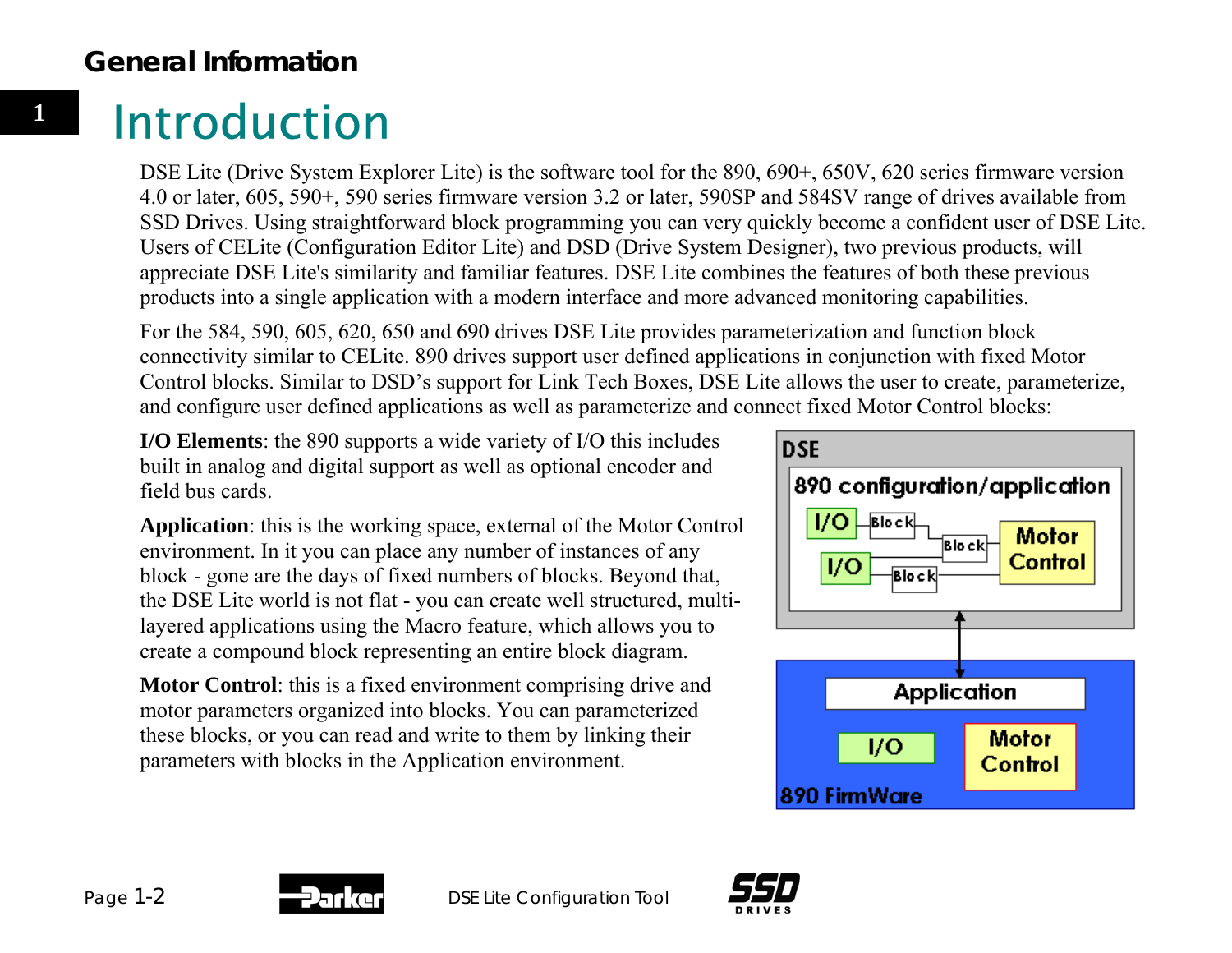## DSE Lite Installation **1**

The 890 Drive is supplied with a CD containing the DSE Lite Configuration Tool. The install file is also available at www.ssddrives.com. You can install DSE Lite on any Intel based PC with the following minimum specification:

- ♦ Running native Windows XP, Home or Professional Edition
- $\triangle$  100Mb of free hard disk space
- ♦ A USB port is required for connecting to an 890 drive

 $\blacklozenge$  A Serial port is required for connecting to 690+, 650V, 620, 605, 590+, 590, 590SP and 584SV drives. Insert the CD and execute the "setup.exe" file on the disk to install the latest LINK database and DSE Lite. Follow the on-screen instructions.

## Installing the USB driver

The DSE installation program "setup.exe" will copy TI USB driver files into the appropriate Windows directories. This driver is needed for connect to an 890 via its USB port. When connecting to the 890 drive for the first time, Windows will acknowledge that it has found new hardware with the "New Hardware Found" wizard. When prompted for a driver, select the "Install automatically" option and select "OK".

The DSE Lite installation program "setup.exe" will also install a copy of the Texas USB drivers into:

C:\Program Files\Texas Instruments\USB-Serial Adapter

If the automatic install method fails, select the "Browse" option and select the directory above once prompted for a driver by the Found New Hardware Wizard.

If you have already plugged in the 890 Drive and Windows has determined it to be an "Unknown/Other" device, you must select the device in the Windows Device Manager (under the Unknown/Other Device Class). Display the properties for the device (by double-clicking it), and then click the "Update Driver" button on the "Driver" properties tab. This will then bring up a Wizard and you need to point to the directory of driver files as described previously.



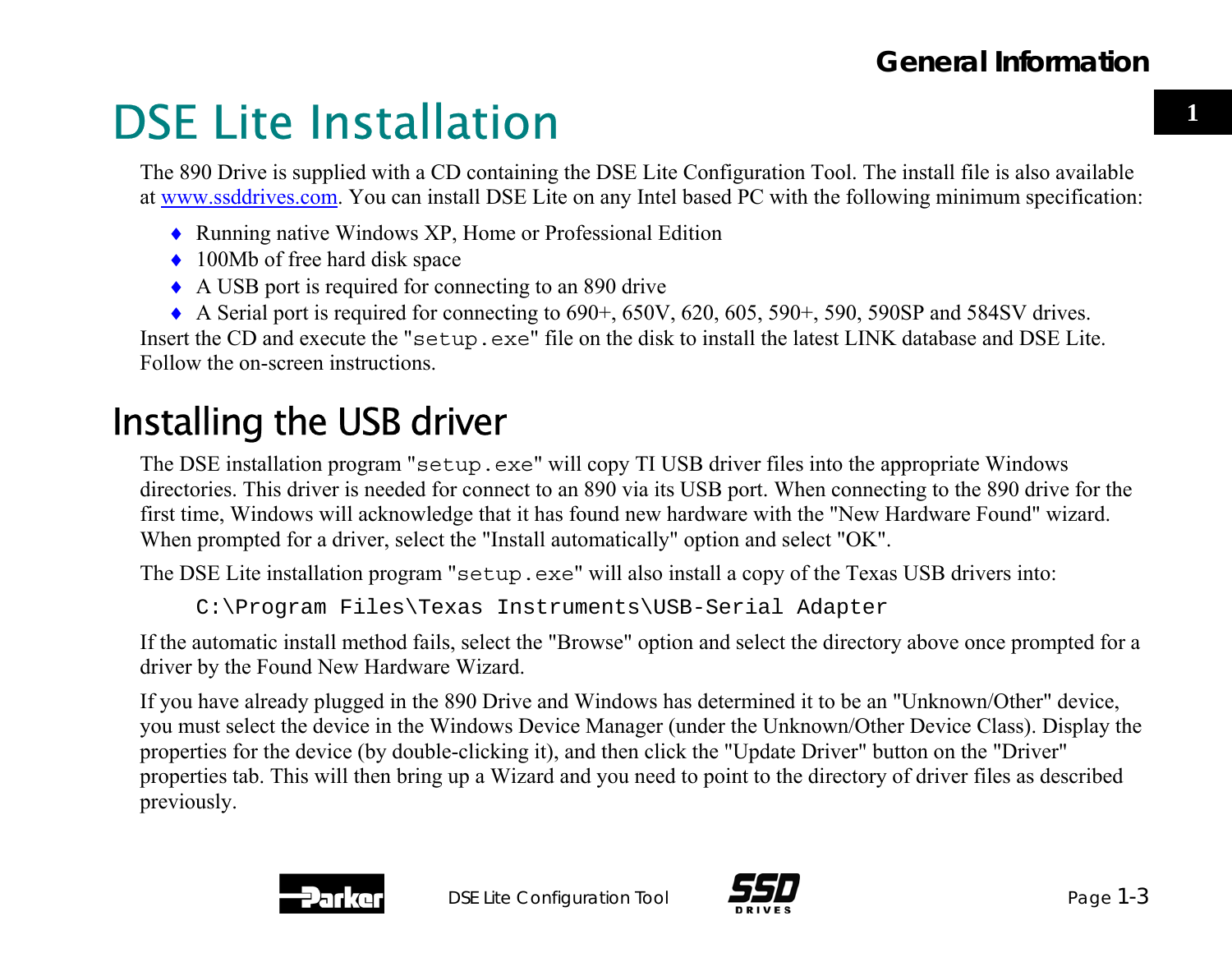#### **General Information**

## **1** Updating the USB driver

## WARNING

The USB driver should only be updated if the current driver is causing problems. Updating the driver should only be preformed by someone with extensive knowledge of Windows XP.

To update the USB driver from Windows Explorer, go to MyComputer (Right Click)  $\rightarrow$  Properties  $\rightarrow$  Hardware  $\rightarrow$  Device Manager A Multi-port serial adapters  $\rightarrow$  TUSB3410 device $\rightarrow$ (Right Click)  $\rightarrow$  Update. If this does not work, you have to manually uninstall the older version of the USB driver first:

- 1. Open My Computer (Right Click)  $\rightarrow$  Properties  $\rightarrow$  Hardware  $\rightarrow$  Device Manager  $\rightarrow$  Multi-port serial adapters  $\rightarrow$  TUSB3410 device
- 2. TUSB3410 device (Right Click)  $\rightarrow$  Uninstall.
- 3. Start  $\rightarrow$  Run  $\rightarrow$  regedit.
- 4. Go to HKEY\_LOCAL\_MACHINE/SYSTEM/CurrentControlSet/Enum/USB
- 5. If you have a Vid\_0451&Pid\_3410 this needs to be deleted
	- a. Vid\_0451&Pid\_3410(Right Click)  $\rightarrow$  Permissions  $\rightarrow$  Enable Allow Full Control for you  $\rightarrow$  OK
	- b. Vid\_0451&Pid\_3410(Right Click)  $\rightarrow$  Delete.
- 6. Go to HKEY\_LOCAL\_MACHINE/SYSTEM/CurrentControlSet/Enum/umpport
- 7. If you have this key, it needs deleting. Follow 5a and 5b to delete this key.
- 8. Delete **umpusbxp.\*** and **umpcomxp.\*** in windows/inf directory
- 9. Delete all of the **oem\*.\*** files that link to **umpusbxp.inf** and **umpcomxp.inf**. You need to do this manually. Search string **ump\*.\*** and search files **oem\*.\***
- 10.Delete **umpusbxp.sys , umpusbvista.sys** and **umpf3410.i51** files in windows/system32/drivers directory.
- 11.Restart computer before installing new driver.



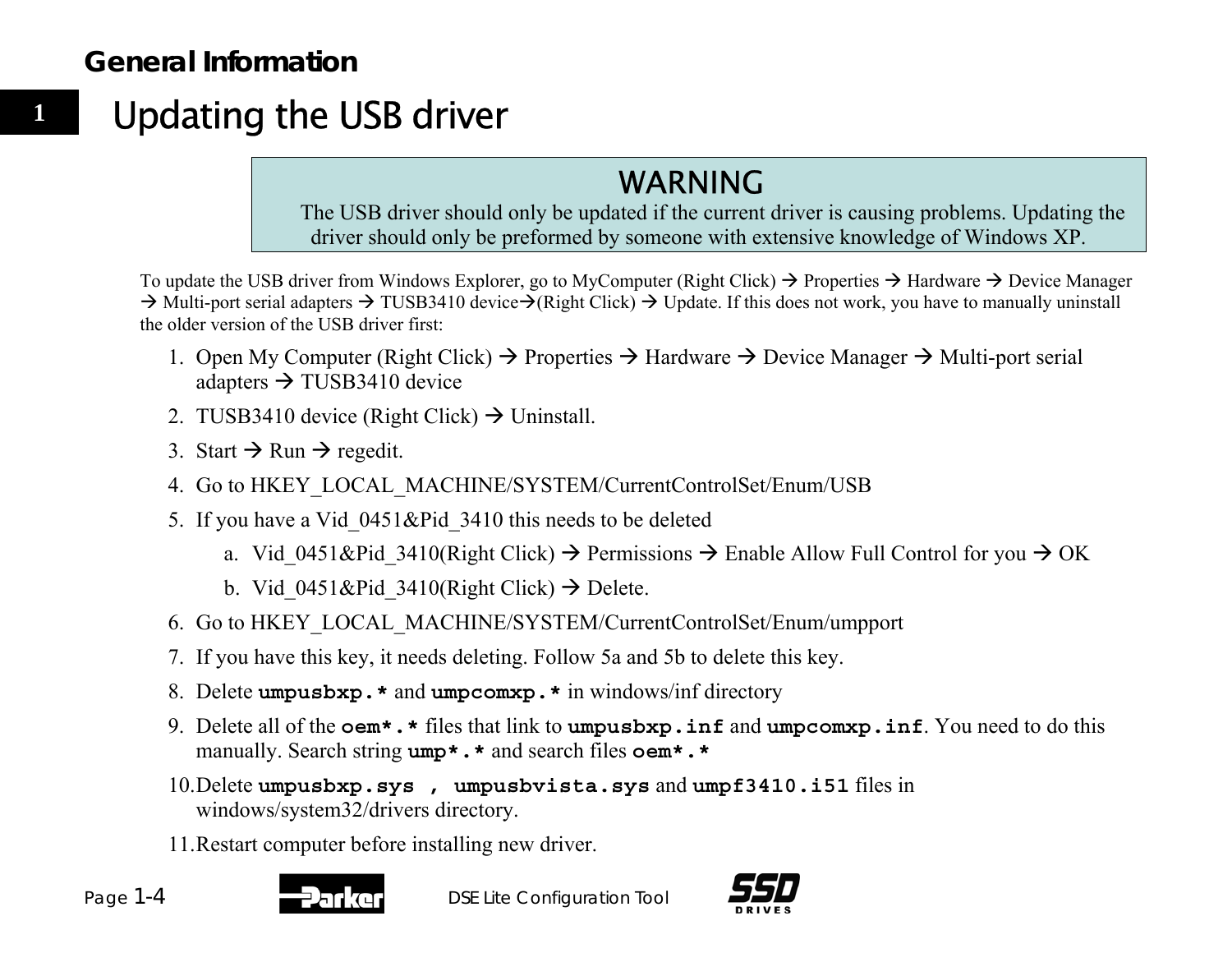## **<sup>1</sup>**Launching DSE Lite

Start DSE Lite by clicking its program icon in Windows or, in the Windows' Start Menu click on "All Programs", you will see "SSD Drives", and within is "DSE Lite". Click on this to launch DSE Lite.

| <b>DSE DSE Lite</b>                |                                                                                               |                                  |                   |                  |
|------------------------------------|-----------------------------------------------------------------------------------------------|----------------------------------|-------------------|------------------|
| Eile Edit View Command Window Help |                                                                                               |                                  |                   |                  |
| 学临日                                | 西公園中田田田田田園田口                                                                                  |                                  |                   |                  |
| $4 \times$<br><b>Parameters</b>    |                                                                                               |                                  |                   |                  |
| (none)                             |                                                                                               |                                  |                   |                  |
|                                    |                                                                                               | <b>Properties</b>                | ⊠                 |                  |
|                                    |                                                                                               | <b>田 Document Settings</b>       |                   |                  |
|                                    |                                                                                               | <b>田 Global Settings</b>         |                   |                  |
|                                    |                                                                                               | <b>E</b> Version                 |                   |                  |
|                                    |                                                                                               | AppVersion                       | 2.00 <sub>1</sub> |                  |
|                                    |                                                                                               | View Layout                      | current           |                  |
|                                    |                                                                                               | Language                         | <b>English</b>    |                  |
|                                    |                                                                                               |                                  |                   |                  |
|                                    |                                                                                               |                                  |                   |                  |
|                                    |                                                                                               |                                  |                   |                  |
|                                    |                                                                                               |                                  |                   |                  |
|                                    |                                                                                               |                                  |                   |                  |
|                                    |                                                                                               |                                  |                   |                  |
|                                    |                                                                                               |                                  |                   |                  |
|                                    | <b>Scratch Pad</b><br>DSE Lite version 2.00, Copyright Parker Hannifin Corporation 1989-2007. |                                  |                   | $4 \times$<br>A. |
|                                    | Mon Oct 08 14:19:33 2007                                                                      |                                  |                   |                  |
|                                    | user name is 'DSE Lite Manual'                                                                |                                  |                   |                  |
|                                    | loading 'c:\Dse\CELite3.dat' (ID #6145) done.                                                 |                                  |                   |                  |
|                                    | connected to '123' (890 v1.11) - OK, CPU 38.4%, Heap: 27.8%, O msqs/s                         |                                  |                   |                  |
|                                    | $\overline{\left( \cdot \right)}$                                                             | <b>THE</b>                       |                   |                  |
| Ready                              |                                                                                               | Connected to '123' (OK) at 57600 |                   |                  |



*DSE Lite Configuration Tool* **Page 1-5** 

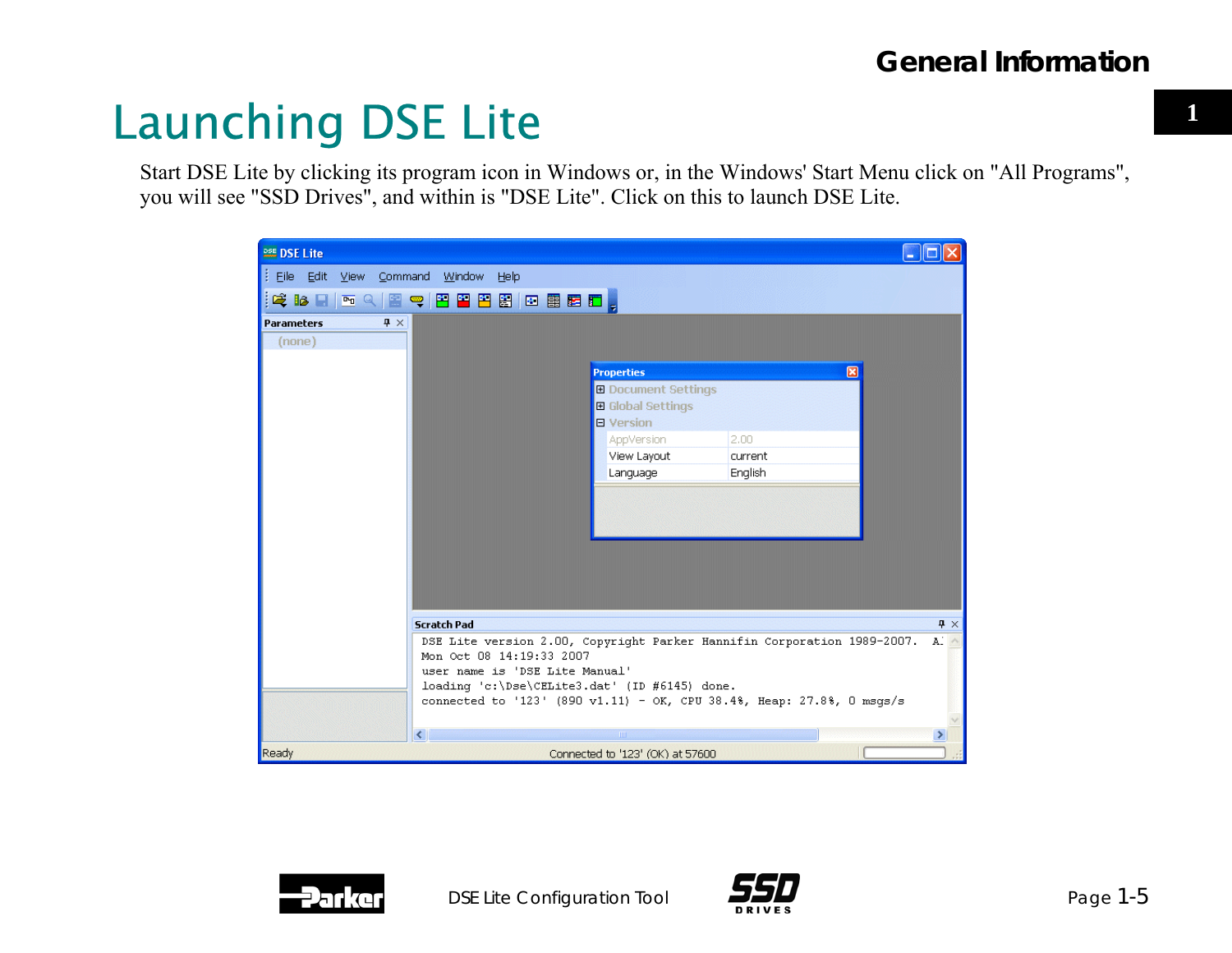#### **General Information**

## **1** Connecting to the Drive

| <b>DSE Lite</b>                |            |   |                                                  |  |    |  |  |
|--------------------------------|------------|---|--------------------------------------------------|--|----|--|--|
| File                           |            |   | Edit <u>V</u> iew <u>C</u> ommand <u>W</u> indow |  | He |  |  |
|                                | Që IS ⊟ ∏™ | ω | œ<br><b>COM</b>                                  |  | ≂  |  |  |
| <b>Parameters</b><br>Comm Port |            |   |                                                  |  |    |  |  |
| (none)                         |            |   |                                                  |  |    |  |  |
|                                |            |   |                                                  |  |    |  |  |

There are now multiple ways to connect to a drive, USB cable, Modem, Serial cable, and Ethernet. Some of the connections will only work with specific drives, the following information will go over each connection type. The drives they work with and how to set them up. The Comm Port icon is shown on the Left, and the drop down menu is shown on the left.

## USB Cable Connection

At this point the only drive that can use the USB connection it the 890 Drive. The USB cable is a standard type A to mini-B, which should not be longer than 3 meters and of good quality shielded cable. Connect the A connector to any open USB port on the computer and the mini-b connector to the drive's X10 terminal. For a multiple drive systems linked via Firewire, please refer to the DSE software manual.

In the Comm Port drop down list, there are two things that need to be setup for USB communications; Comm port and baud rate. Make sure there is a check mark next to the port number that matches the port setup it the beginning of this chapter. The baud rate should have a check mark next to Auto.

**WARNING** 

Make sure all components on the system are properly grounded, BEFORE connecting any cables to the drive or computer. Failure to properly ground the system will result in damage to the drive, computer and cables.





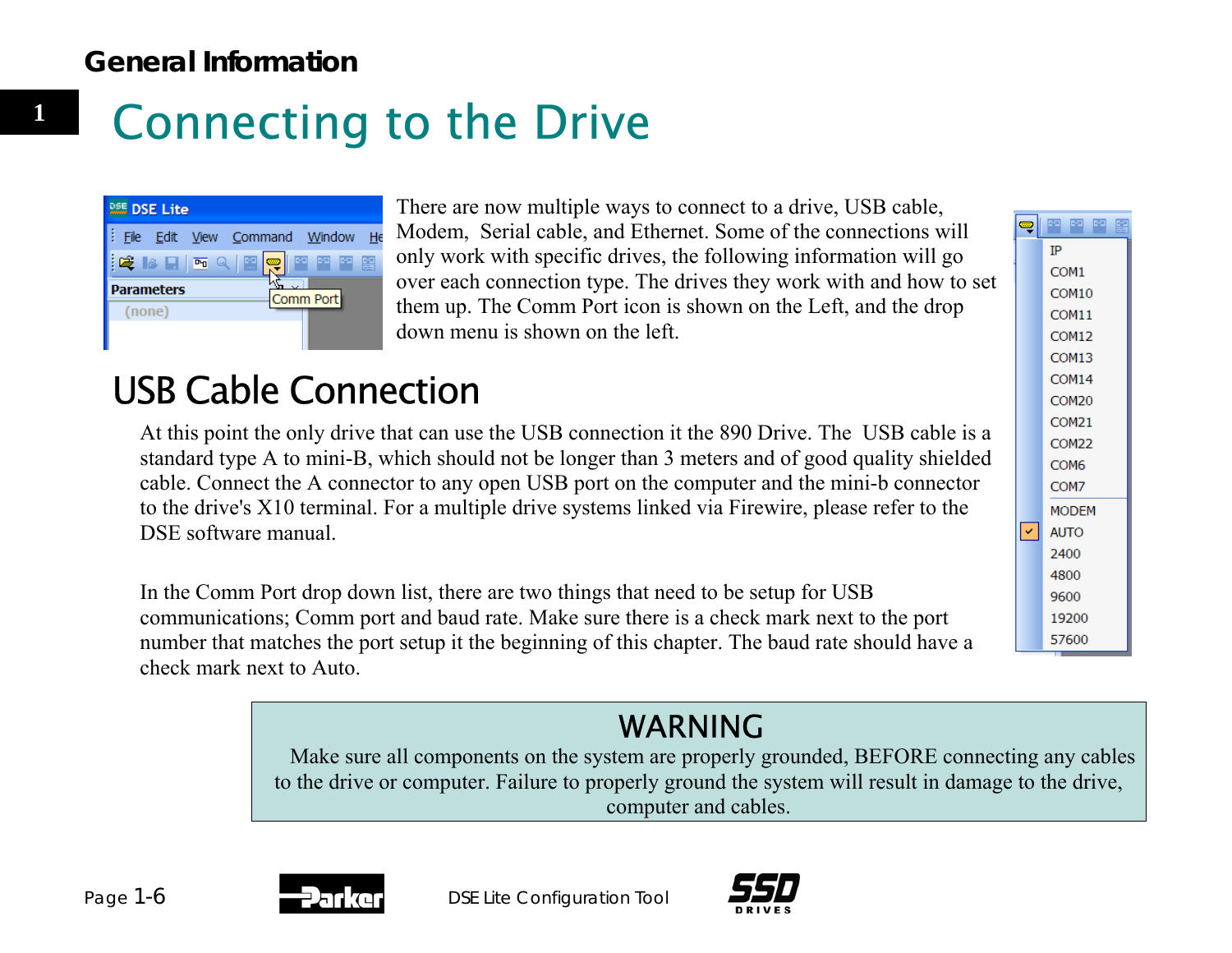## Serial Cable Connection **1 1 1**

For 690+, 650V, 620, 605, 590+, 590, 590SP and 584SV drives you must connect directly to each drive using an RS232 cable (part number CM351909). For more information refer to the specific drives installation manual.

The 890 can only use the serial cable connection, if it has been setup to work with a modem, refer below.

In the Comm Port drop down list, there are two things that need to be setup for Serial communications; Comm port and baud rate. Make sure there is a check mark next to the port number that matches the serial port on the computer. The baud rate should have a check mark next to Auto, except if connected to a 590 drive. For a 590 drive, match the checked baud rate with the baud rate of the drive. If DSE Lite will not communicate to the 590 drive toggle the baud rate setting in the drive to reset the communication port.

## Modem Connection

Only the 890 can use the modem connection, please refer to Chapter 3

## EtherNet Connection

The 890 is the only drive that can use the EtherNet connection. To connect to an 890 using this option it has to have an EtherNet communication card installed in slot A and configured with an IP address. For further questions on how to set up the EtherNet card in the 890 refer to the 8903/EtherNet Manual.

Once the IP address of the drive is known, it has to be entered in the IP window. Click IP under the Comm Port drop down , and enter the address under the following window:

| <b>User input</b>              |              |
|--------------------------------|--------------|
| Enter IP address to connect to |              |
|                                |              |
| 192.168.1.1                    |              |
|                                | Cancel<br>OK |





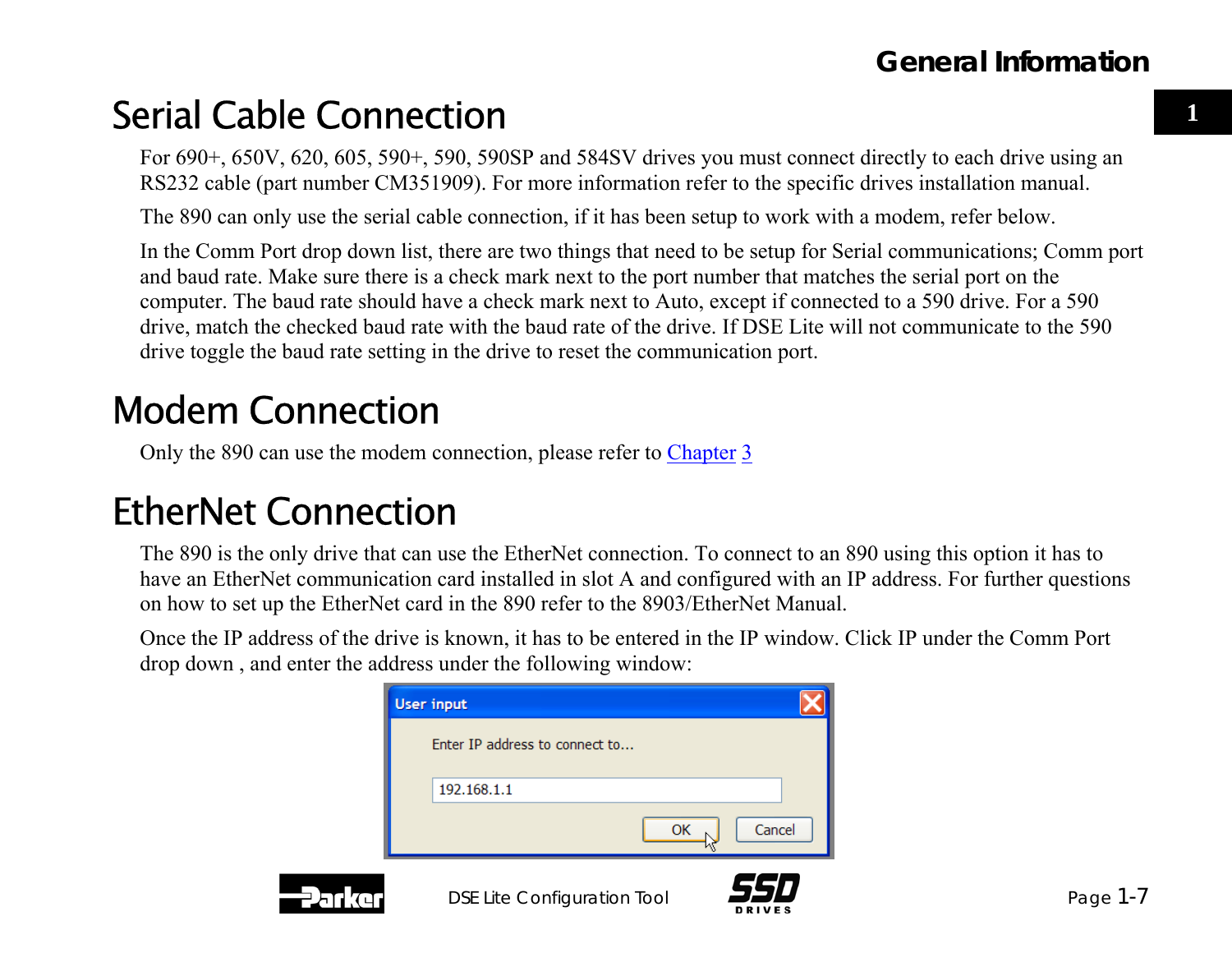#### **General Information**

- *Note Firewalls on the computer and the internet connection will affect the reliability of the connection, and sometimes will prevent a connection. You may have to shut down or disable any firewalls in the connection for it to work. Contact your provider or IT department for help on these issuers.*
- *Note The firmware cannot be flashed through the Ethernet connection, there has to be a direct connection to the drive using a USB cable.*

#### WARNING

When connecting to equipment remotely, certain precautions should be taken. The first precaution should be to protect the equipment and personnel when connected remotely to avoid dangerous and unsafe conditions. The second precaution is to keep remote connections disconnected when not in use to avoid unauthorized or unwanted control of the equipment. It is up to the customer and end user of this program to make sure proper procedures are followed to prevent unsafe and dangerous control of the equipment.



Page 1-8 *Download Configuration Tool DSE Lite Configuration Tool* 

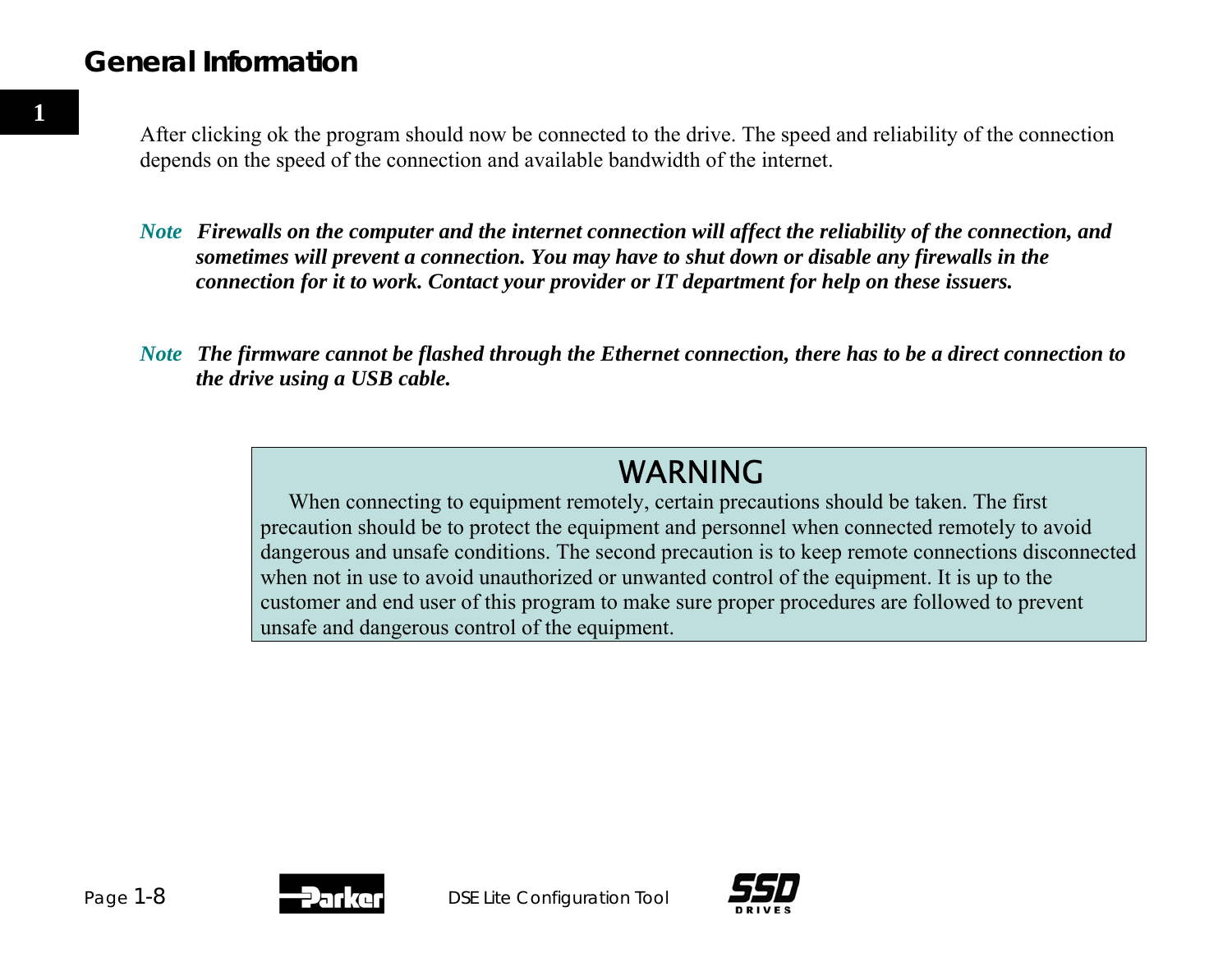#### **General Information**



*Data Configuration Tool* Page 1-9

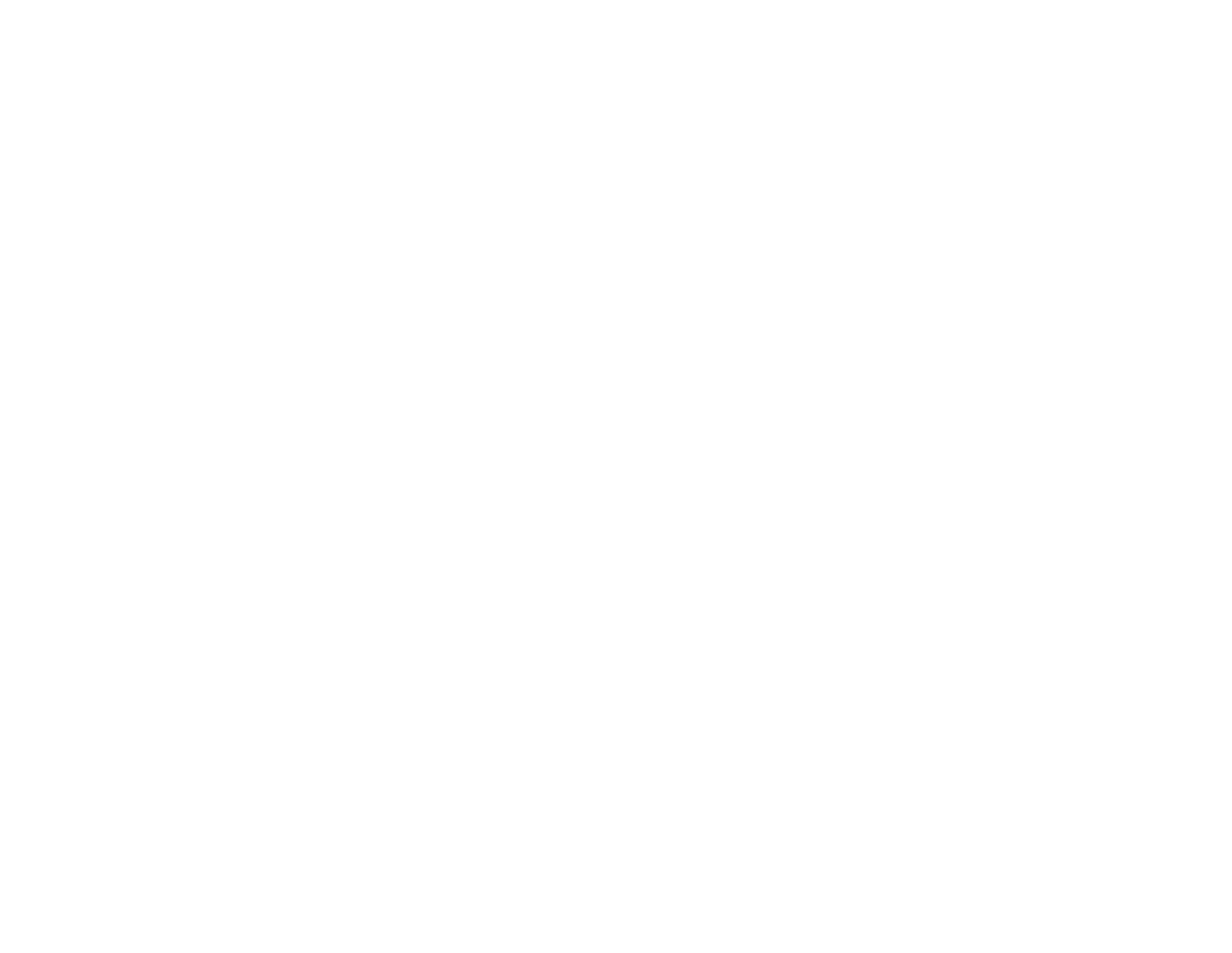# Chapter 2 Configurations

How to create, modify, install and customize a configuration.



- ♦Introduction
- ♦Creating a Configuration
- ♦Modifying a Configuration
- ♦Installing a Configuration
- ♦Updating a Configuration



*DSE Lite Configuration Tool* **Page 2-1** 

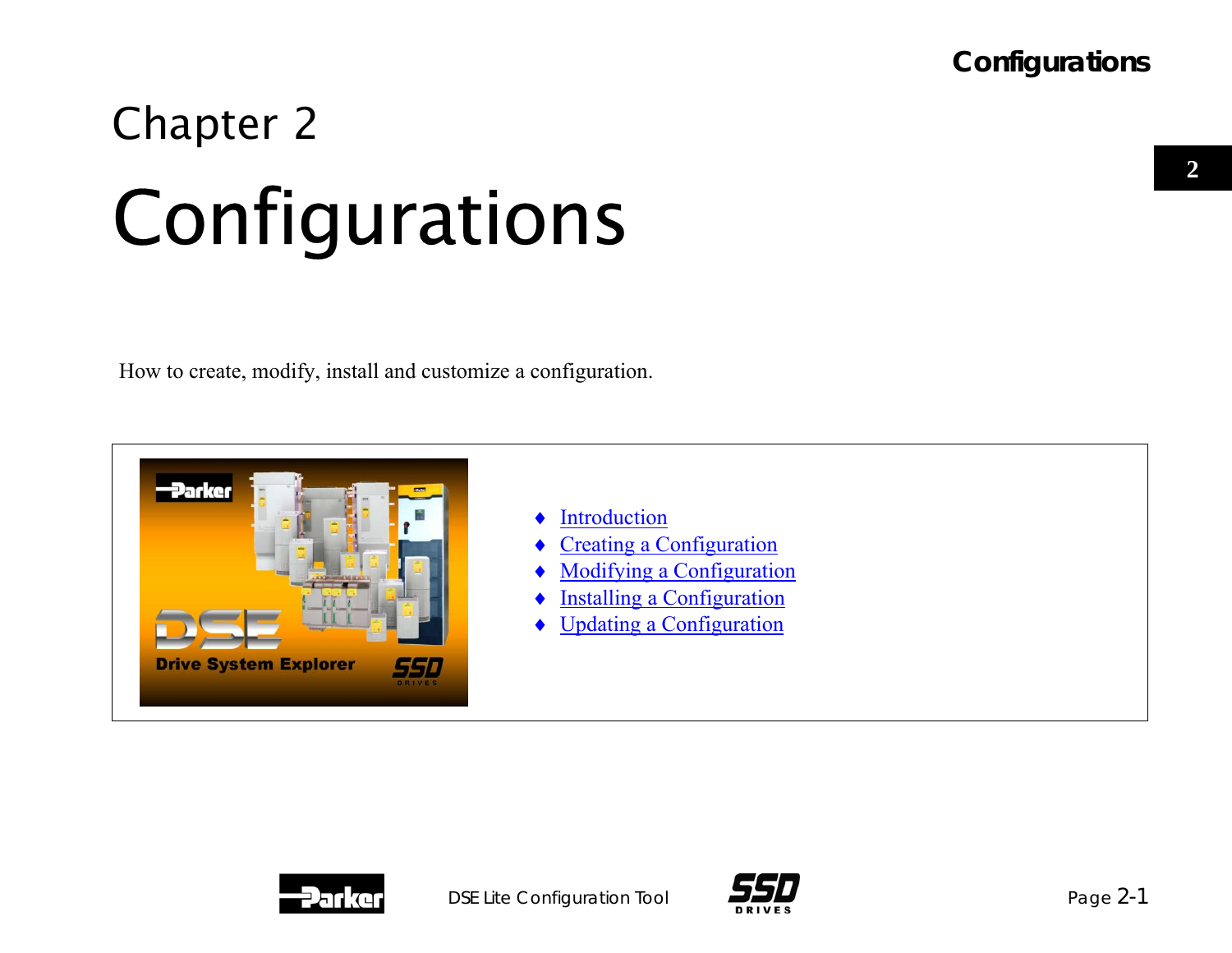## Introduction

This chapter will walk you through creating, modifying, installing and accessing a configuration. DSE Lite uses many interfaces common to Windows and popular Windows applications such as Menus, Tool Bars and Docking windows. If you are not familiar with these concepts, you may want to refer to Chapter 3 before reading this chapter.

*Note Many commands can be selected in more than one way such as selecting a main menu command (* $\rightarrow$ *), clicking on a button in a Tool Bar, selecting an option from a popup menu generated by right clicking an item or typing a keyboard sequence.* 

## Creating a Configuration

First, you need to know the model of drive for which you will be creating a configuration. The 690+, 650V, 620, 605, 590+, 590, 590SP and 584SV drives have a pre-defined Function Block Diagram which can only be 'wired' and parameterized, whereas the 890 allows the user to design their own application (user selected Function Blocks) in addition to the pre-defined Function Block Diagram. As such, when you select an 890 drive, you will have more options available for configuring it than you will for the 690+, 650V, 620, 605, 590+, 590, 590SP and 584SV drives.

For starters, we're going to create a 590+ configuration. Don't worry if you don't have a 590+ drive, all of this is relevant to the other drives as well. From the "File" menu, select "New $\rightarrow$ 590 $\rightarrow$ Ver7  $\rightarrow$ DEFAULT7.590". This is the default template for a version 7,  $590+$  drive.

| <b>DSE DSE Lite</b> |                               |  |                   |   |  |      |   |                |
|---------------------|-------------------------------|--|-------------------|---|--|------|---|----------------|
| Eile                | Edit View<br>Command          |  | Window<br>Help    |   |  |      |   |                |
|                     | New                           |  | Template Help     |   |  |      |   | <b>EBHFQBQ</b> |
|                     | Open                          |  | New Dialog Ctrl+N |   |  |      |   |                |
| le.                 | Open Online<br>F <sub>9</sub> |  | 690               | r |  |      |   |                |
|                     | Extract                       |  | 590               | r |  | Ver3 | ٠ |                |
|                     | Close                         |  | 890               | ١ |  | Ver4 | ١ |                |
|                     | Close All                     |  | 584SV             | r |  | Ver5 | ▶ |                |
|                     | Discard                       |  | 605               | ▶ |  | Ver7 | ٠ | DEFANLT7.590   |
|                     | Save Copy As                  |  | 620               | ۱ |  | Apps | ١ |                |
|                     | Save All                      |  | 650V              |   |  |      |   |                |

Page 2-2 **Decision 2-1 Page 2-2 DSE Lite Configuration Tool** 



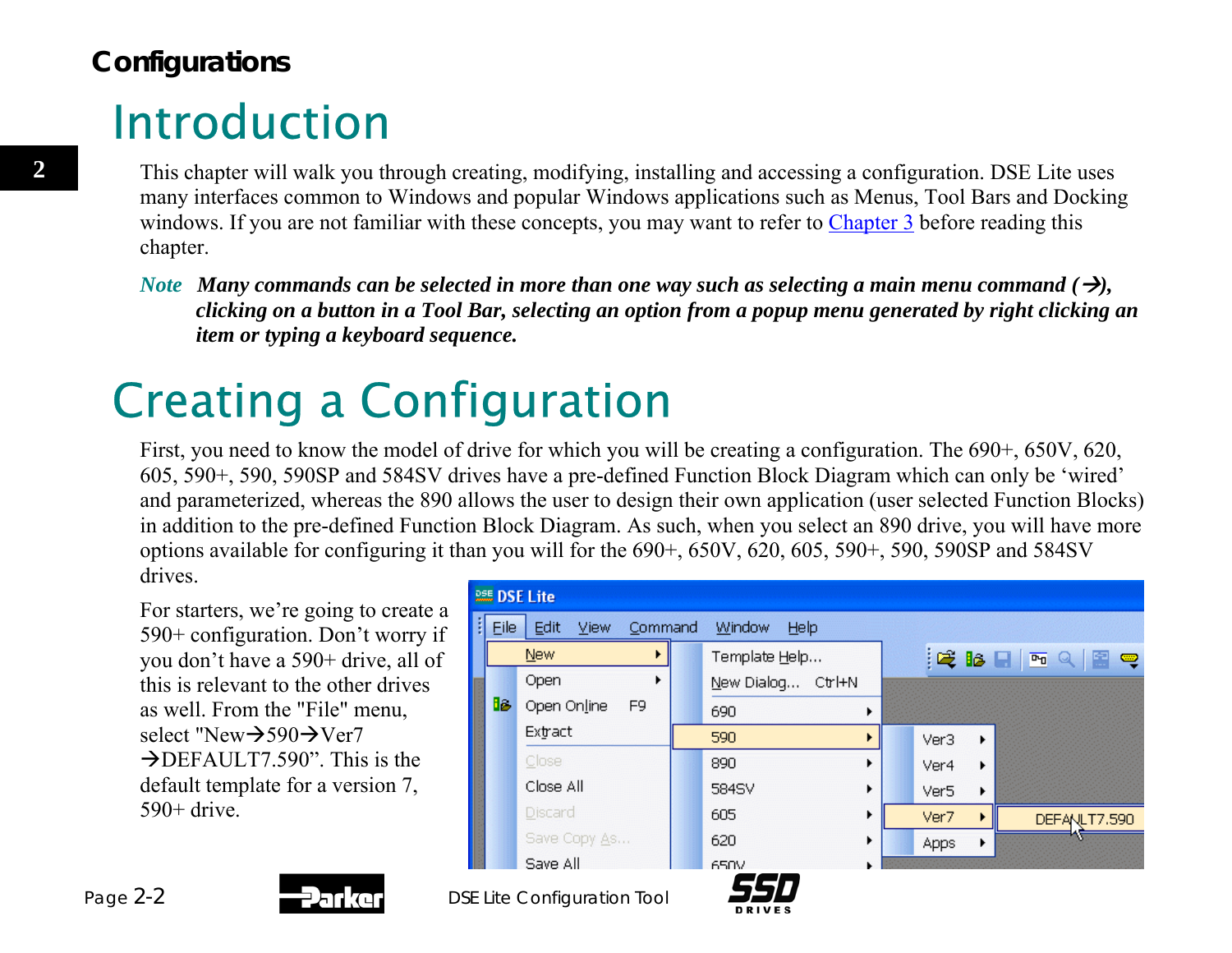This should open the following window (your view may be different depending on your setup):

Notice that the template has multiple function blocks representing various drive functions and that they are prewired for a default configuration.

The example shown is a Window view which allows multiple windows to be shown at once. If you are only editing one configuration, you may want to expand the window to the whole view by clicking the Maximize button (see cursor in example).



The default setup is for all windows to be open, to move, delete or add windows, refer to Chapter 3.



 *DSE Lite Configuration Tool Page 2-3*

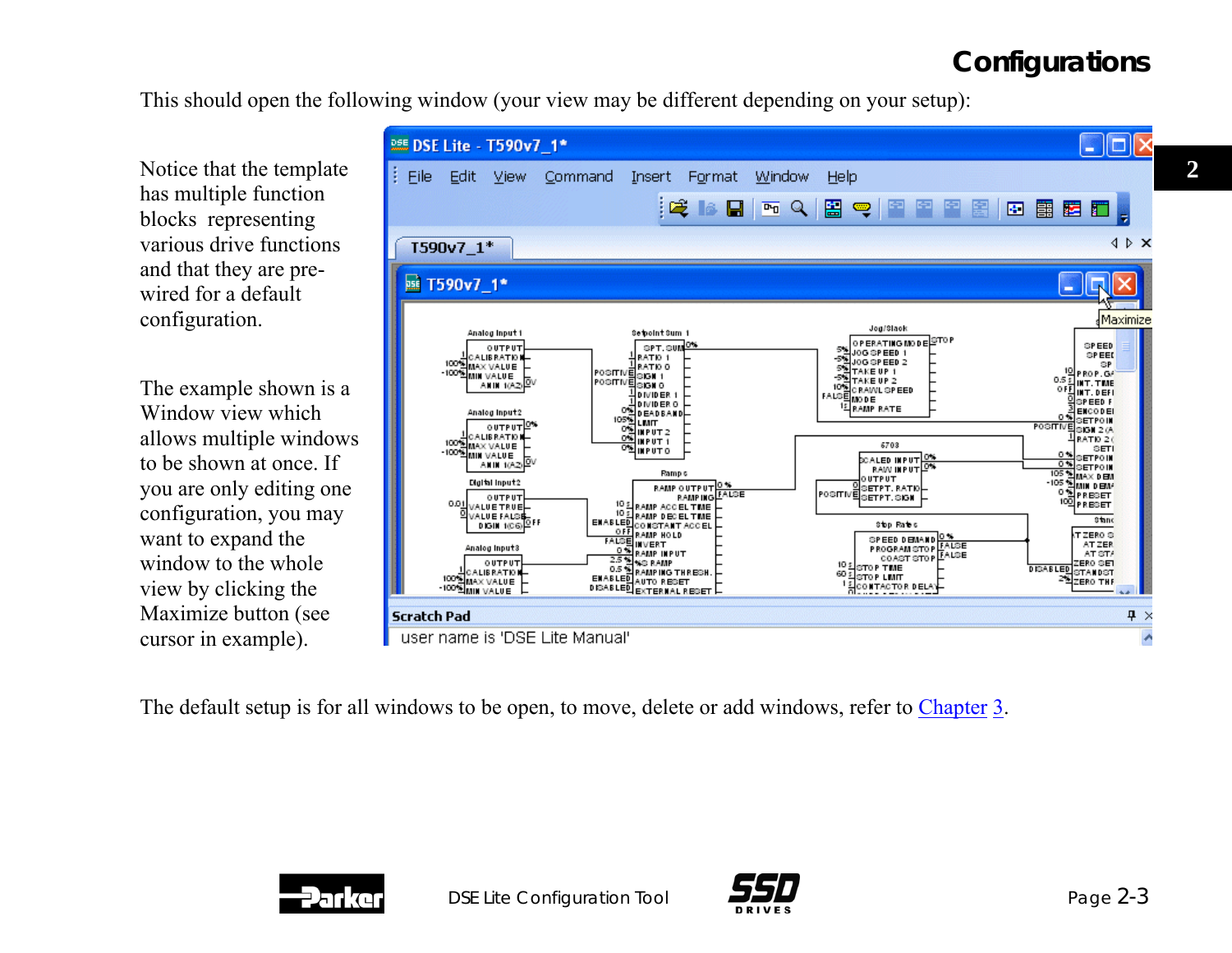

Now that you have the default configuration saved, you are ready to modify it for your application.



Page 2-4 **Definition** DSE Lite Configuration Tool

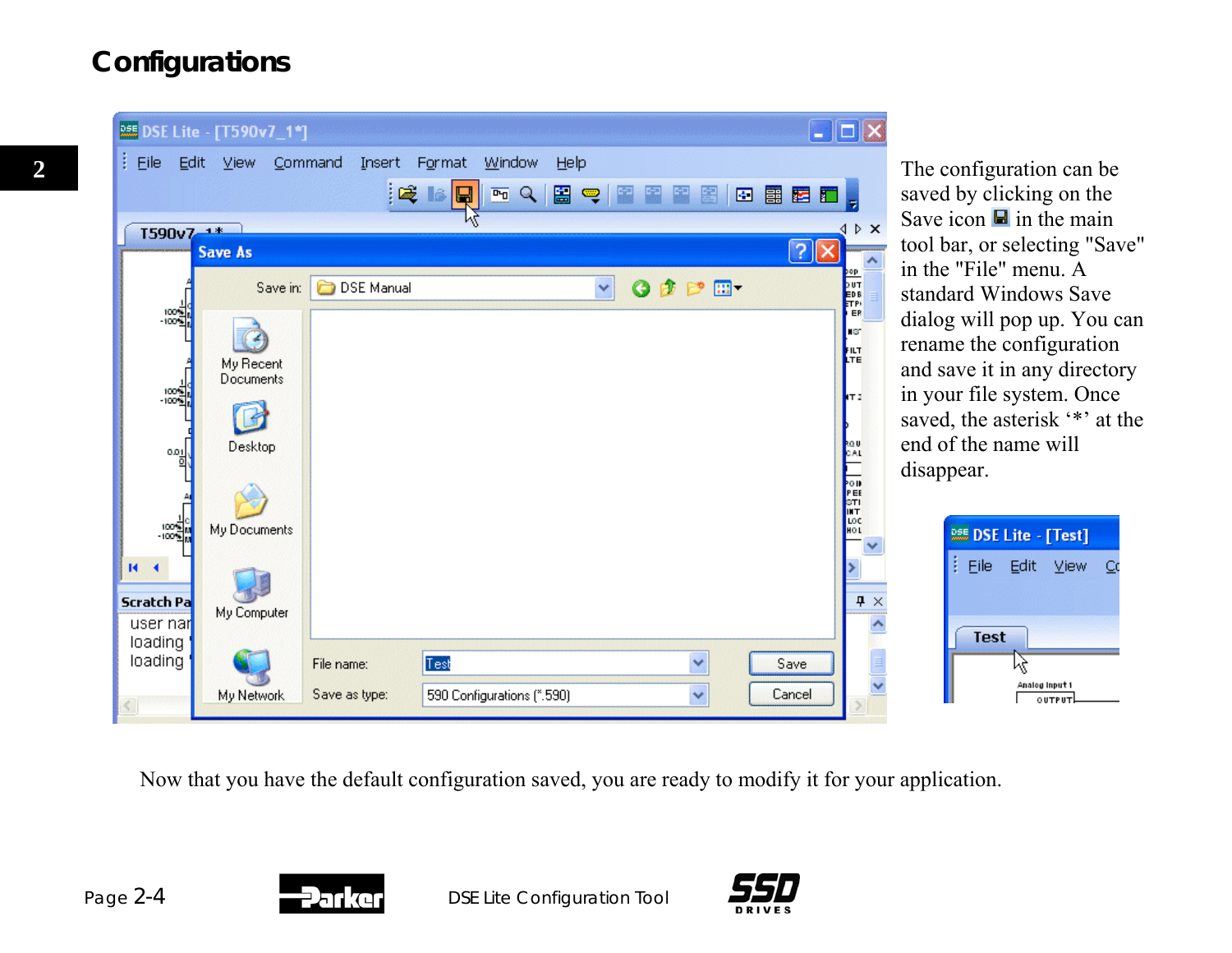**2** 

## Modifying a Configuration

A configuration can be modified by editing blocks and links, by inserting or deleting blocks (890 only), inserting text, graphics and forms.

## Editing Function Blocks

You can view the contents of any function block in the configuration by double clicking on the block. For example, double clicking "Analog Input 3" will open the dialog to the right.

Click on a parameter's name to select it. This will cause the field at the bottom of the dialog to be updated with information about that parameter. This information will vary based on the drive you are configuring. If the parameter is enumerated or a boolean click on  $\overline{\bullet}$  to select a new value, otherwise you can directly edit the numeric.

When you have finished making changes click on "OK" to exit, otherwise click on "Cancel" to exit and disregard any changes you may have made. Note that the  $\blacksquare$  button acts the same as the "Cancel" button.

| <sup>955</sup> Analog Input 3 (354581.001: Analog Input) |         |        |
|----------------------------------------------------------|---------|--------|
| $\blacksquare$ Parameters                                |         |        |
| (236) Calibration                                        | 1       |        |
| (237) Max Value (%)                                      | 100%    |        |
| (238) Min Value (%)                                      | $-100%$ |        |
| \$236) Calibration<br>(236) Calibration                  |         |        |
|                                                          | OΚ      | Cancel |

Function blocks can be Renamed. To rename a function block, right click with the mouse in the center of the block. A popup menu should appear. Click on "Rename Block" to rename the function block. You will also notice that the popup menu contains a item labeled "Help". You can click on this to bring up a data sheet for that function block.

To select a function block either click on it or hold down the SHIFT key and drag the mouse over the function block. You can select multiple function blocks by holding the SHIFT key down while click on them, or dragging the mouse over then so that some portion of the function block to be selected are contained in the rectangle drawn on the screen.



*DSE Lite Configuration Tool*  $\Box$ 

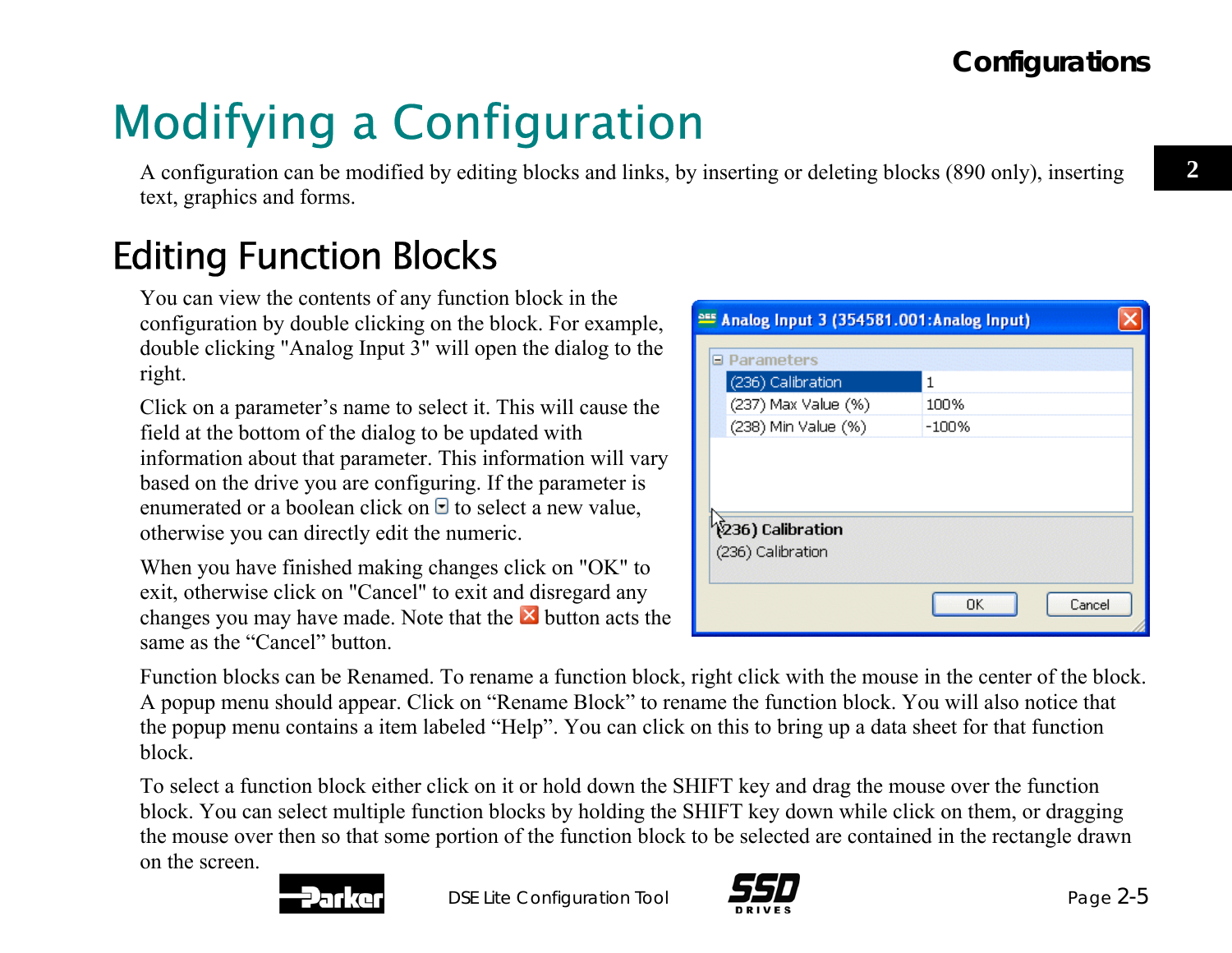Selected item(s) can be moved by click on an item in the selection and moving them while the mouse button is still down (dragging). Let up on the mouse button to finish the move. If you hold down the CTRL key before letting up on the mouse button, the selected item will continue to follow the mouse until it is clicked again to finish the move. This allows you to move items from one page to another page by changing the current page before clicking the mouse again. If you depress the ESC key while the items are being moved, but before the move is finished, the move will be cancelled and the items will go back to their original location.

## Editing Links

A link (also known as a connection) 'transfers' the output of one function block to the input of another (or same) function block. The exact details of how this is done varies from drive to drive and type of function blocks being connected, but all of this, to first approximation, is hidden from the user. For the most part, the user only has to think of it as a means of specifying that an output from one function block is used as the input for another.

To select a link click on it. It will change color, purple by default, to indicate that it is selected. Once the link is selected, you can delete it by depressing the Backspace or Delete key or by selecting Delete from the popup menu created when you right click on the link. Using this popup you can also Split the link and, for some drives, flag it as a Feedback. Splitting is covered in more detail below.

> $\frac{1}{4}$  Selecting Feedback flags the link as a feedback (for drives that have feedback links). Feedback links are shown as a different color, light blue by default. Most drives update all pre-defined **DEABLED**  $\frac{2\pi}{2}$  function blocks at a periodic rate or scan. Feedback links are processed at the end of that scan

so that its value will be used at the beginning of the next scan.

If you right click on a feedback link, you will notice that Feedback is checked to indicate that this is a feedback link. You can click on Feedback again to clear the feedback flag.

Links are made by connecting an output to an input, in that order. You start by Ņ4 placing the mouse cursor near an output of a function block. DSE Lite detects this and changes the shape of the









Page 2-6 **Page 2-6 DSE Lite Configuration Tool** 

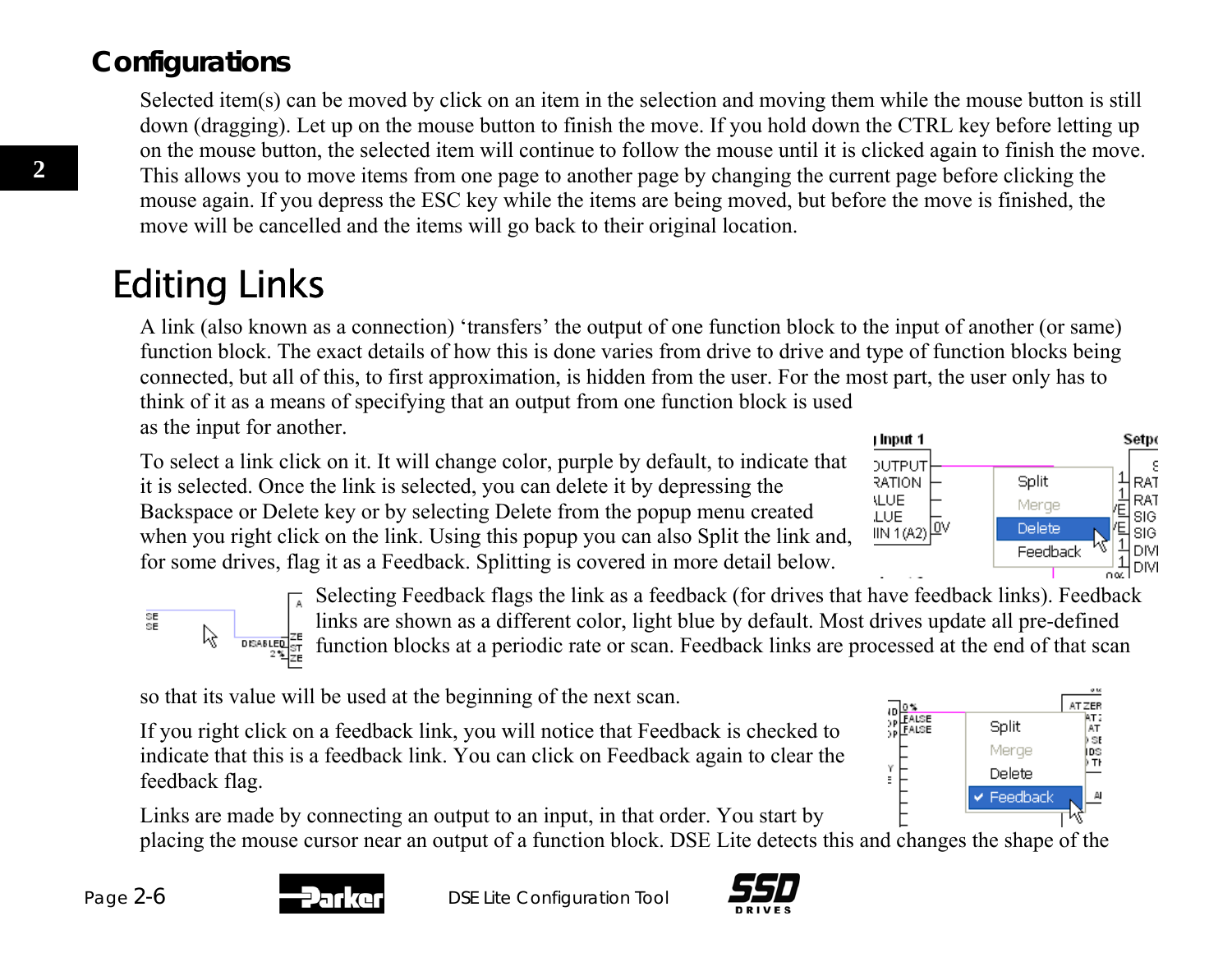cursor to an 'x' to give visual feedback that the cursor is over an output and that the user can start drawing a connection. While holding the left mouse button down, drag the mouse cursor to start drawing the link. The link being drawn will be displayed in red, by default, and when you move the cursor over a valid input it will turn green, by default, to indicate that you have a valid link selected. Let up on the mouse button to make the connection.

If you want to change the shape or routing of a link, left click on the link and hold down the mouse button. The line



will change color to indicate that it is selected. Drag the mouse while holding down the mouse button to change the shape of the link.



You can also split a link. This will separate the link into two pieces with a label at the end of each piece. To split the link either double click on it or right click on it and select Split. If you double click the link, you will initially be asked if you want to split the connection. If you don't want to see this dialog again, check the "Do not ask again" box before clicking on the "OK" button.





*DSE Lite Configuration Tool*  $\Box$ 

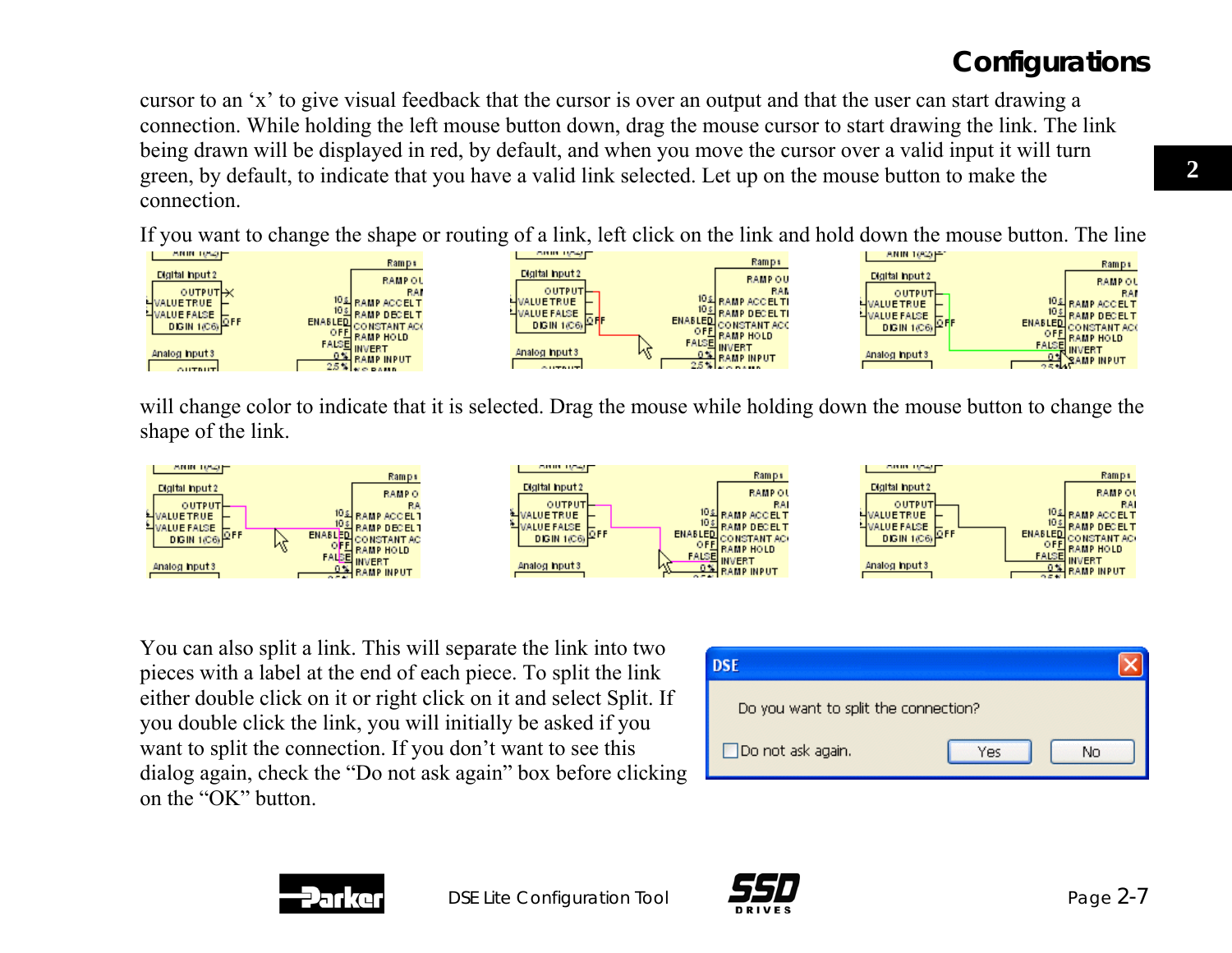When you first split the link, DSE Lite will provide default labels. These labels behave very much like function blocks. You can move them around to clean up your drawing. If you double click or right click on either label, you can Rename them to your own labels.



You can also connect function blocks that reside on different sheets. To do this, start making the connection the same way that you would for linking two function blocks that are on the same sheet. Then go to the sheet that contains the destination function block. You will notice that the connection line(s) will follow you to the next sheet even though the source function block is not there. Select the destination input to finish the connection. Split links will be created on each sheet to represent the connection. Just as described above, you can change the name of the split link as well.

*Note In configurations that contains many split links, it may not be easy to visually match up each half of the connection. To help in this, if you right click on either of the slit labels, you can select 'Find Matching' to go to the matching label of the split link.* 



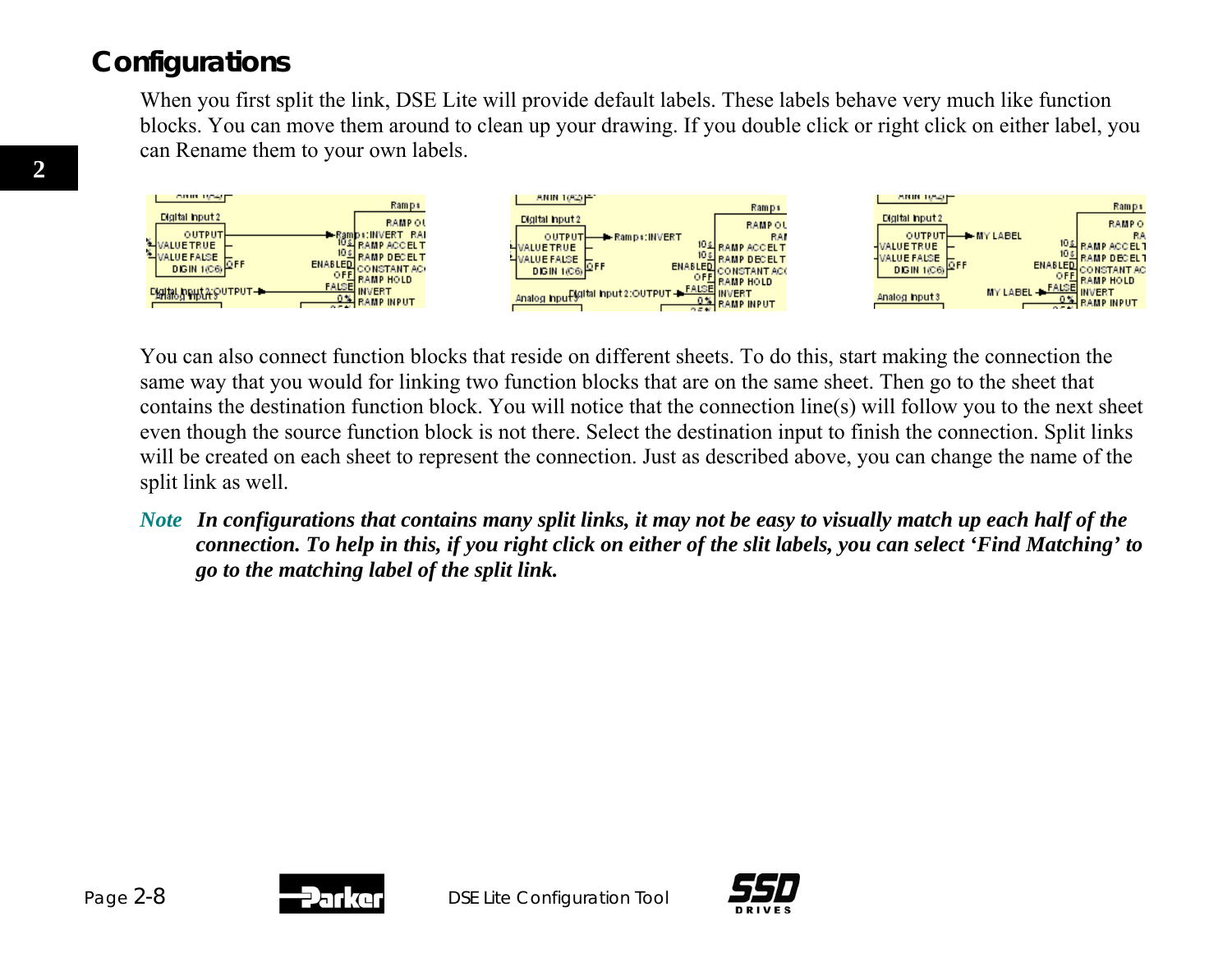## Selecting Function Blocks **<sup>2</sup>**

You can select a single function block by simply clicking on it with the mouse. Additional blocks may be added to the selection by hold down the SHIFT key while clicking on them with the mouse. Clicking on an already selected block while holding down the SHIFT key will remove it form the selection. It is also possible to select a group of block by holding down the SHIFT key and left clicking the mouse on an empty part of the page, holding down the mouse button, dragging it over the blocks to be selected and letting up on the mouse button (and SHIFT key) when done. You will notice that a rectangle will outline the area to be selected while you are dragging the mouse.



## Moving Function Blocks

Once you have a block or group of blocks selected, you can move them by clicking on one of the selected blocks and while holding down the left mouse button, move the block(s) to a new location on the same page. To move to another page, move the mouse cursor to the lower left page number display, and click the right or left arrow to select the destination page. Let up on the mouse button to end the move.



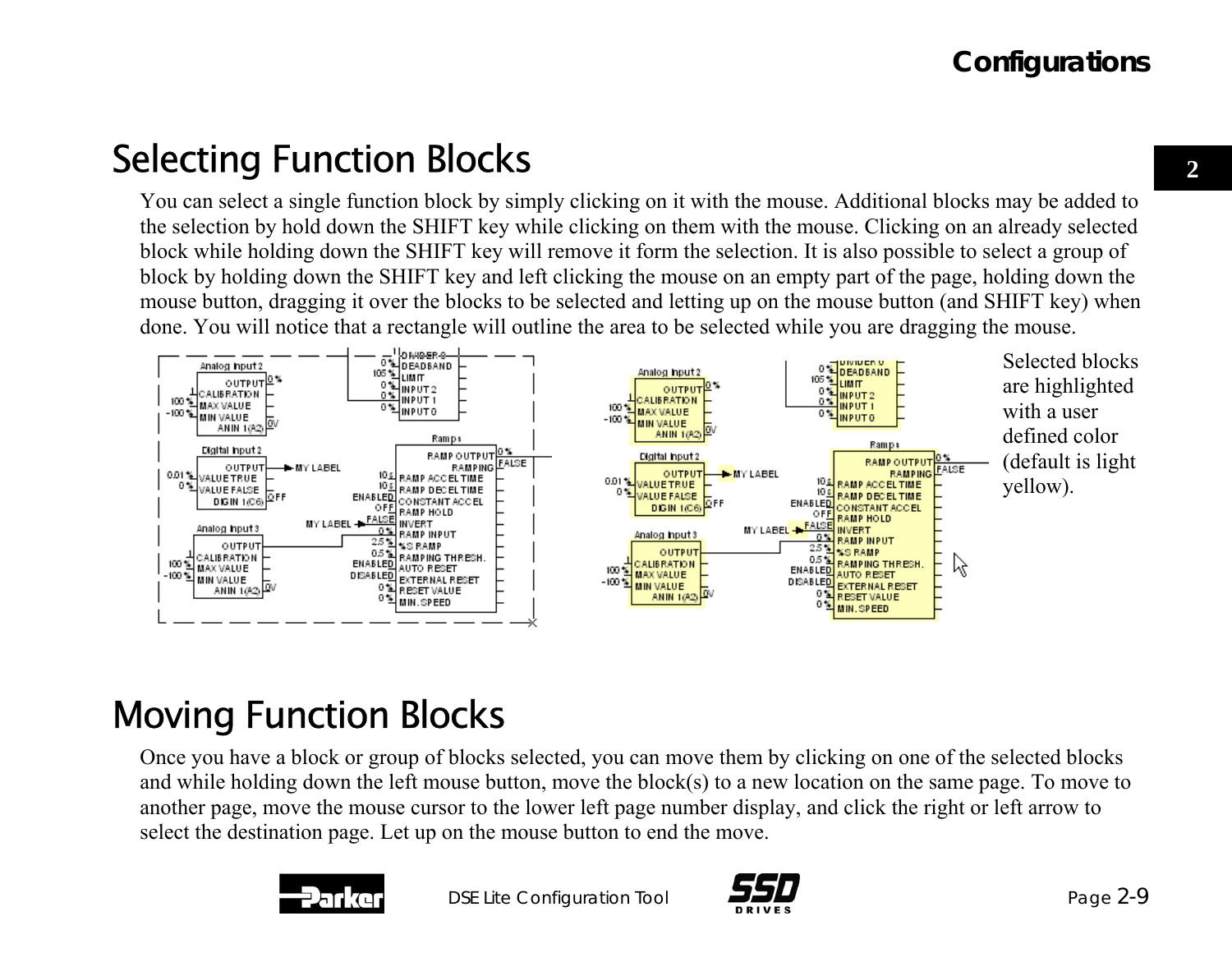## Inserting New Function Blocks

#### *Note Inserting new function blocks is only supported for 890 drive configurations.*

If you want to follow the examples in this section and do not have an 890 version 3 default configuration open, create one now (New $\rightarrow$ 890 $\rightarrow$ Ver3 $\rightarrow$ v31 DFLT.890, see Creating a Configuration).

There are many ways to create new function blocks in the configuration. One way is to insert a new function block by selecting it from the "Block" menu. Move it to where you want on the screen and click again to place the function block.

For example: Click on the Block menu at the top of the screen. Move the cursor down to select "Logic $\rightarrow$ Counter".

*Note For further details of all function blocks, refer to the 890 Engineering Reference manual, Appendix D. Function block data sheets are available in DSE Lite by rightclicking a function block and selecting "Help".* 



You can also use Edit $\rightarrow$ Copy (Ctrl+C), Edit $\rightarrow$ Paste (Ctrl+V) or Edit $\rightarrow$ Duplicate (Ctrl+D) to insert another copy of the currently selected block(s) or Edit $\rightarrow$ Import to insert a previously exported (Edit $\rightarrow$ Export) block(s).

## Renaming Function Blocks

Right clicking on a function block with the mouse will cause a popup menu to appear from which you can select various operations related to that function block. One of these operations is to Rename the block. If you select 'Rename Block' you will be asked for a new name. Names must be unique.





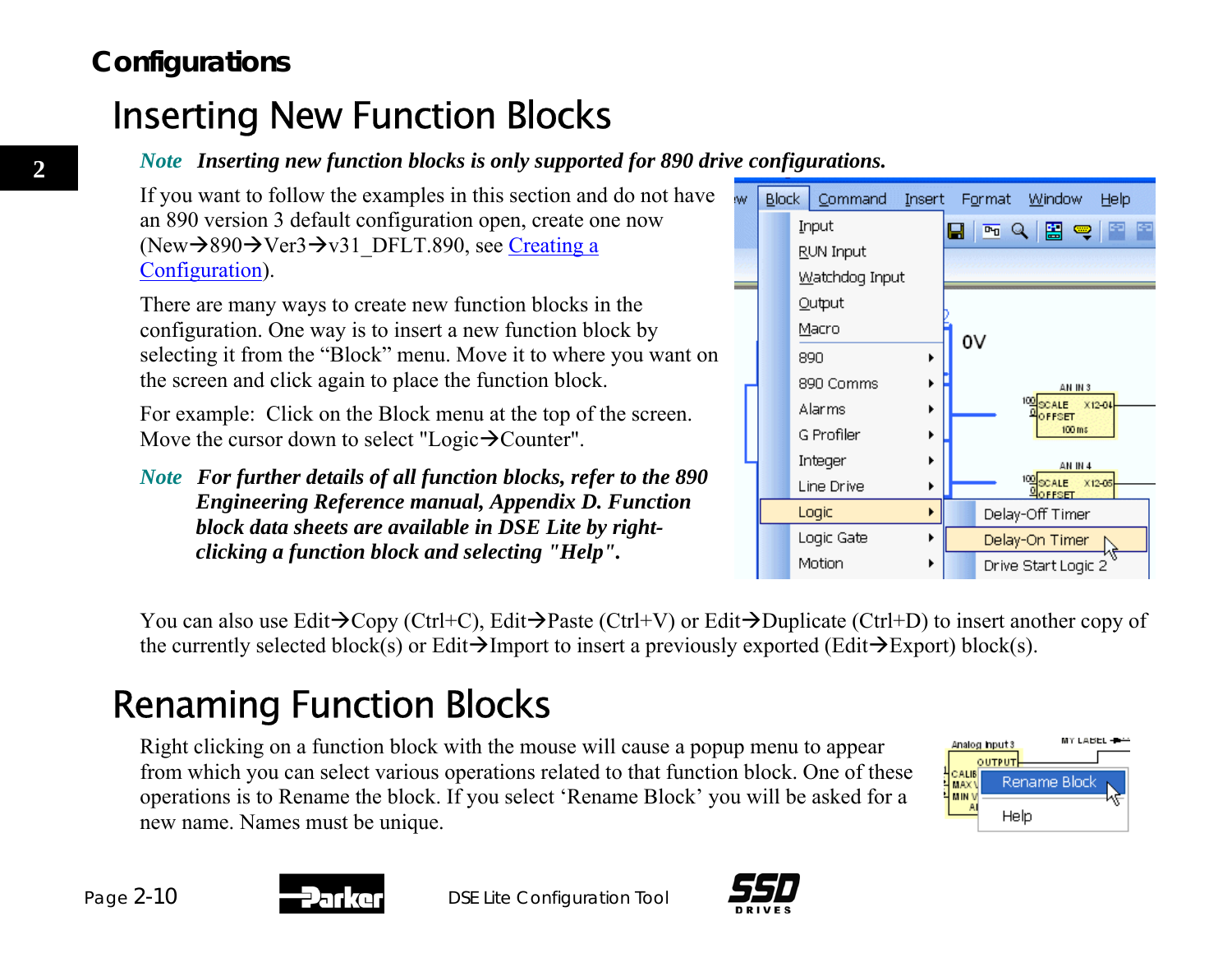## Deleting Function Blocks

#### *Note Pre-defined drive function blocks cannot be deleted.*

Select a block(s) and press the "Delete" or "Backspace" key. Selected function blocks can also be deleted by selecting Edit $\rightarrow$ Delete, Edit $\rightarrow$ Cut (which also places the selection in the clipboard for Pasting) or right clicking on a block and selecting Delete Block from the popup menu.

## Function Block Data Sheets (Help)

Right clicking on a function block with the mouse will cause a popup menu to appear from which you can select various operations related to that function block. One of these operations is to access the data sheet for the block. If you select 'Help', the data sheet for the function block will be brought up in an Acrobat Reader window.

## Connecting to Other Drives and Devices

There are four ways to connect to other drives and devices: through the built in digital and analog I/O, optional encoders cards, optional field bus cards and the P3 MMI serial port.

For built in I/O, encoder cards and serial ports, there are pre-defined function blocks that support these inputs.



**2** 





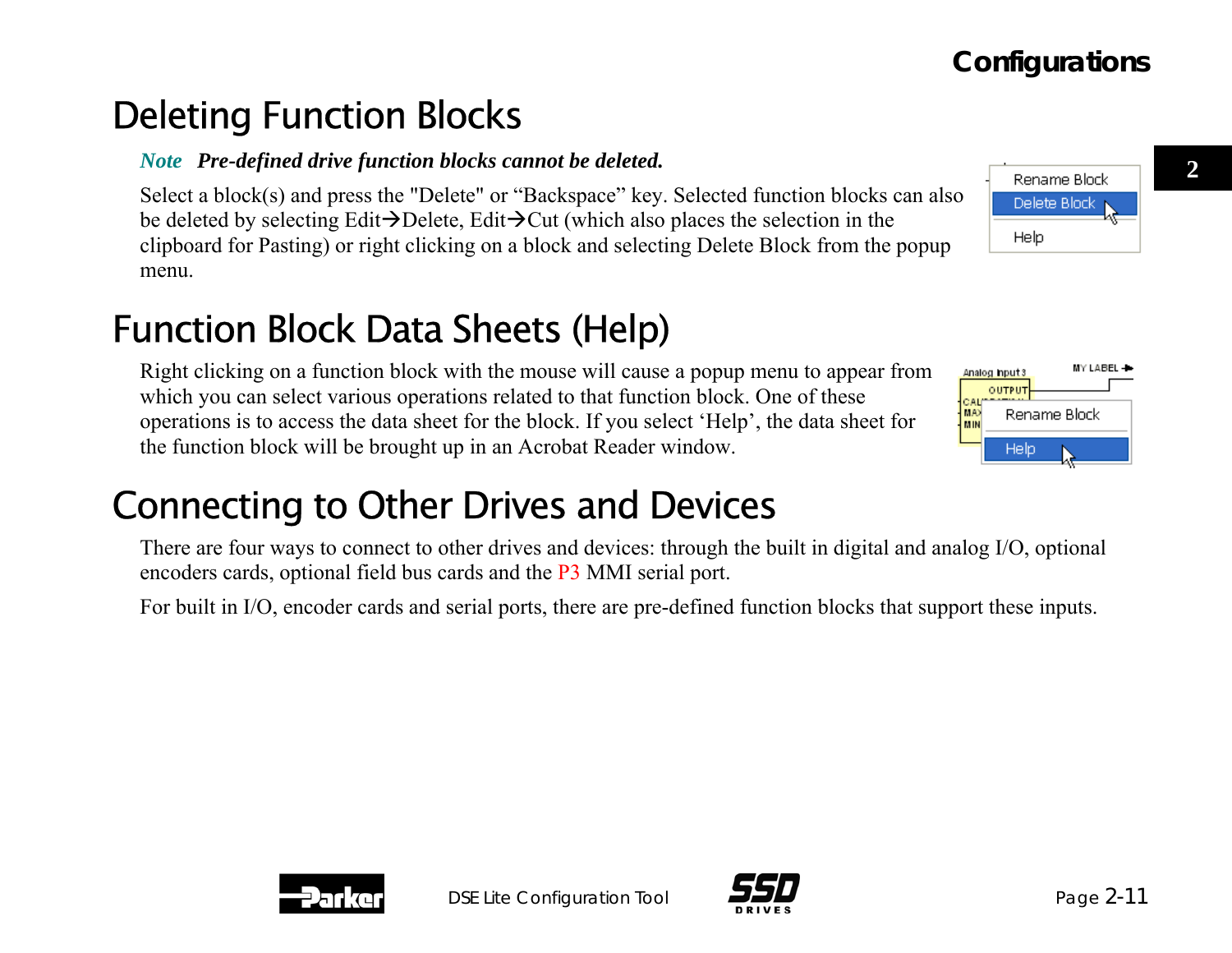**Link Output** 

Dest. Address:

Slot Number:

Description:

The 590+ and the 690+ also provide pre-defined function blocks for optional field bus tech. boxes.

The 890 drives have application level support for the P3 MMI serial port and optional field bus cards. It is possible to specify that the P3 MMI serial port will be connected to a TS8000 HMI display. The application interface to the P3 MMI serial port is through *Link* slot inputs and outputs. Unlike 890 *Link* systems (supported by the development

| <b>Link Input</b>                                        |
|----------------------------------------------------------|
| Source:<br>$\overline{\phantom{0}}$<br>Slot Number:<br>1 |
| Description: Speed Setpoint                              |
| Cancel<br>OK                                             |

1.

 $OK$ 

version of DSE), for a standalone 890 drives, these slots can only be

| <b>Block</b> | Command<br>Insert |
|--------------|-------------------|
|              | Input             |
|              | RUN Input         |
|              | Watchdog Input    |
|              | <b>Qutput</b>     |

address to the configuration in which they reside. Slot inputs and outputs are selected from the top of the Block menu. There are three types of inputs ('Input', 'Run Input' and 'Watchdog Input'). All three of these inputs will request you to specify a 'slot' number when inserting them in the configuration. This slot number is what is used by the external device to identify this input. The Source and Description fields Speed

are optional.

| Setpoint ( |  |  |
|------------|--|--|
|            |  |  |
|            |  |  |
|            |  |  |

Similarly, a slot Output will ask you for the destination slot number (for standalone configurations, the Dest. address is fixed to be the same as the configuration's address). Again, the Description field is optional.



There are numerous application function blocks associated with a field bus option cards. These can all be found in the  $'Block \rightarrow 890$  Comms' submenu.



Measured Speed

Page 2-12 **Definition** DSE Lite Configuration Tool

 $\mathsf{x}$ 

Cancel

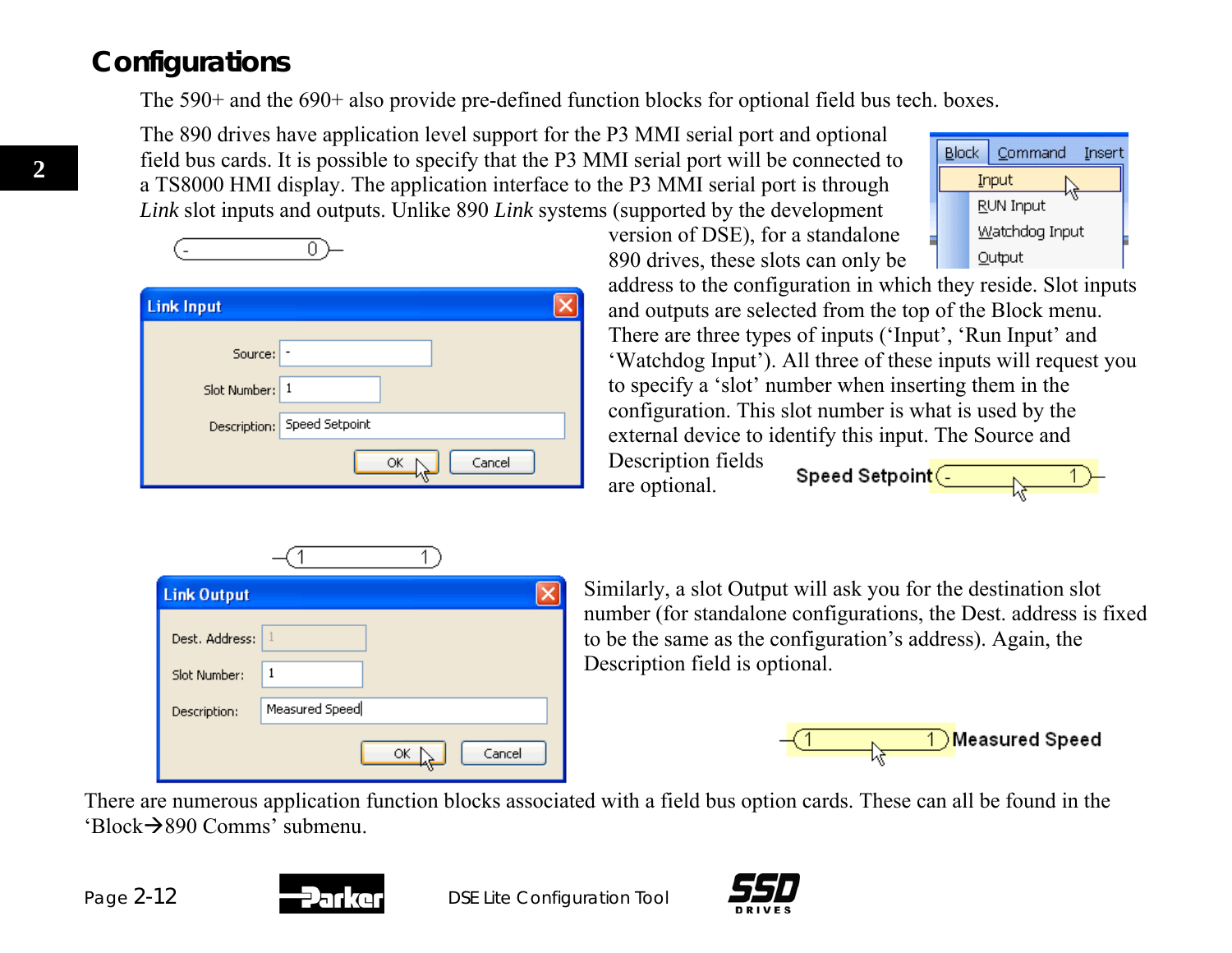**2** 

|  |                  |   | Block Command Insert Format Window<br>Help             |
|--|------------------|---|--------------------------------------------------------|
|  | Input            |   | $\blacksquare$ mo $\blacksquare$ is the $\blacksquare$ |
|  | <b>RUN Input</b> |   |                                                        |
|  | Watchdog Input   |   |                                                        |
|  | <b>Qutput</b>    |   |                                                        |
|  | Macro            |   |                                                        |
|  | 890              | ١ |                                                        |
|  | 890 Comms        | ٠ | CAN Open                                               |
|  | Alarms           | ١ | Control Net                                            |
|  | G Profiler       | ١ | Device Net                                             |
|  | Integer          | ٠ | FB Integer Input                                       |
|  | Line Drive       |   | FB Integer Output                                      |
|  | Logic            | k | FB Logic Input                                         |
|  | Logic Gate       | Þ | FB Logic Output                                        |
|  | Motion           | ٠ | FB Val to Int Output                                   |
|  | Sender           | ٠ | FB Value Input                                         |
|  | Utility          | ٠ | FB Value Output                                        |
|  | Value            | ٠ | Firewire                                               |
|  | Winders          |   | Profibus                                               |

As you can see, there are many supported field bus (there may be others not displayed here). The function blocks that begin with 'FB' are input and output blocks shared by all of the various field buses. They are used vary similar to the *Link* inputs and outputs described above with the exception that there is no slot number (this is assigned internally when you configure the field bus, see example for Control Net), you need to pick the correct block depending on the data type of

|                     | CNET (355428.002:Control Net) |             |              |                |             |
|---------------------|-------------------------------|-------------|--------------|----------------|-------------|
| New                 | Inputs                        |             | New          | Outputs        |             |
| Register            | Input                         | Type        | Register     | Output         | Type        |
| $\mathbf 1$         | <b>Speed Setpoint</b>         | <b>REAL</b> | $\mathbf{1}$ | Measured Speed | <b>REAL</b> |
|                     |                               |             |              |                |             |
|                     |                               |             |              |                |             |
|                     |                               |             |              |                |             |
|                     |                               |             |              |                |             |
|                     |                               |             |              |                |             |
|                     |                               |             |              |                |             |
| General             |                               |             |              |                |             |
| <b>E</b> Parameters |                               |             |              |                |             |
| Option Slot         |                               |             | A (top)      |                | E           |
| MAC Id              |                               |             | 0            |                |             |
|                     |                               |             |              |                |             |
| <b>Option Slot</b>  |                               |             |              |                |             |
| Option Slot         |                               |             |              |                |             |
|                     |                               |             |              |                |             |
| Save List           |                               |             |              | OK             | Cancel      |
|                     |                               |             |              |                |             |

the I/O. The block name is used as the description. For example,

<sup>a</sup>'FB Value Input' (Speed Setpoint) can be used to connect a value coming from the field bus Speed Setpoint register to the input of an application block and a 'FB Value Output' (Measured Speed) can be used to connect the output of an application block to a field bus register. See the data  $\sqrt{\sqrt{}}$ Measured Speed

sheet of the field bus you are using for more details.

## **Macros**

Macros are a way of encapsulating a group of function blocks into one logical block. The function



blocks inside the macro do not execute any differently than they would if they were not inside the macro. It is simply a way to hide the details and

complexity from the top level view of the configuration. Select 'Macro' from the Block menu to create an empty macro. To edit the contents of a macro, double click on it with the left mouse button. This will open another window for editing the contents of the

macro. Notice that the tab name is the configuration name with the macro name appended to the end.





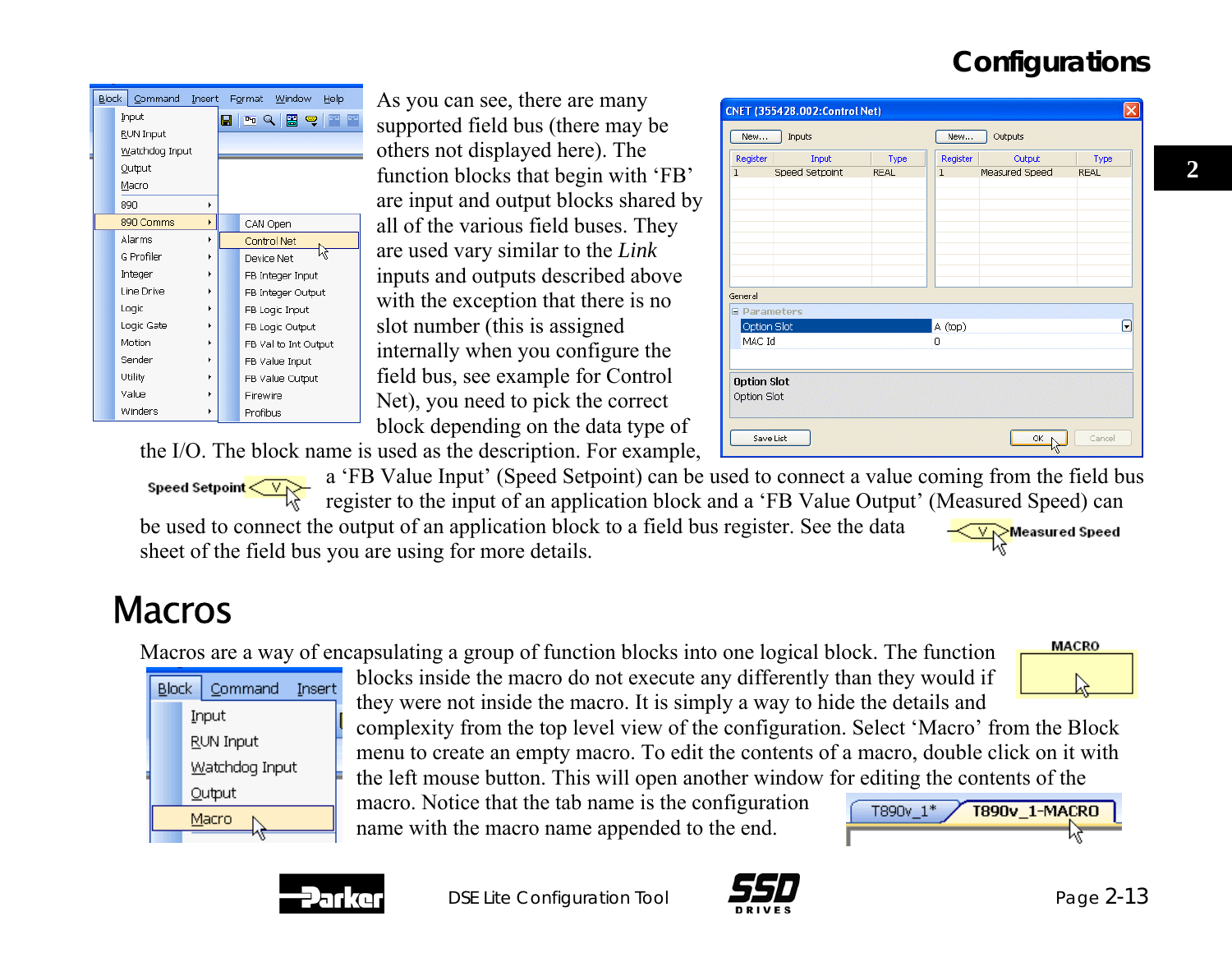For an example, we'll create a macro that multiplies two numbers (an input and a scale) together and adds the



result to a running total which can be reset. First we need to know how to get parameters in and out of the macro. This is done very similar to how we created I/O to other devices in the previous section. If you click on the tab of the macro to make it the active window, you will notice that the Block menu has changed slightly. The 'RUN Input' and 'Watchdog Input' items are disabled, and if you click on 'Input' or 'Output' instead of getting a *Link* slot I/O block, you will now get a macro input or output when you select them. These macro I/O blocks are diamond shape and just like the field bus I/O block, the

T890v 1-MACRO

**FFFDBACK** 

**INPUT** 

**SCALE** 

 $ResET$ 

name you give to the block is the name that will be used for that parameter in the macro symbol. So let's create our inputs 'Input', 'Scale' and 'Reset' and output 'Output'. Add in a 'Value Multiplier', 'Value Adder' and 'Value Switch' to actually implement the macro function and wire it all together. You'll get something like this:

| MACRO           |                        |        |  |  |
|-----------------|------------------------|--------|--|--|
| 10 <sup>2</sup> | PUT.<br>۵Ï<br>E<br>- 1 | OUTPUT |  |  |

Let's say you wanted the second input to the macro to be RESET and the third to be SCALE. Click on SCALE with



the right mouse button and select Move 'SCALE' Down to arrange the inputs in the

order that we want. In this example, there was only one output, but if there had been more then one, they could have been arranged the same way. Let's right click on the macro again to rename it 'SUM' and we're all done. Our final macro looks something like this:

**MUL** 

 $\overline{mx}$ 

ਰ

SW  $0$ 

łm.  $\frac{1}{100}$ 

 $100$ 

0

<u> 4</u>sel

**ADD** 

 $>$ output

**-FEEDBACK** 

 $\overline{12}$ 

의3.









**2**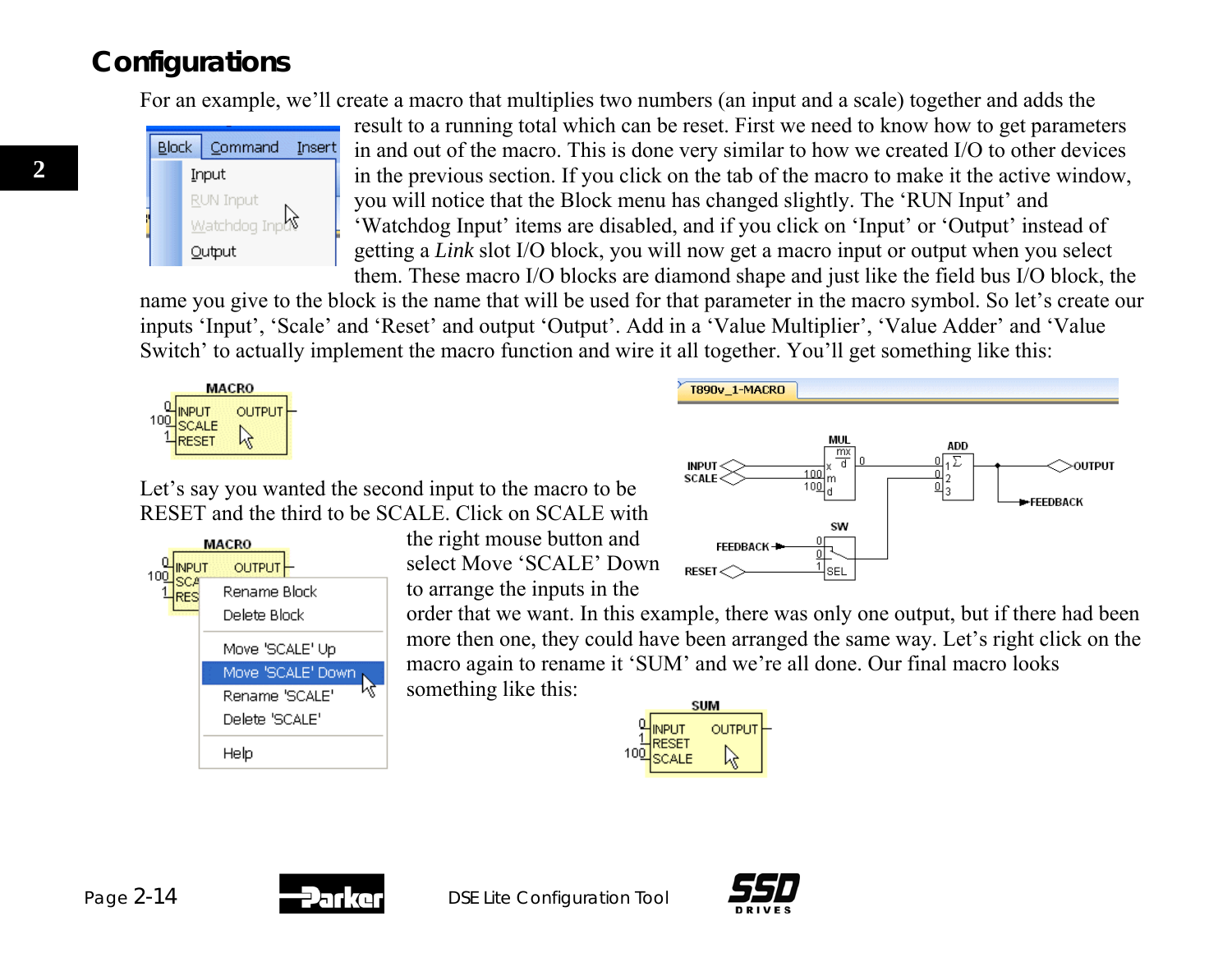## Text

DSE Lite allows the user to annotate a configuration with their own text. To insert text into your configuration you start by creating a text box. This can be done by either selecting the Insert $\rightarrow$ Text menu item, or by clicking on the insert text button  $\blacksquare$  in the Text Tool Bar (Chapter 3). When you do this, the cursor will change to shape to + indicating that it is waiting for you to create a text box. Move the cursor to where you want the top, left hand corner of the text to be, click on the left mouse button and hold it down while you drag the mouse to where you want the bottom, right hand corner of the text box to be and left up on the mouse button. The shape will then change to a text insert box (colored sizing tabs on corners and sides of text area) with an empty selection at the top, right.



The text that you enter can be formatted as you are typing it by either

selecting a new format from the Format menu or from the Text Tool Bar. Above is an example of many of the formatting options. 'Testing' is in the default font, '123' was in a different, larger font with the color changed for each digit ( $\triangle$  button), 'small font' is 9 point, 'Times New Roman' font and the second line is 12 point, 'Times New Roman' font ( $\frac{|\text{Time New Roman}}{B}$   $\frac{|\text{12} \cdot \text{H}}{B}$  buttons), centered ( $\boxed{B}$  button) with Bold, Italics and Underlined text ( $\boxed{B I \quad \text{H}}$ buttons).

To edit an existing Text object, double click on it with the left mouse button.

## **Graphics**

As with Text (see previous subsection), you can add graphics to your configuration. To insert graphics into your configuration select the graphic object you want to draw from either the Insert menu or Drawing Tool Bar (see Chapter 3).  $\frac{1}{2} \times \frac{1}{2}$  There are five types of graphic types supported by DSE Lite: Arrow, Line, Oval, Rectangle and Image. Line Width  $\equiv$  selects how thick the line will be for Arrows and Lines and the



*DSE Lite Configuration Tool*  $\Box$ 

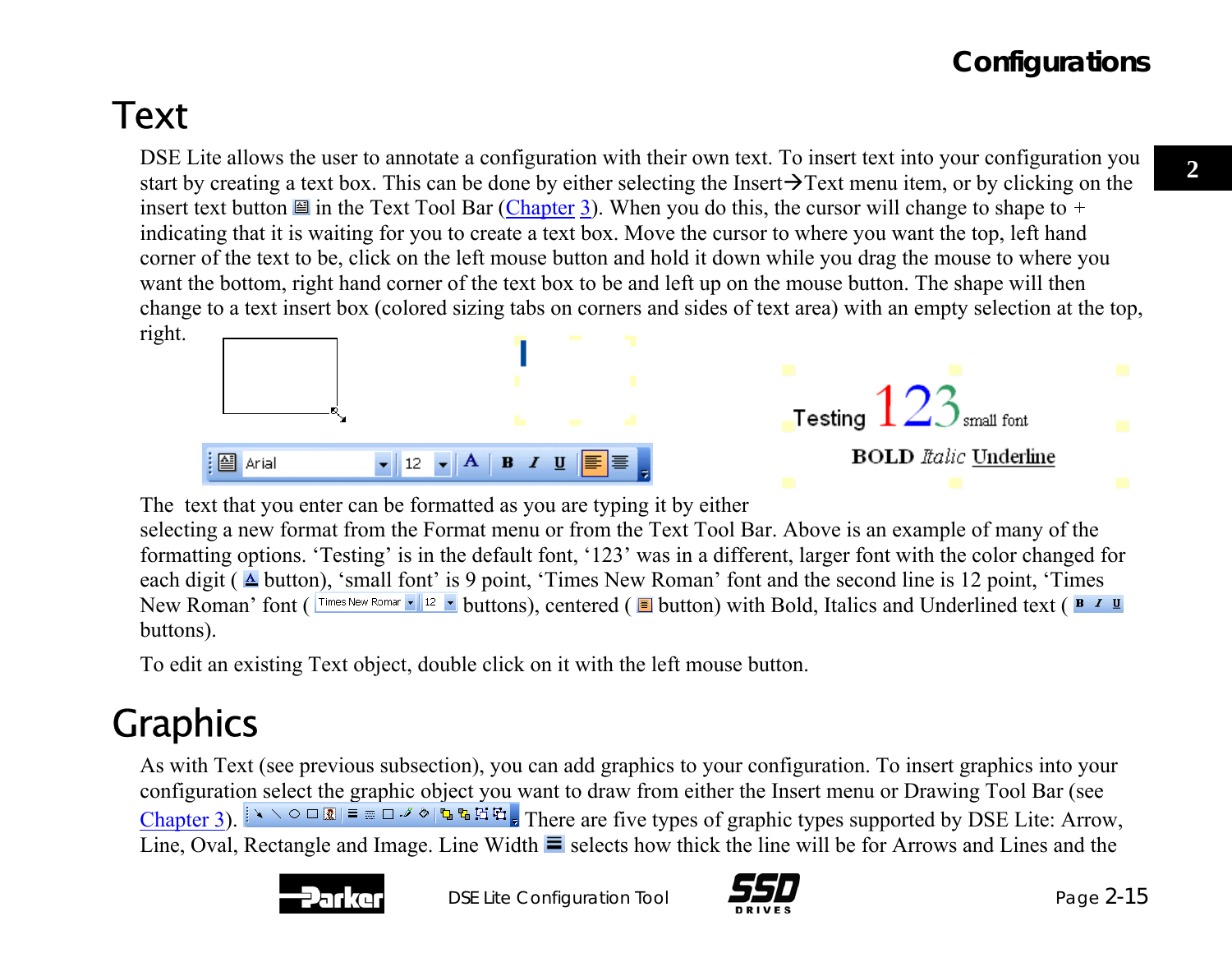border thickness for Ovals and Rectangles. Line Pattern  $\equiv$  allows you to select solid or dashed lines for Arrows and Lines. It does not affect Ovals and Rectangles. Fill Pattern  $\Box$  select the interior pattern for Ovals and Rectangles. Line Color  $\mathcal{I}$  selects the color for Arrows and Lines and the border color for Ovals and Rectangles. Fill Color  $\Diamond$  select the interior color for Ovals and Rectangles.

The last graphic type is the 'Image'  $\blacksquare$  command. This command allows you to insert an image into your configuration. This is very useful if you want to add a logo to your configuration. When you select the 'Image' command, it will behave very similar to the 'Rectangle' command. The difference is that the rectangle you are dragging will be the 'frame' that defines the size of the image you are creating. When you finish drawing the 'frame', DSE Lite will ask you to select the image you want to insert (standard File Open dialog; bitmap, gif, jpeg, icon, windows media file and enhanced meta file format images are supported). When you first create the image, it

will be sized to fit in the 'frame' you created, but it will be sized so that the aspect ratio of the image is not changed. Once the

image is created, if you resize it, the original aspect ratio will not be maintained. If, after resizing, you want to reset the image to the

original aspect ratio, select the image and then the 'Format $\rightarrow$ Align' command.

There a four commands, 'Move to Front', 'Move to Back', 'Group' and 'Ungroup', that allow you to manipulate the placement of graphic objects. 'Move to Front'  $\Box$  and 'Move to Back'  $\Box$  are used to change the drawing order of overlapping graphic items. For example, if you have an oval drawn in your configuration and now want to add a rectangle with the oval overlapping it, when you insert the rectangle, it will overlap the oval. To change this, select the oval and then 'Move to Front', or while the rectangle is selected, pick 'Move to Back':



them, you will change the drawing when you start the move. To avoid this when you finish creating the drawing, you should select both of the items and group them together with the





Page 2-16 **Decision 2-11 CALC** *DSE Lite Configuration Tool* 





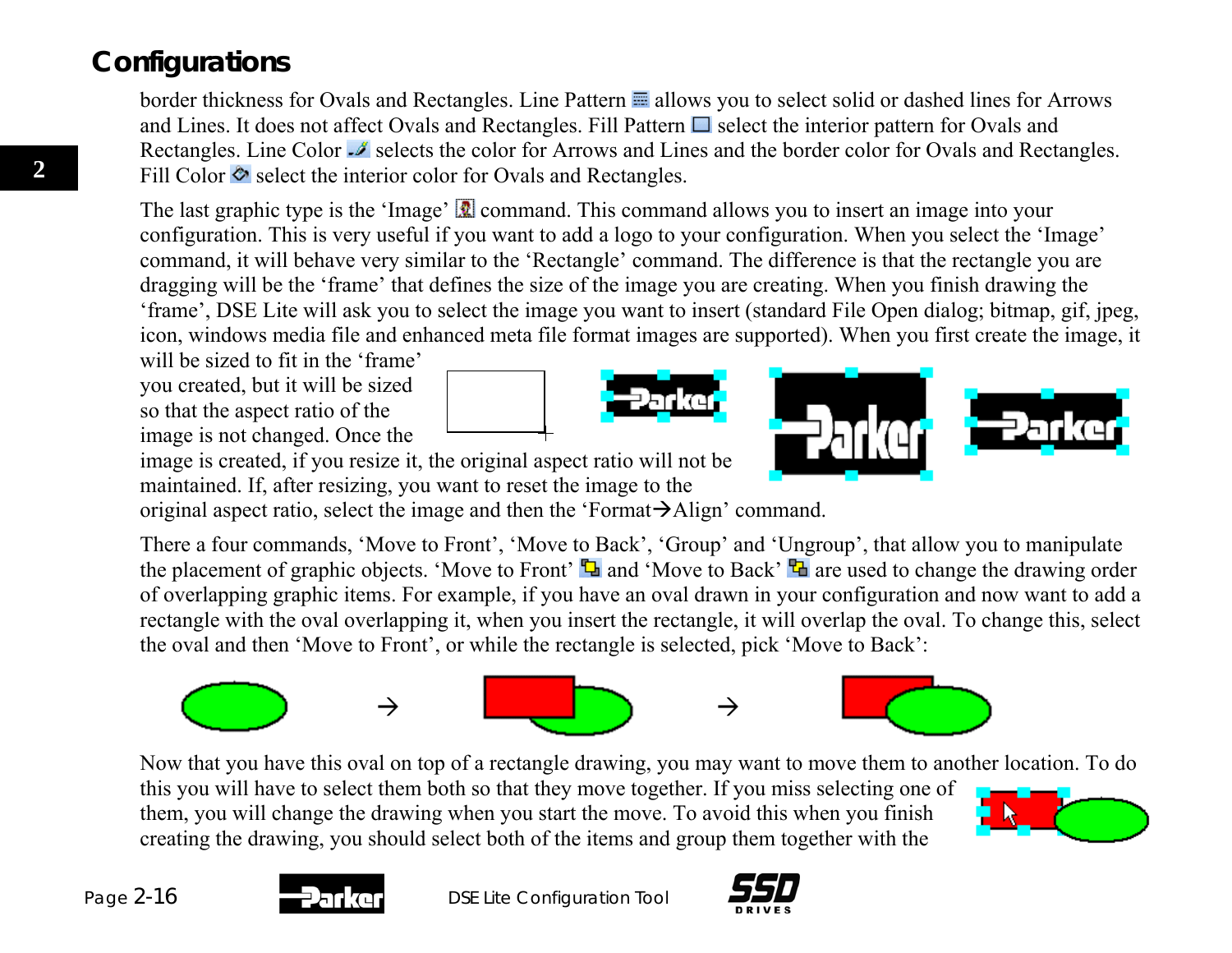

'Group'  $\Box$  command. When items are grouped, operations such as select, move or delete are applied to all items in the group. If you no longer want the item to act as a group, you can ungroup them with the 'Ungroup'  $\Box$  command.

## Forms

Forms are a means by which project, configuration and user information can be displayed on every sheet of a configuration or macro. This is mainly intended for printed documentation purposes, but is also useful for online reference while a configuration is being edited. Special form commands can also be used for creating custom index sheets for projects as well.

There are two types of forms: internal and predefined. Internal forms are created as part of a configuration. Predefined forms are created in advanced and stored in DSE's working folder as XML files with the extension  $\cdot$  xfm'.

### **Creating an Internal Form**

To create an internal form for a configuration, just select 'Create…' from the 'Insert $\rightarrow$ Form' submenu. You will be asked for a name for the internal form. You can name it whatever you like, but it is a good idea to choose a name that indicates that it is an internal form and that

the name does not match the name of any other form. After you pick a name, a new form editing view will be created in which you can edit the contents of your form (see Chapter 5 for more details). When you are done editing the contents, close the form editing view and the

T690v5 1-Form 1

newly created form will be displayed in your configuration or macro (as long as 'View $\rightarrow$ Forms' is checked).





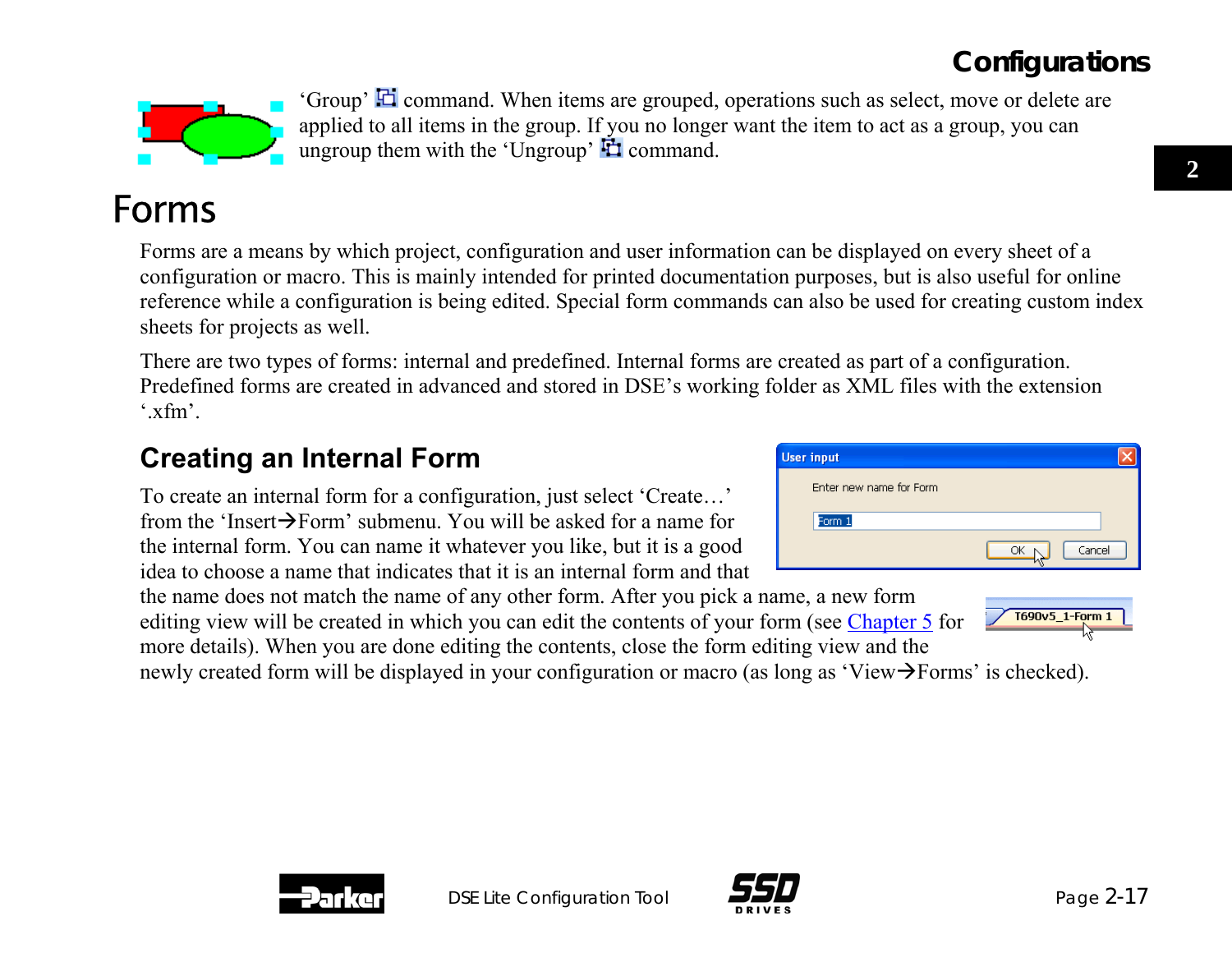#### **Inserting a Predefined Form**

When DSE starts, it searches the working folder for any files with the extension

'.xfm'. The names of all of these files, without the '.xfm', are added to the 'Insert $\rightarrow$ Form' submenu. To insert a predefined form into a configuration, just select it from the 'Insert $\rightarrow$ Form' submenu. The selected form will be inserted into the configuration (or macro) and displayed on the screen (as long as 'View $\rightarrow$ Forms' is checked).

### **Editing a Form**

To edit a form in a configuration or macro, select the name of the form in the 'Edit $\rightarrow$ Edit Form' submenu. A form editing view will be created in which you can edit the contents of the form (see Chapter 5 for details).

Edit Form

### **Deleting a Form**

| Delete Form | Form 1 |
|-------------|--------|
| Edit Form   |        |
|             |        |

Form 1

To delete a form in a configuration or macro, select the name of the form in the 'Edit $\rightarrow$ Delete Form' submenu. The form will be deleted from the configuration or macro.

## Installing a Configuration

The 690+, 650V, 620, 605, 590+, 590, 590SP and 584SV drives have a pre-defined drive Function Block Diagram which can only be 'wired' and parameterized, whereas the 890 allows the user to design their own application (user selected Function Blocks) in addition to the pre-defined Function Block Diagram. As such, 890 drive installation is different from the 690+, 650V, 620, 605, 590+, 590, 590SP and 584SV drives. We will cover each of these separately.

Once you have created your own configuration, it can be installed into a drive. If the configuration is not already open, you will first have to open it. You can open the configuration from the "File $\rightarrow$ Open" menu or by clicking on the "Open" button in the main Tool Bar.





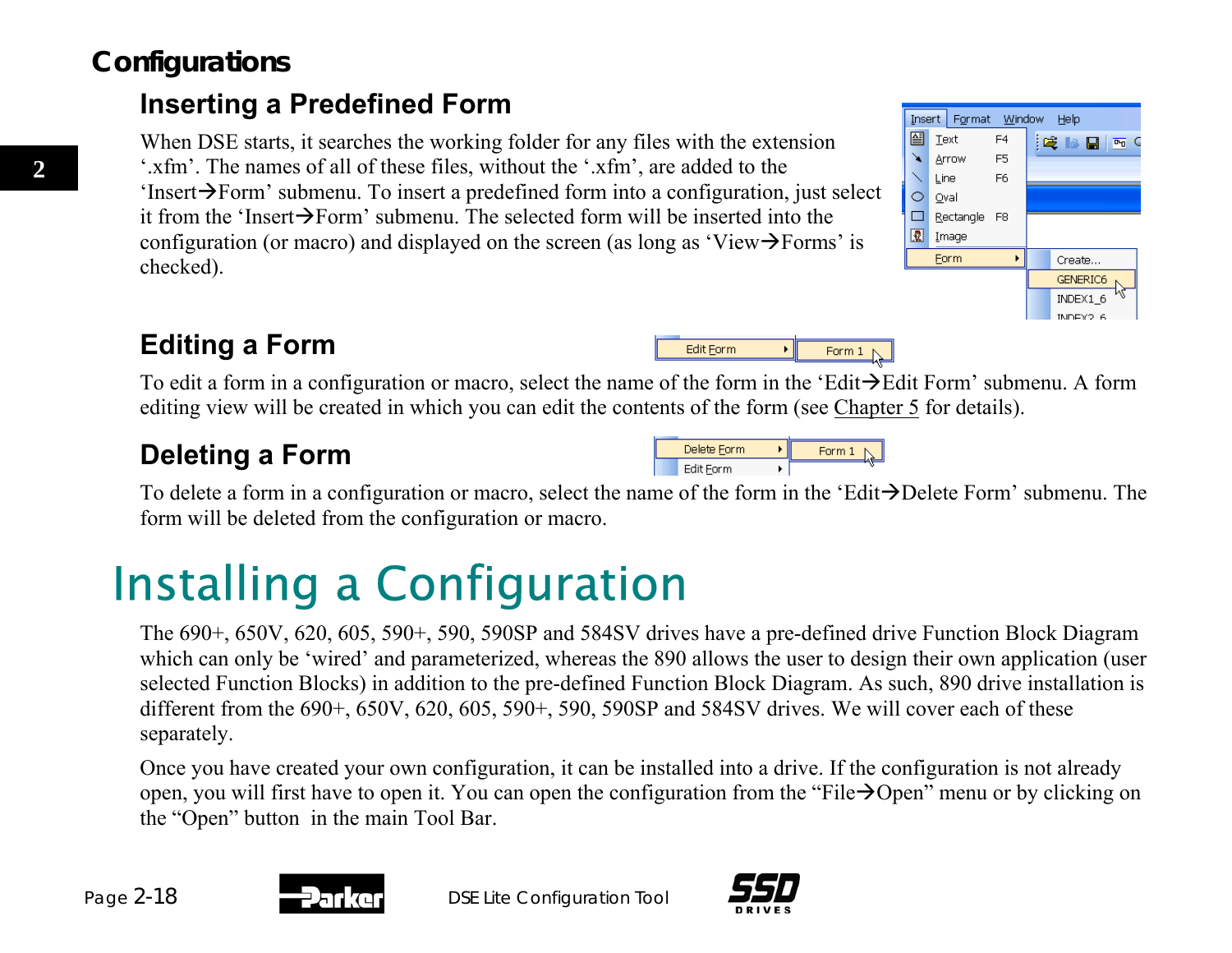## Install (non-890)

- $\bullet$ Make sure the drive is connected to your PC via an RS232 cable (part number CM351909).
- • Select the correct baud rate for the connected drive from the Comms Icon in the standard tool bar (or in the Properties View). Except for the 590 you can use the "AUTO" setting and let DSE determine what baud rate is needed.
- $\bullet$  Select the correct port if it is not already selected. If the correct baud rate and port is selected, this will cause the drive type and current running status to be displayed in the Scratch Pad and

Status Bar:

Connected to '690 version 5.6' (NOT running) at 19200

- •Select "Command $\rightarrow$ Install" to install the currently opened configuration into the connected drive.
- $\bullet$ The installation progress is displayed on the Status Bar and noted in the Scratch Pad.

## Install (890)

- Make sure the 890 drive is connected to your PC via a USB cable: A to mini-B and that the USB driver is installed (see Chapter 1 for more details).
- Select the "AUTO" baud rate from the Comms Icon in the standard tool bar (or in the Properties View).
- Select the correct port if it is not already selected. If "AUTO" baud and the correct port is selected, the drive type and current running status will be displayed in the Scratch Pad and Status Bar: Connected to '123' (OK) at 57600
- •Select "Command $\rightarrow$ Install At Selected" to install the currently opened configuration into a drive.
- •The installation progress is displayed on the Status Bar and noted in the Scratch Pad.

**2** 

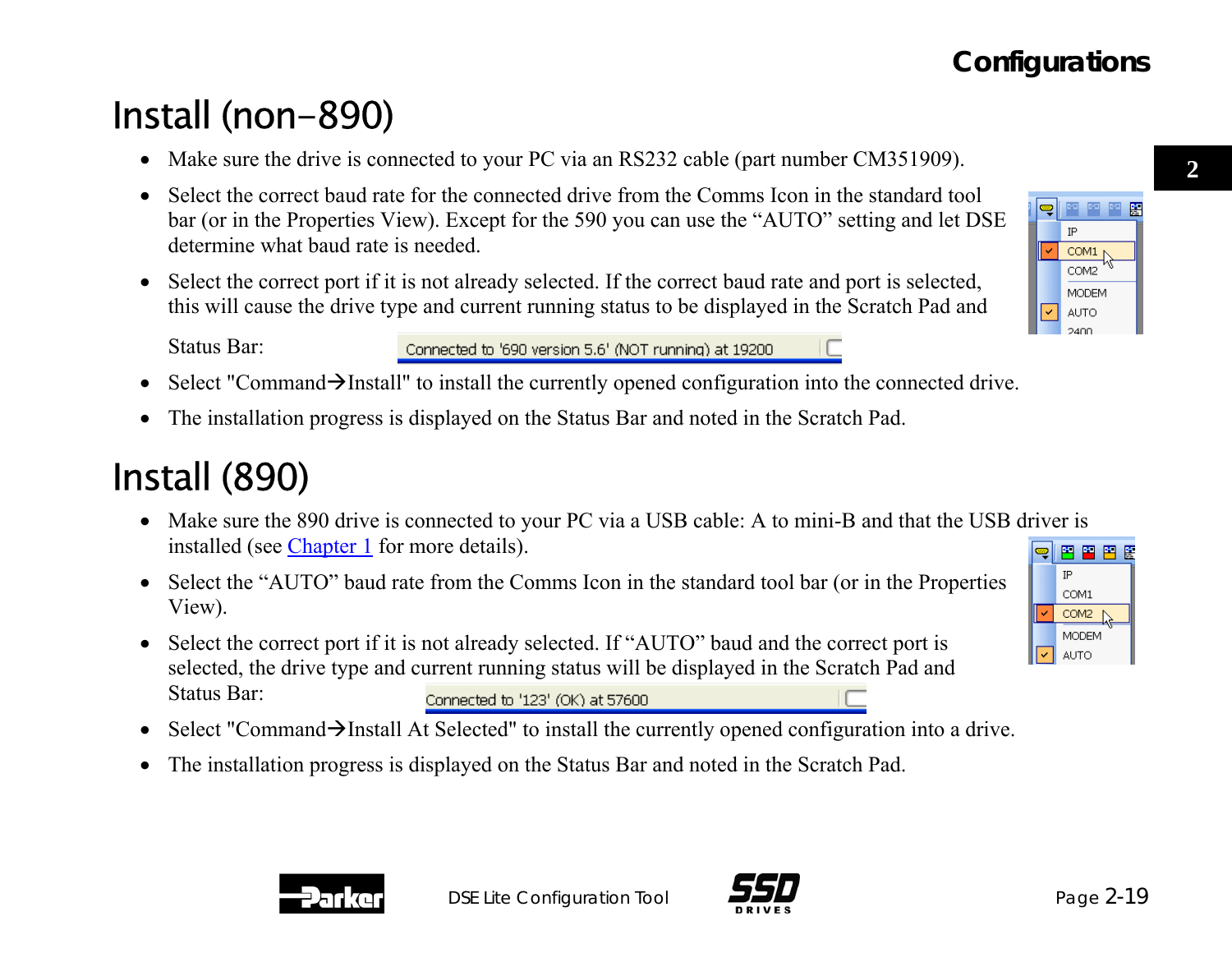## Autotune

- Install a configuration with appropriate motor parameters (see above).
- See manual for drive for specific details and safety warnings. Trigger Autotune in the drive (via the MMI) and wait for it to be completed.
- With configuration open, select 'Command $\rightarrow$ Extract Drive Parameters'; this will extract tuning (and other) parameters from the drive and set them in the configuration. This will ensure that your configuration reflects exactly the state of the drive.
- Save the configuration to save the extracted drive parameters. These parameters will now be available if you need to replace the drive in the future and do a 'Full Install' on the new drive.

## Updating a Configuration

There are several ways to update a configuration. One is to directly modify it as described in a previous section.

Another is to extract drive parameters from a connected drive into an open configuration using the 'Command  $\rightarrow$ Extract Drive Parameters' command. This command extracts all of the predefined drive parameters from any of the supported drives and does not require that the open configuration is the one installed in the drive. It will not, however, extract user defined application parameters from 890 configurations.

For 890 drives, it is also possible to extract the configuration from the connected drive using the 'File $\rightarrow$ Extract' command. The extracted configuration is updated with the current value of all application and drive parameters. This extracted configuration can then be saved to make a copy of the current state of the drive that can be used for installing into a new drive if the current drive fails.



Page 2-20 **Page 2-20 DSE Lite Configuration Tool** 

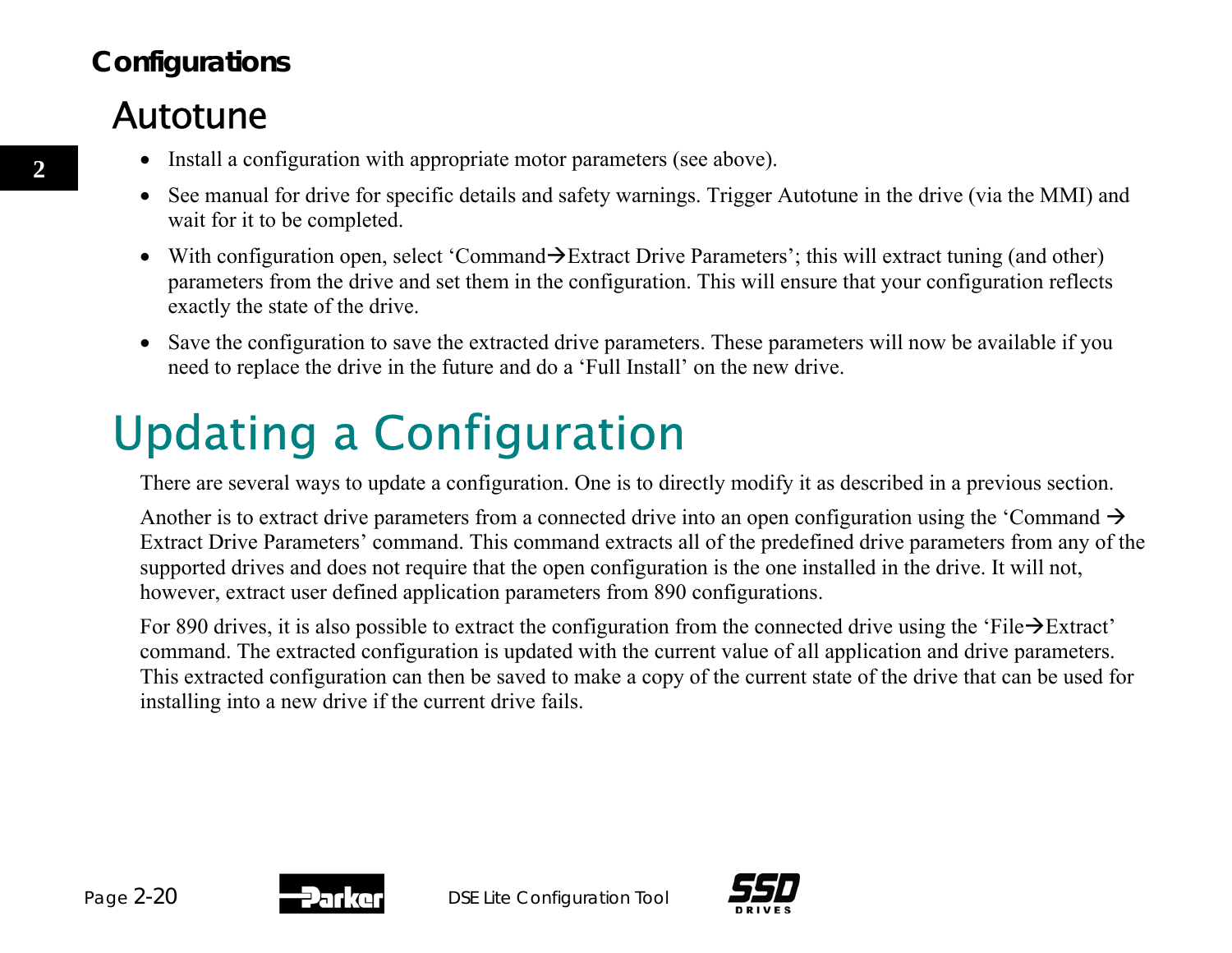# Chapter 3 User Interface

How to control your DSE Lite environment.



- ♦Docking Windows
- ♦Tool Bars
- ♦Configuration Windows
- ♦**Properties**



*DSE Lite Configuration Tool* **Page 3-1** 

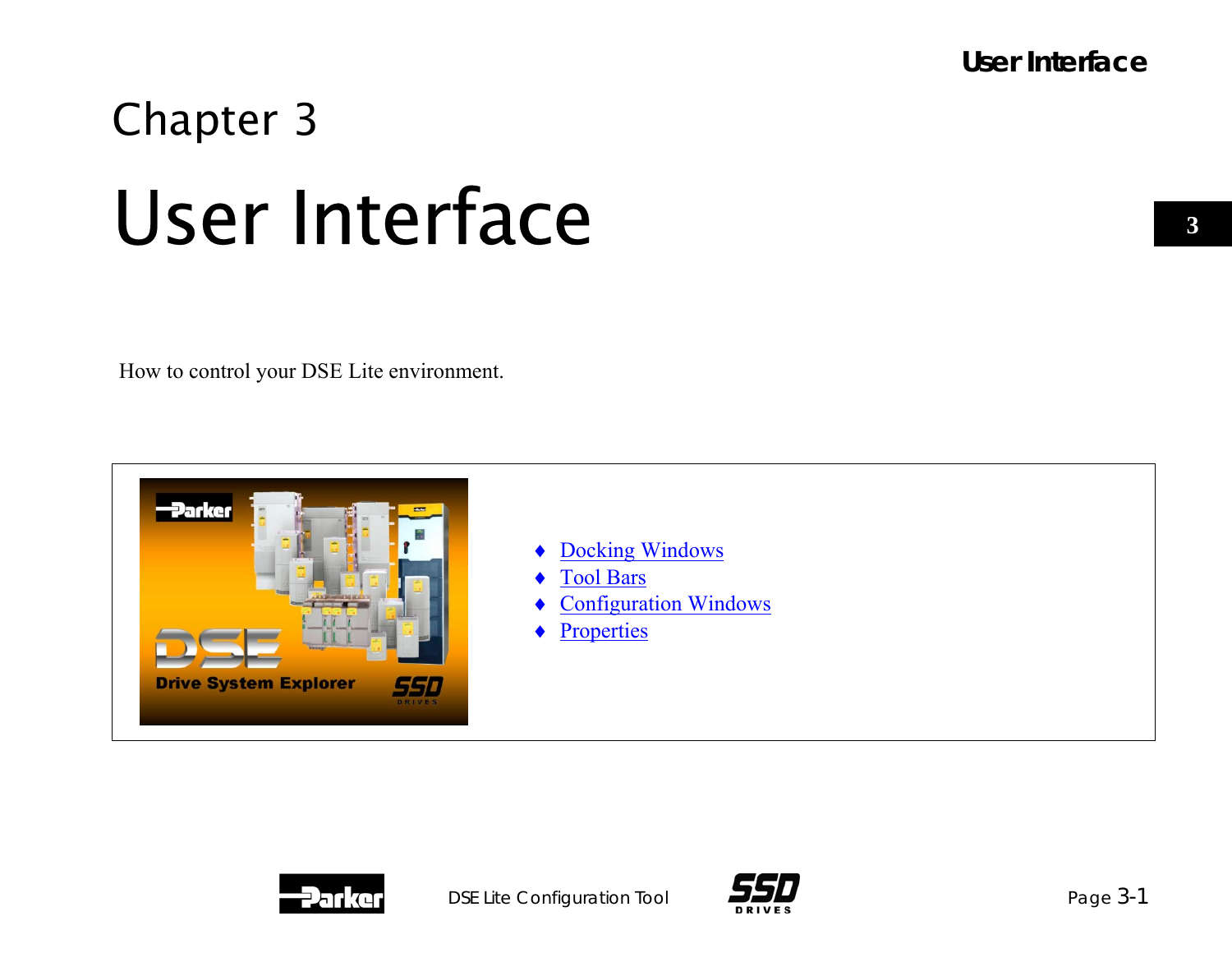## Docking Windows

The DSE Lite framework uses several docking windows to allow the user to interface with the program. Docking windows are windows that can either 'float' anywhere in the application window or be 'docked' to one of the sides of the application window. When you first install and launch DSE Lite, it starts with three visible docking windows:



One is the 'Parameters' windows which is 'docked' to the left side of the main window. Another is the 'Scratch Pad' which is 'docked' to the bottom of the main window. Finally, the 'Properties' window is 'floating' near the center of the main window. We'll talk about what each of these and other docking windows do later, but for now we're going to discuss how to view, hide, move, dock and undock these windows.

To dock a 'floating' window, click on the title bar of the window and drag, with the mouse button down, the gray outline of the window to the side of the main window where you want to dock it.



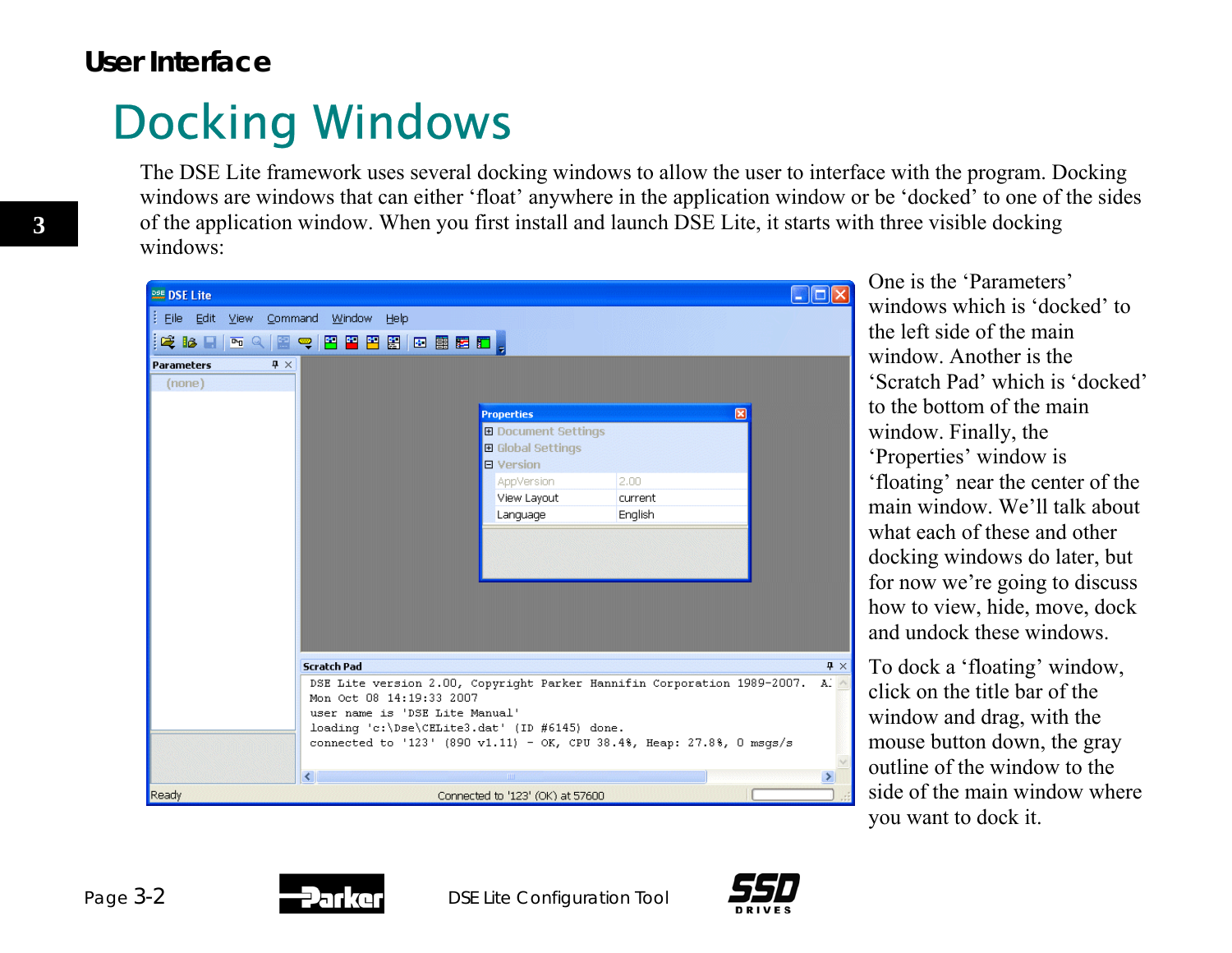

You will notice that when the mouse gets near the edge of the main window, an outline of how the window will be docked appears.

When the 'docked' outline is showing the new location you want for the window, let up on the mouse to 'dock' the window. In our example, it would look like the image below:



| <b>DSE DSE Lite - [123]</b>    |                                                                                                                                        |                                | $\Box$ ok  |
|--------------------------------|----------------------------------------------------------------------------------------------------------------------------------------|--------------------------------|------------|
|                                | Eile Edit View Block Command Insert Format Window Help                                                                                 |                                |            |
|                                | :Q & Q G Q B Q B Q B B B B D <mark>.</mark>                                                                                            |                                |            |
| $4 \times$<br>Parameters - 123 | 123                                                                                                                                    | <b>4 D</b> x <b>Properties</b> | $4 \times$ |
| <b>E</b> All Parameters        |                                                                                                                                        | <b>E Document Settings</b>     |            |
| <b>B</b> Quick Setup           |                                                                                                                                        | <b>E Global Settings</b>       |            |
|                                |                                                                                                                                        | <b>E</b> Version               |            |
|                                |                                                                                                                                        | AppVersion 2.00                |            |
|                                |                                                                                                                                        | View Layout current            |            |
|                                |                                                                                                                                        | Language English               |            |
|                                |                                                                                                                                        |                                |            |
|                                |                                                                                                                                        |                                |            |
|                                |                                                                                                                                        | ド                              |            |
|                                |                                                                                                                                        |                                |            |
|                                |                                                                                                                                        |                                |            |
|                                |                                                                                                                                        |                                |            |
|                                |                                                                                                                                        |                                |            |
|                                |                                                                                                                                        |                                |            |
|                                |                                                                                                                                        |                                |            |
|                                |                                                                                                                                        |                                |            |
|                                |                                                                                                                                        |                                |            |
|                                |                                                                                                                                        |                                |            |
|                                |                                                                                                                                        |                                |            |
|                                |                                                                                                                                        |                                |            |
|                                |                                                                                                                                        |                                |            |
|                                |                                                                                                                                        |                                |            |
|                                | $\rightarrow$ M $\parallel$ - 200%<br>$\rightarrow$<br>$H = 4$<br>4 of 2<br>$\vee$ + <<br>$-100$                                       |                                |            |
|                                | <b>Scratch Pad</b>                                                                                                                     |                                | $\sqrt{4}$ |
|                                | loading 'c:\Dse\CELite3.dat' (ID #6145) done.                                                                                          |                                |            |
|                                | CAM support                                                                                                                            |                                |            |
|                                | build id = '111c', connected to '123' (890 v1.11) - OK, CPU 100.0%, Heap: 27.8%, 0 msqs/s<br>loading 'c:\Dse\123.890' (890 v1.6) done. |                                |            |
|                                |                                                                                                                                        |                                |            |
|                                |                                                                                                                                        |                                |            |
|                                |                                                                                                                                        |                                |            |
| Ready                          | Connected to '123' (OK) at 57600                                                                                                       | <b>NUM</b>                     |            |

The width and height of the window normally changes when it was docked. If you want to change this, move the mouse to the edge of the window nearest the center of the main window (it will change shape to indicate that you are on the edge) and drag it to a new size.

Docked windows can also be collapsed into the side of the main window. You will notice that the docked window has a small thumb tack in the title bar next to the close button. If you click on this thumb tack, the window will collapse into the side of the main window,



 *DSE Lite Configuration Tool Page 3-3*

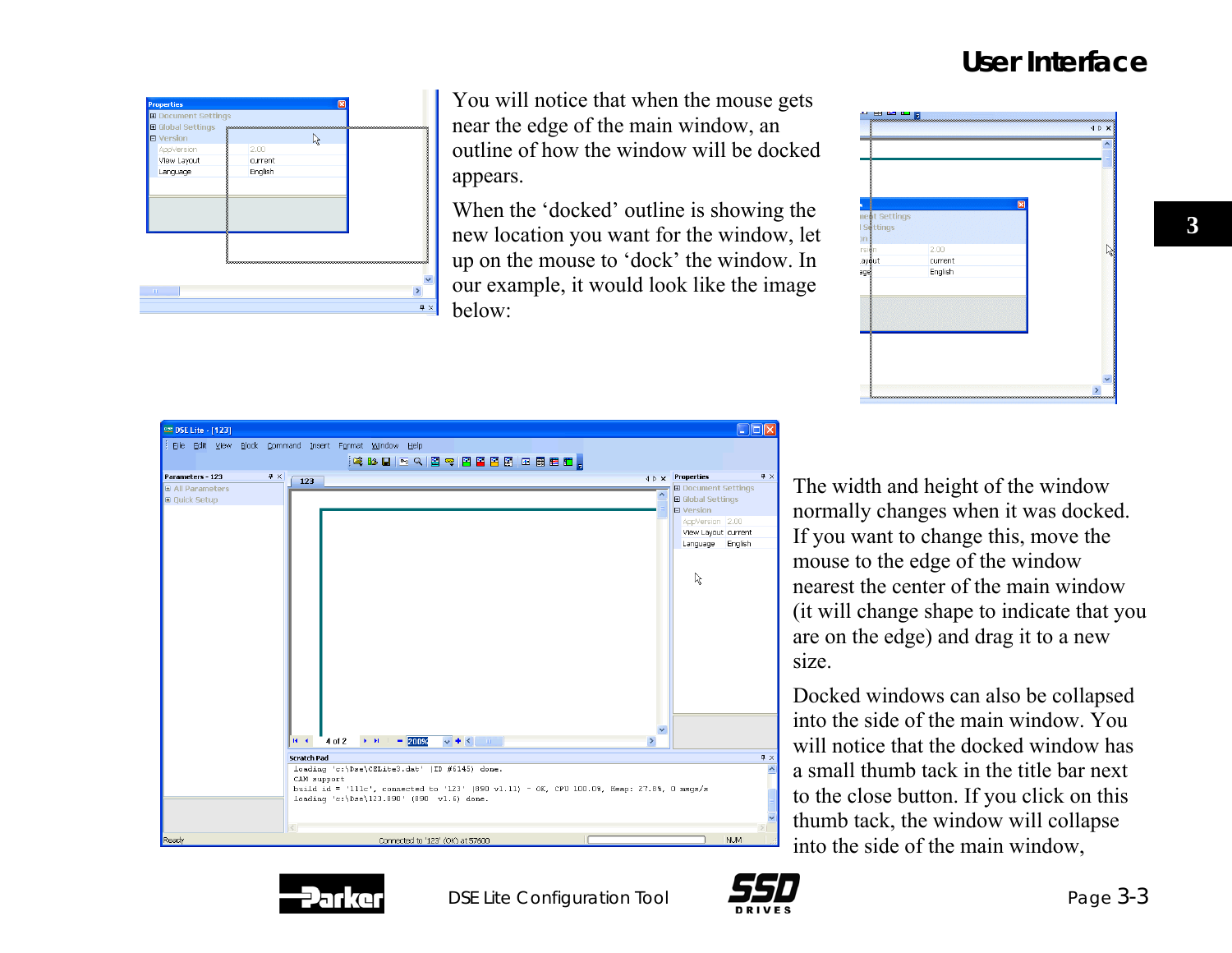

- creating a tab bar with just the title of the window. If you want to see the collapsed window again, click on the tab and the window will 'expand' again. When the collapsed window is no longer being used, it will once again collapse into the side
- of the main window. If you don't want this to happen, you can again click on the thumb tack to lock the window in the visible location.



When there is already a window docked on the side of the main window, it is also possible to dock more windows there as well. There are three ways this can be done. One is to dock one window above (or below) the already docked window. Another is to dock one windows to the side of the already docked window. By moving the mouse around the frame of the already docked window, you can see where the docking will take place. Finally, you can dock the new window on top of the already docked window. In this case the docking outline is shown with a tab:

| <b>Scratch Pad</b> |                                                                        |  |
|--------------------|------------------------------------------------------------------------|--|
|                    | user name is 'DSE Lite Manual'                                         |  |
|                    | connected to '123' (890 v1.11) - OK, CPU 100.0%, Heap: 27.8%, 0 msgs/s |  |
|                    |                                                                        |  |
|                    |                                                                        |  |
|                    |                                                                        |  |
|                    |                                                                        |  |
|                    |                                                                        |  |
|                    | <b>NUM</b><br>Connected to '123' (OK) at 57600                         |  |

When windows are docked in this way, you click on the tab of the window you want to see to make that window visible.

| <b>Properties</b>                        |      | $4 \times$    |
|------------------------------------------|------|---------------|
| <b>田 Document Settings</b>               |      | $\frac{1}{2}$ |
| <b>EL Global Settings</b>                |      |               |
|                                          |      |               |
|                                          |      |               |
|                                          |      |               |
| <b>图</b> Scratch Pad <b>图 Properties</b> |      |               |
| Connected to '123' (OK) at 57600         | NUM  |               |
|                                          | ____ |               |



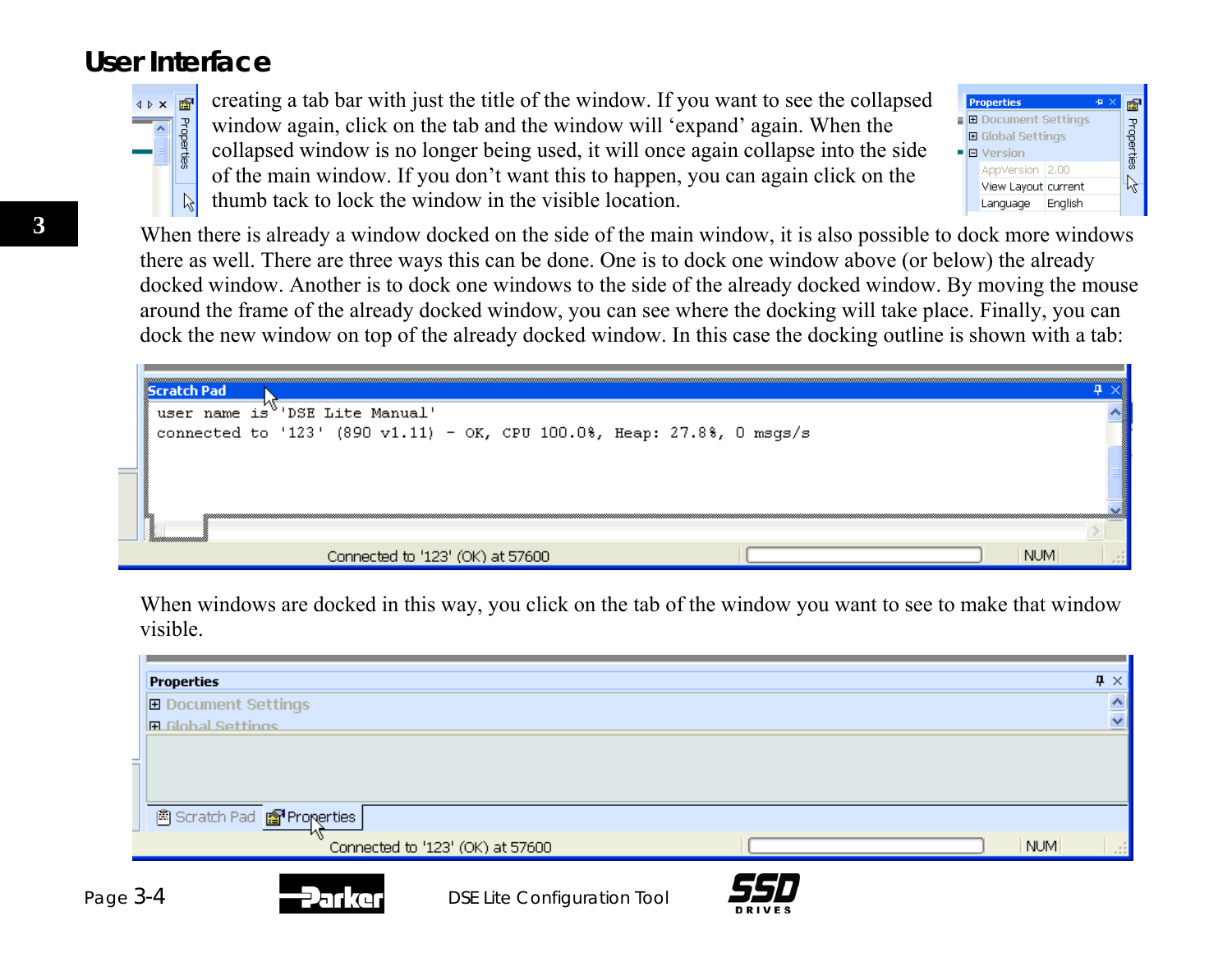**3** 



If you want to separate a tabbed window, you have to first close each window in the tabbed group. Then select the window you want to in the View menu to make it visible again. When it is made visible again, it comes back in the same place that it was docked before being closed. You then need to move it (un-dock it) to 'remove' it from the tabbed grouping. Then select the other windows in the tabbed group to make them visible again.

# Tool Bars

Tool bars are a graphical means to select DSE Lite commands. In most cases these are the same commands that can be selected in the Main menu. The advantage of tool bars is that in most cases you can select the command by just clicking on it without needing to navigate a menu structure.

DSE Lite supports three pre-defined tool bars in addition to the main Menu which is a special case of a tool bar that cannot be closed or modified. The three pre-defined tool bars are: Standard, Drawing and Text and if they are not visible, they can be selected via the 'View $\rightarrow$ Toolbars' submenu. The Standard tool bar is visible by default and contains many commonly used commands. The Drawing tool bar contains most of the drawing commands that are found in the 'Insert' and 'Format' menus. The Text tool bar contains most of the text commands that are found in the 'Insert' and 'Format' menus.

| <b>DSE DSE Lite</b> |                                                  |  |
|---------------------|--------------------------------------------------|--|
|                     | Eile Edit View Command Insert Format Window Help |  |
|                     | KIN DI TO I REPERIDE E D                         |  |
|                     |                                                  |  |

## Docking

In many ways, tool bars are very similar to docking windows described in the previous section. It is possible to dock them to the main window sides or have them free 'floating' as tool windows. By default, the main Menu tool bar is docked to the top of the main window and the Standard tool bar is docked below it. If you want to move a tool bar, just click on the left edge (a series of dots) and drag the tool bar where you want it. If you drag the tool bar away from the main window edge, it will change into a free floating tool window. You can also drag the edge of a tool window to change its shape.





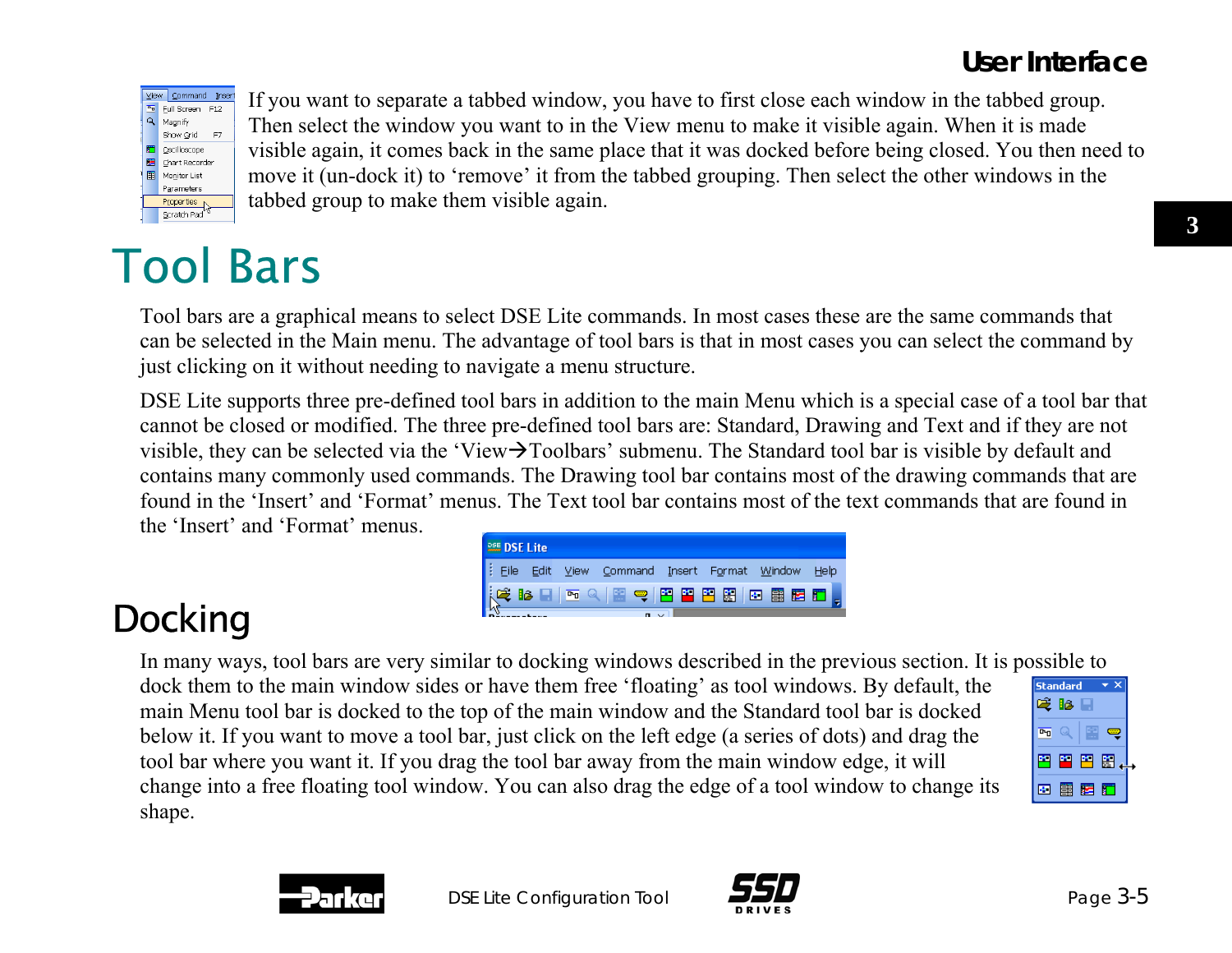## **Customizing**



It is possible to customize the pre-defined tool bars or create your own custom tool bars. To do this, click on the downward pointing triangle in the tool bar (labeled 'Toolbar options'). When you click on

this, you will be presented with an option to add or remove items from an existing tool bar or to create a new custom tool bar.

| <b>Customize</b>                |        |
|---------------------------------|--------|
| Toolbars<br>Commands<br>Options |        |
| Toolbars:                       |        |
| Menu Bar                        | New    |
| Standard<br>Drawing             | Rename |
| $\nabla$ Text                   | Delete |
|                                 | Reset  |
|                                 |        |
|                                 |        |
|                                 |        |
|                                 |        |
| Close                           | Help   |

Clicking on customize will bring up the tool bar dialog. This dialog allows you to modify an existing tool bar or create a custom new tool bar. When the dialog is active, the tool bars on the screen are in edit mode. Click on a tool bar item to select it. Then right click the item to get a menu of editing options for that item. You can add new items to a tool bar by clicking on the 'Commands' tab in the customization dialog and then dragging a command from the list to where you want it in the tool bar.





# Configuration Windows

When you open or create a configuration, DSE Lite creates a configuration window to display the configuration. More than one configuration may be open at once. Each configuration gets its own window. By default, these are overlapping windows that can be re-sized. If you would prefer to always have the active configuration window maximized (fill all the available space in the main window not used by docked windows and tool bars – main view area), you can set the global property (see Properties section below) 'Frame Mode' to 'Maximize'. In that mode, all

**3** 



Page 3-6 **Page 3-6 DSE Lite Configuration Tool** 

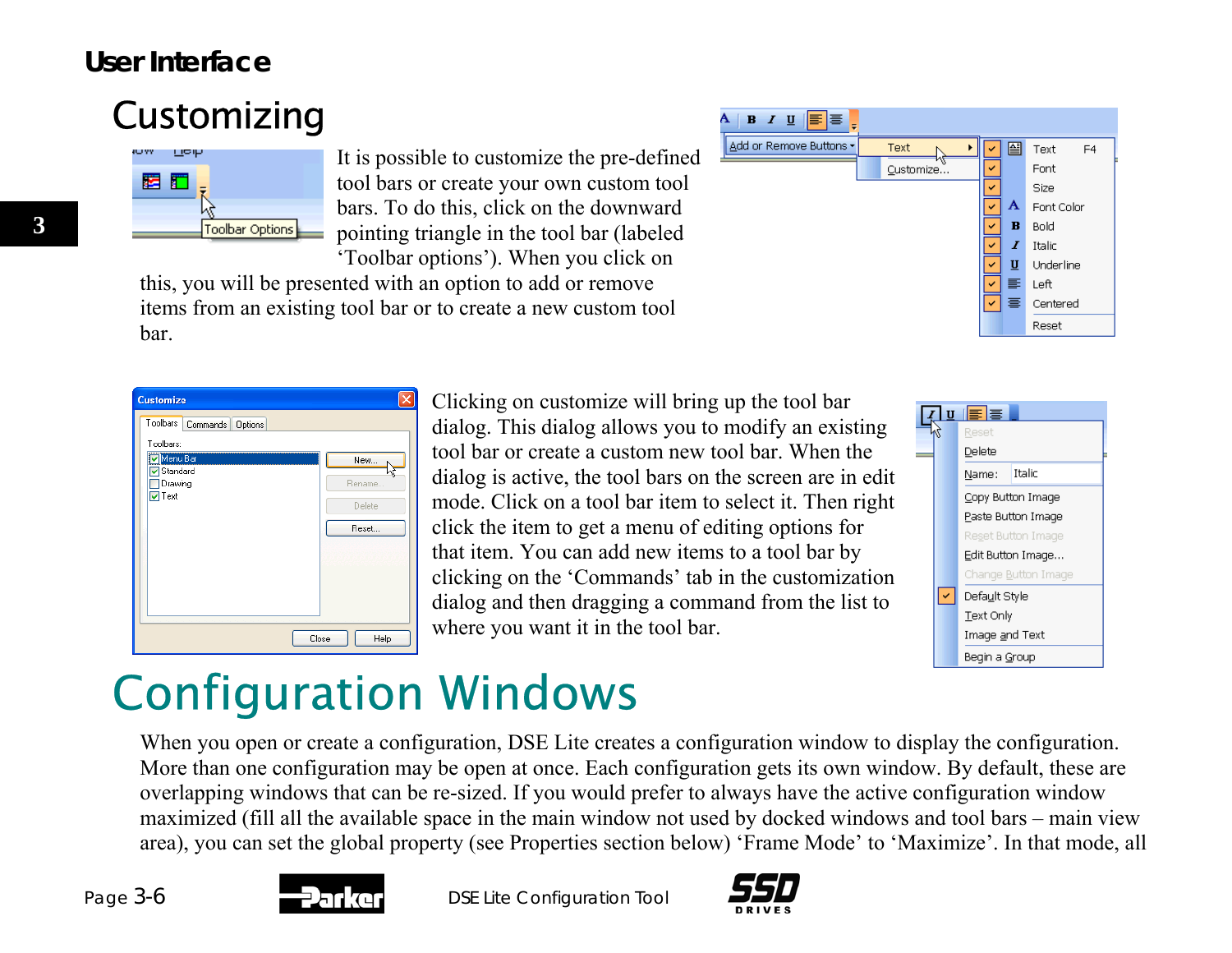$\vee$  +  $\vee$ 

 $+ + + - 100\%$ 

 $1$  of  $8$ 

of the open configuration windows will be maximized by default and can be selected by the tab with the configuration name in it at the top of the main view area.

At the bottom, left of each windows there is a built in tool bar:  $\|\mathbf{H} \cdot \mathbf{t}\|$ 

This tool bar allows you to quickly navigate through the sheets of the configuration and to easily change the viewing size. The items have the following meaning:

- **H** Go to first sheet.
- Go to previous sheet

 $1$  of  $8$ Displays current sheet and total sheet, click on to enter sheet to go to.

- Go to next sheet.
- **H** Go to last sheet.
- Decrease magnification.

Display current magnification and allow user to select new magnification. 100%

Increase magnification.

## **Properties**

There are many user settable properties that affect the user interface. One of them, 'Frame Mode', we saw in the previous section. Open the Properties window, View $\rightarrow$ Properties, to view or change these properties. Below is a description of all the current properties by category.

## Document Settings

Snap to Grid When 'True', objects being moved are aligned to user defined grid.

Grid Size Specifies the grid size used for 'Snap to Grid' above. Units are 1/720 inch (360 equals  $\frac{1}{2}$ ) inch grid) and should be in increments of 36 to assure proper alignment of connections.



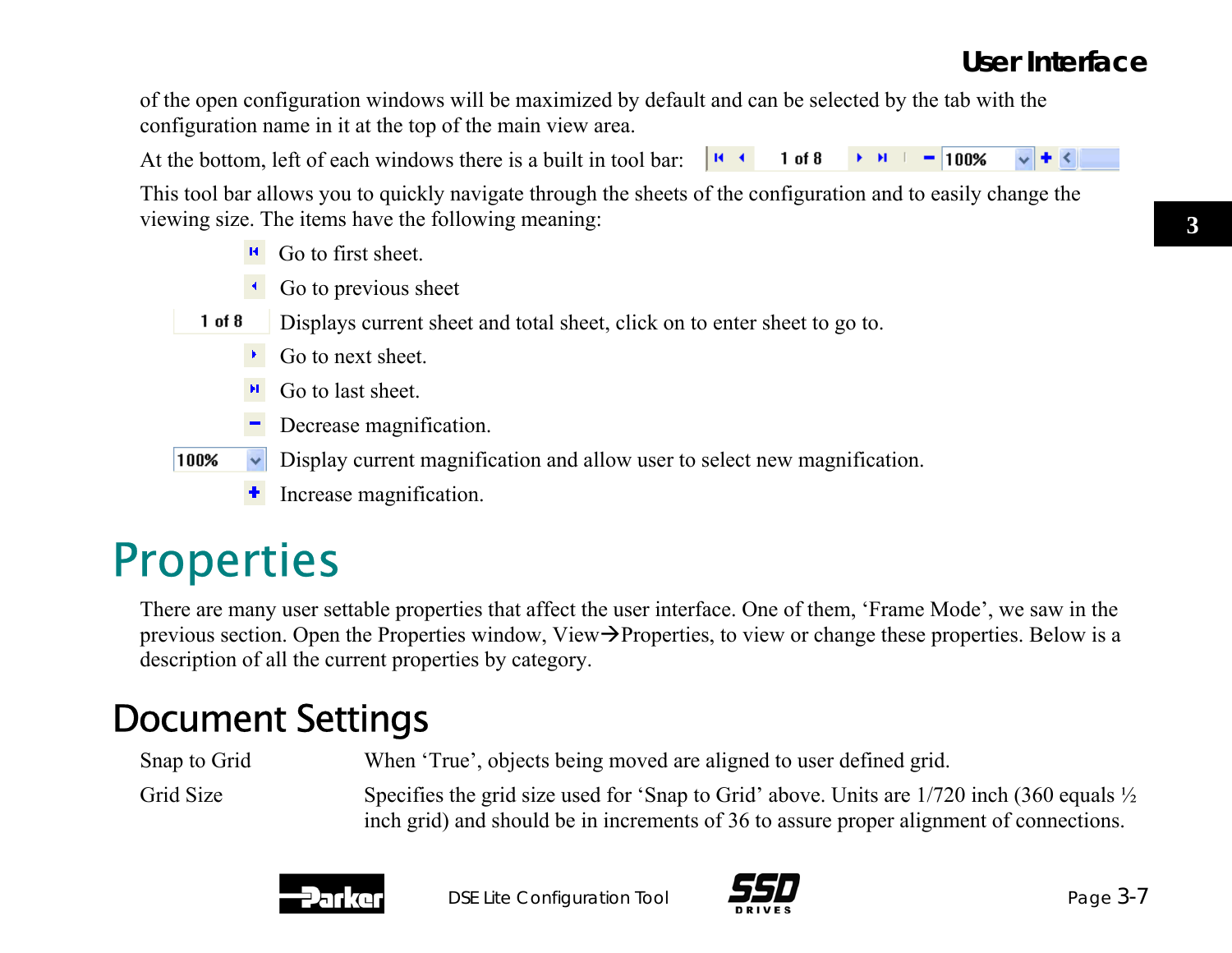## **Blocks**

Block Selected Color Color used for a selected function block. Advanced Performance Color Outline color for a Advanced Performance function block. High Performance Color Outline color for a High Performance function block.

### **Connections**

| New Unconnected Color        | Color used for drawing a new connection that is not matched to an input.                                                                                                                   |
|------------------------------|--------------------------------------------------------------------------------------------------------------------------------------------------------------------------------------------|
| New Connected Color          | Color used for drawing a new connection that is matched with a valid input.                                                                                                                |
| Selected Color               | Color for a selected connection.                                                                                                                                                           |
| Feedback Color               | Color for a feedback connection.                                                                                                                                                           |
| <b>Type Mismatch Warning</b> | DSE checks to make sure that the output and input of a connection are of<br>compatible types. If they are not and Type Mismatch Warning is enabled, then a<br>warning dialog is displayed. |

### **Parameters**

Accessed Color In online mode, color that indicates that a parameter has been accessed (read). Modified Color Color used to indicated that a parameter has been modified. Frame Dependent Color Color used to indicate that a parameter is frame dependent (will on be set during a full install).

## Global Settings

User Name User name. Used for displaying information and log files.

Database Path Path of main database.

Acrobat.exe Optional full path for Acrobat or Acrobat Reader. Used to launch application for displaying help files.

Page 3-8 **Decision 2-11 Total Configuration Tool** 





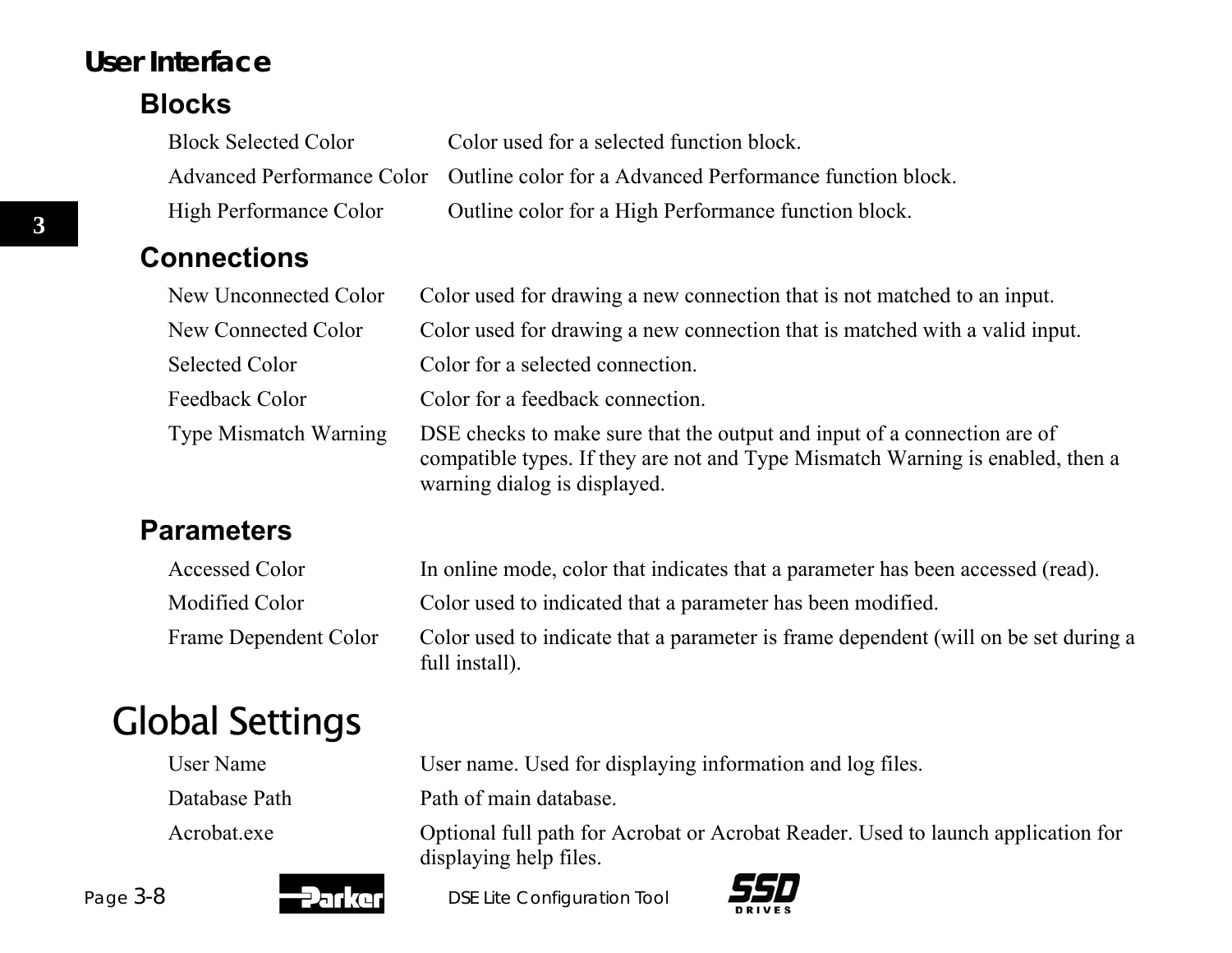| Serial Comms Port         | Communication port to use for connecting to drive.                                              |
|---------------------------|-------------------------------------------------------------------------------------------------|
| <b>Baud Rate</b>          | Baud rate to use for connecting to drive.                                                       |
| Drive Param. View Level   | View level for displaying build in drive parameters.                                            |
| <b>Scratch Pad Font</b>   | Font used for Scratch Pad docking window.                                                       |
| <b>Monitor List Font</b>  | Font used for Monitor List window.                                                              |
| <b>Blink Time</b>         | Length of time for 'Command $\rightarrow$ Identify' to 'blink' selected drive.                  |
| Frame Mode                | Determines whether new configuration windows are normal size or maximized.                      |
| <b>Configuration Mode</b> | Option determines whether a parameter docking window is included with<br>configuration windows. |

#### **Modem**

For modem setup and use refer to modem application note under the DSE help menu.

| Attention          | Escape sequence to get modem's attention while online.      |
|--------------------|-------------------------------------------------------------|
| Initialization     | Initialization string for selected modem.                   |
| Dialing Mode       | Dialing commands for modem (also need to add phone number). |
| 'Yes' Response     | Text response for yes from modem.                           |
| 'No' Response      | Text response for no from modem.                            |
| 'Connect' Response | Text response for modem connection.                         |

## **Supported Drive Types**

Drive Type  $1 - 10$  List of drive types supported in New and Open menus. By default all drive types are supported and will show up in the list. If any of the drive types are removed from the list they will not show up in the list, but can be added back at any time.





**3**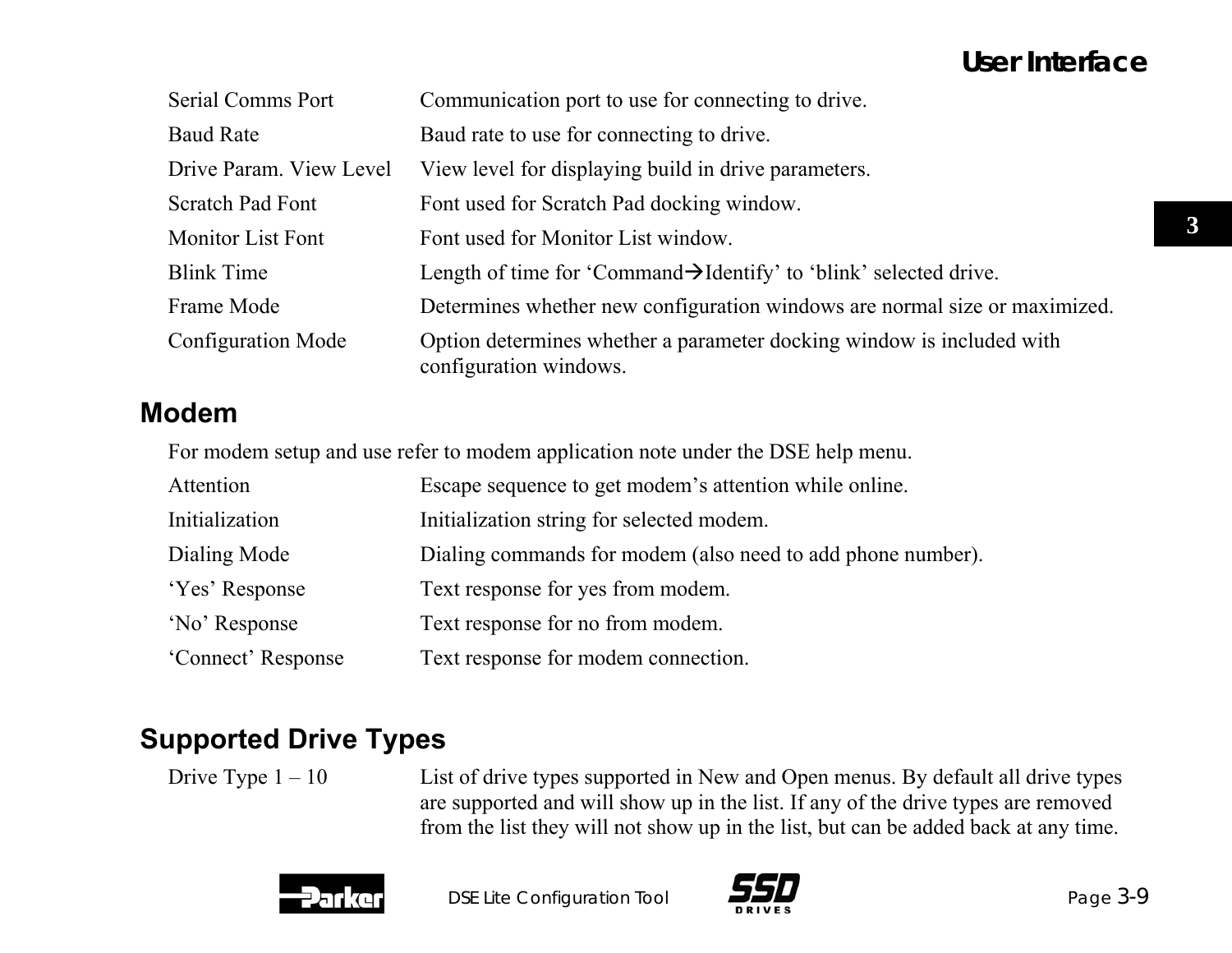## **User Interface Default Forms**

Form  $1 - 3$  Form(s) with the names entered will automatically be inserted into a new configuration when it is created. The form(s) must be in the working directory  $(c:\s d\ link\tools\win3)$  for DSE Lite, have the same name as the entries in the list and have the extension '.xfm'. See Chapter 5, Editing Forms.

## **Configuration Description Fields**

Field  $1 - 6$  Text names to be used for fields 1 through 6 in the Configuration Information Dialog, 'Edit $\rightarrow$ Config. Info'. This makes the dialog easier to use by having a text description instead of just a field number (say 'Configuration Name' instead of 'Field 1').

## **Project Description Fields**

Field  $1 - 9$  Text names to be used for fields 1 through 9 in the Project Information Dialog,  $'Edit \rightarrow$ Project Info'. This makes the dialog easier to use by having a text description instead of just a field number (say 'Project Name' instead of 'Field 1').

## Version

AppVersion Version number of this copy of DSE Lite.

View Layout Choosing 'default' will cause layout to be reset to the default setting the next time DSE Lite starts.

Language Language in which most text in program is displayed.



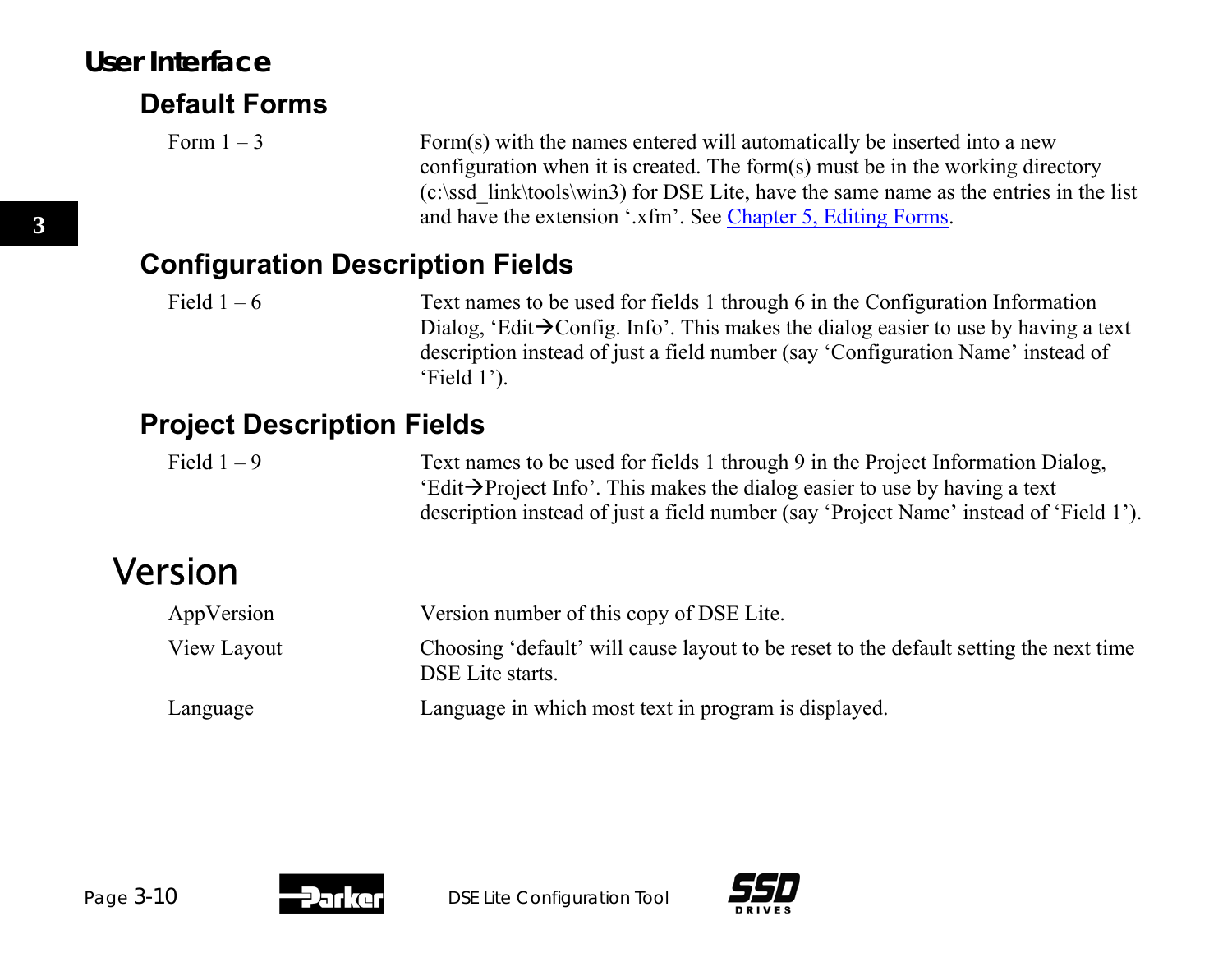# Chapter 4 Online Access

How to access and change parameters online.



◆ The Online Configuration



*DSE Lite Configuration Tool* **Page 4-1** 

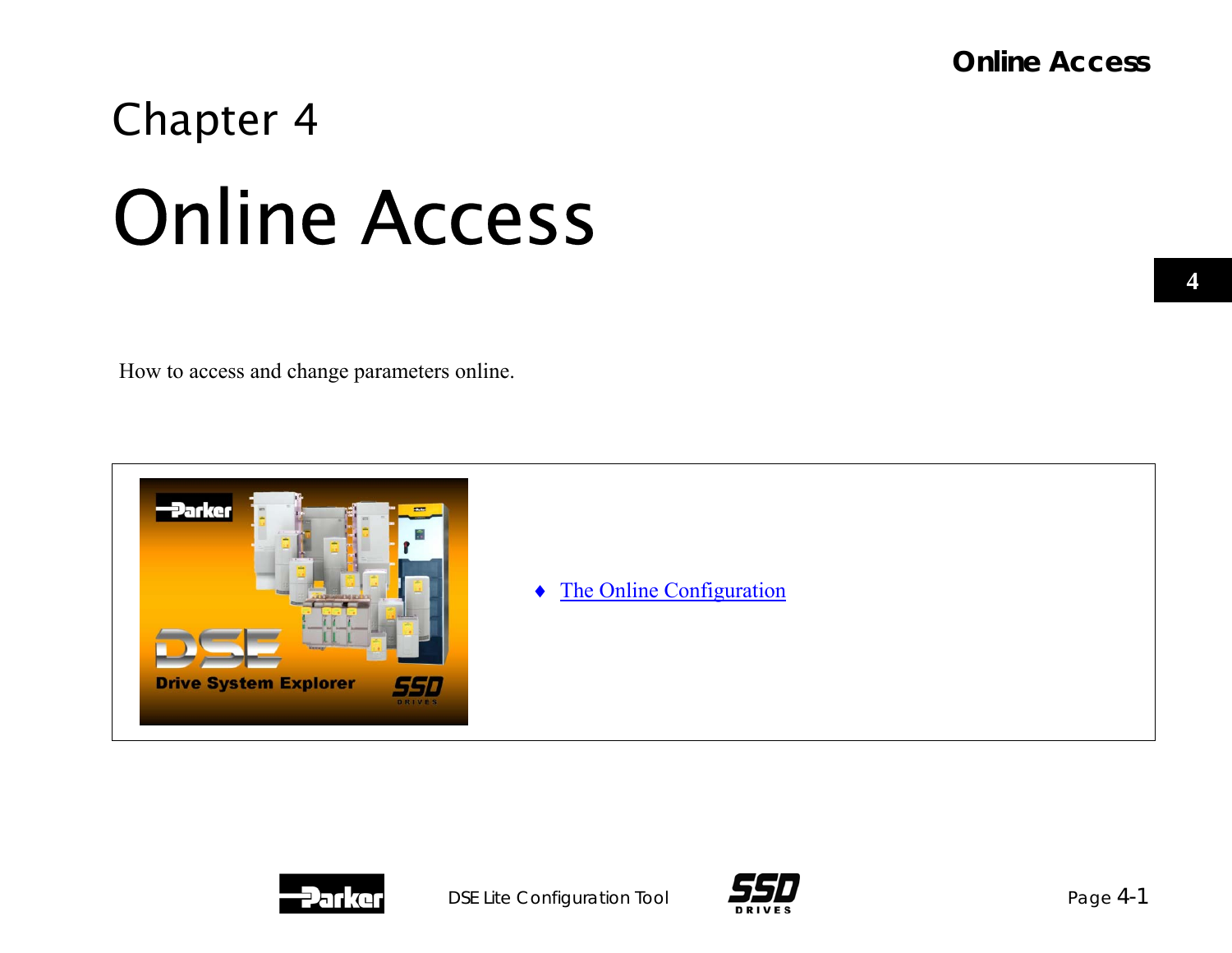# The ONLINE Configuration

#### *Note You cannot remove or add blocks and links in ONLINE mode.*

#### To go ONLINE, refer to Chapter 2.

The ONLINE configuration window has "ONLINE" displayed in the title, but otherwise the window looks the same as the OFFLINE version, but it does have some extra features.

Move your cursor over the "tick" of the parameter in the function box and the cursor will change to an "X". Now you can:

- Click the input or output of a block to display the actual value from the drive in the Scratchpad.
- $\bullet$  SHIFT-click the output of a block to add that parameter to the Monitor List.
- CTRL-click the input of a block to change the parameter value. This will bring up a dialog prompting for the value to be set.
- • Right-click a parameter to display a menu of actions applying to the parameter (right-clicking a parameter in the Parameters View has the same effect):
	- **Get** Display the parameter value in the Scratchpad.
	- **Monitor** Add this parameter to the Monitor List
	- **Chart** Add this parameter to the Chart Recorder
	- **Scope** Add this parameter to the Oscilloscope.

Note that in all cases the Scratchpad will display the latest value.









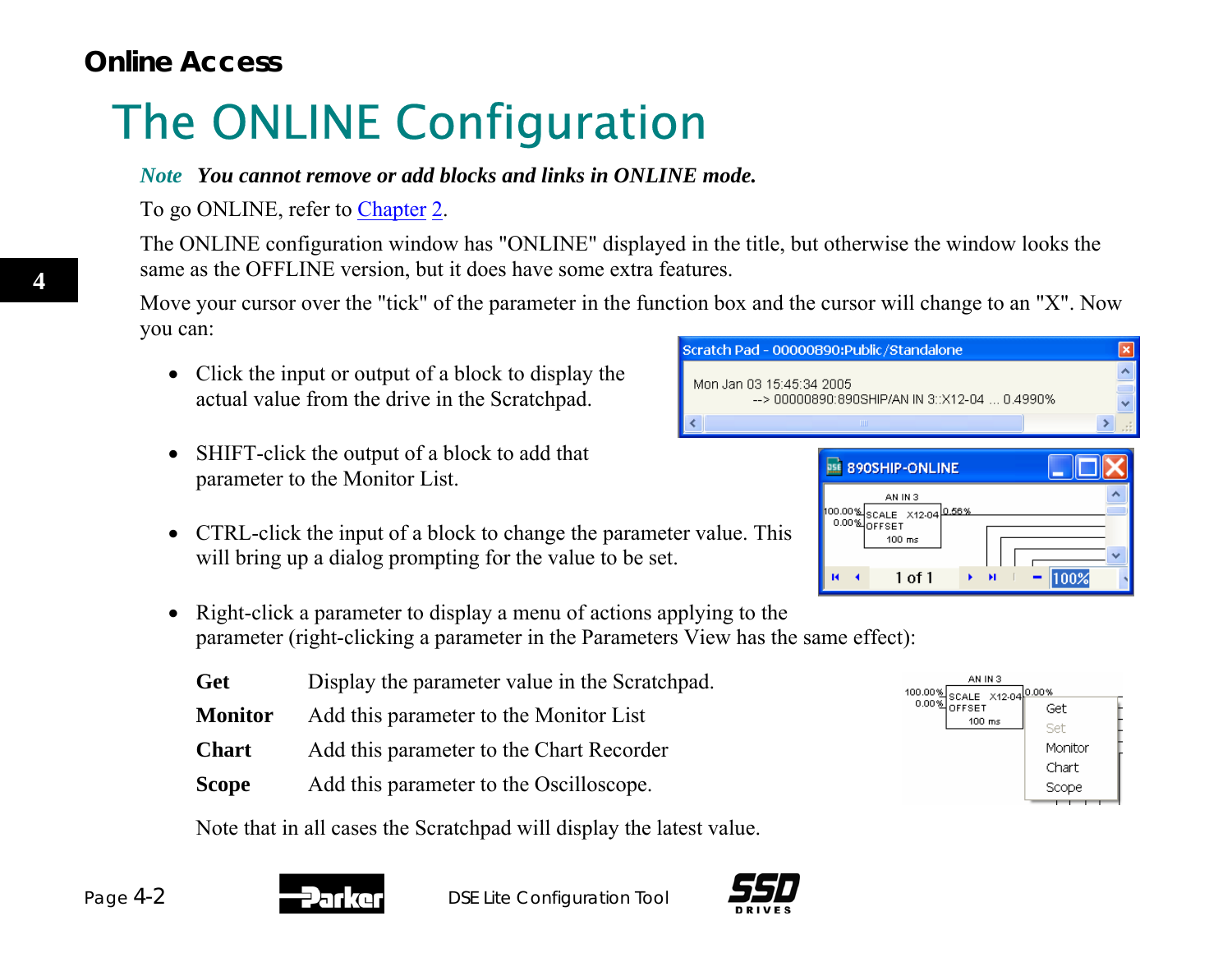## The Monitor List

The Monitor List displays all the drive parameters that you are monitoring and continuously gets updated values from the drive.

## The Monitor List Toolbar

The toolbar contains several buttons:

- $\mathbb{P}$  Open saved Monitor List configuration from a file.
- Save Monitor List configuration to a file.
- $\Box$  Toggle the Monitor List to be on top.
- Start recording to a file.
- Stop recording.
- A Change the font of the items in the monitor list.

| DSE 890 Monitor List                     |       |
|------------------------------------------|-------|
| $\mathcal{C}$ dic $\mathbf{E}$           |       |
| Parameter                                | Value |
| AN IN 3::X12-04 (890SHIP / 000008 0.1755 |       |
|                                          |       |



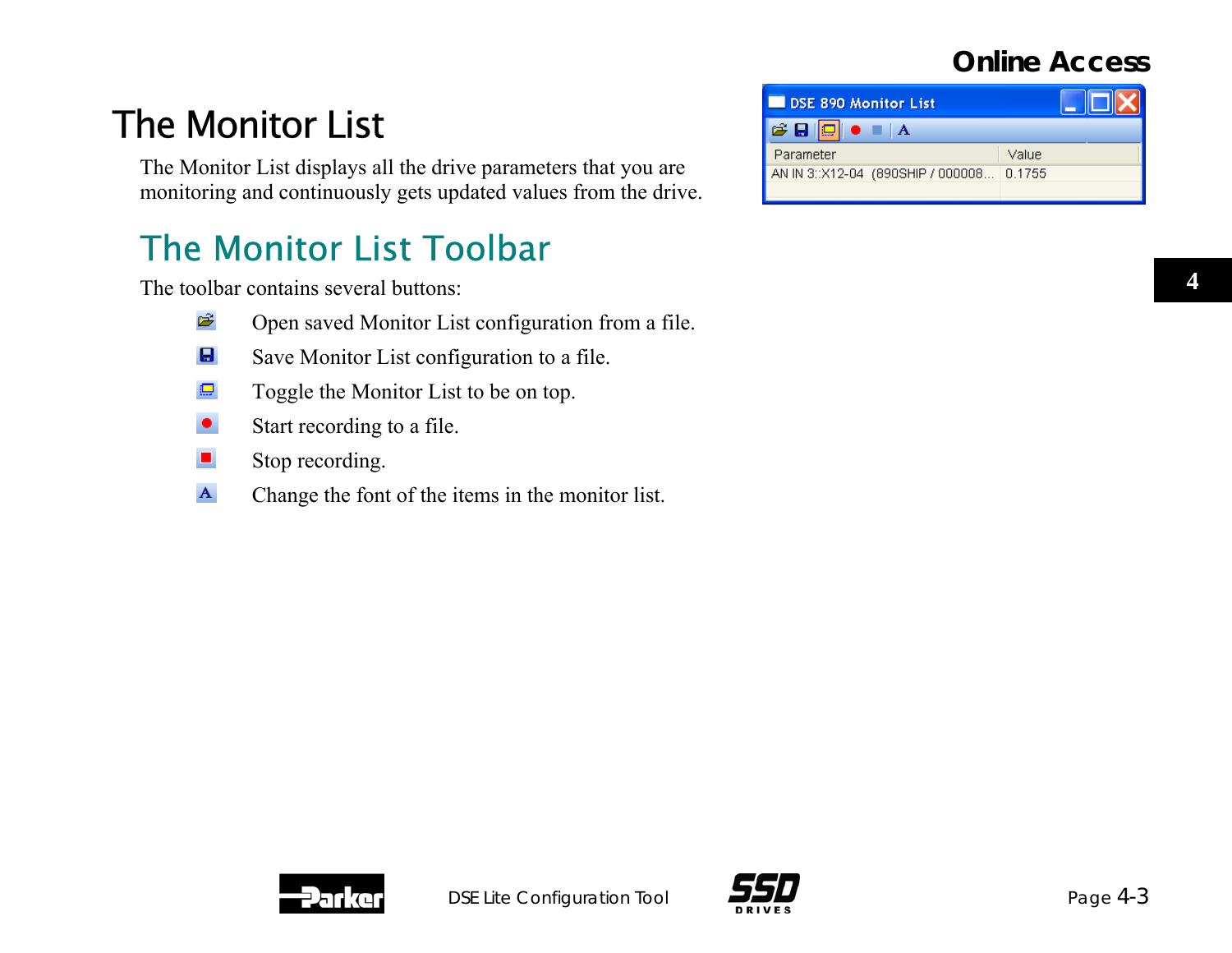## Adding Parameters to the Monitor List

You can add a parameter to the Monitor List either from an ONLINE Configuration or from the ONLINE Parameter View, e.g. adding the analog input 3 "AN IN 3" results in the following Monitor List. Parameters from several drive nodes (or modules) in a drive system can be monitored in the same list.

| <b>DSE 890 Monitor List</b> |                   |        |  |
|-----------------------------|-------------------|--------|--|
| 2 B <mark>9</mark> ● ■ A    |                   |        |  |
| Parameter                   |                   | Value  |  |
| AN IN 3::X12-04 (89)        | Enable<br>Disable | 0.2274 |  |
|                             | Delete<br>Set     |        |  |

You can easily remove a parameter from the Monitor List by a right click and selecting "Delete".

"Set", available for this parameter, brings up a dialog to change the value. Enable and Disable allow this parameter to enabled or disabled from being updated in the Monitor List.

## Monitor List Information

"Parameter" displays the configuration name/instance/parameter name

"Value" displays the current value, constantly updated.



Page 4-4 **Details and Configuration Tool** 

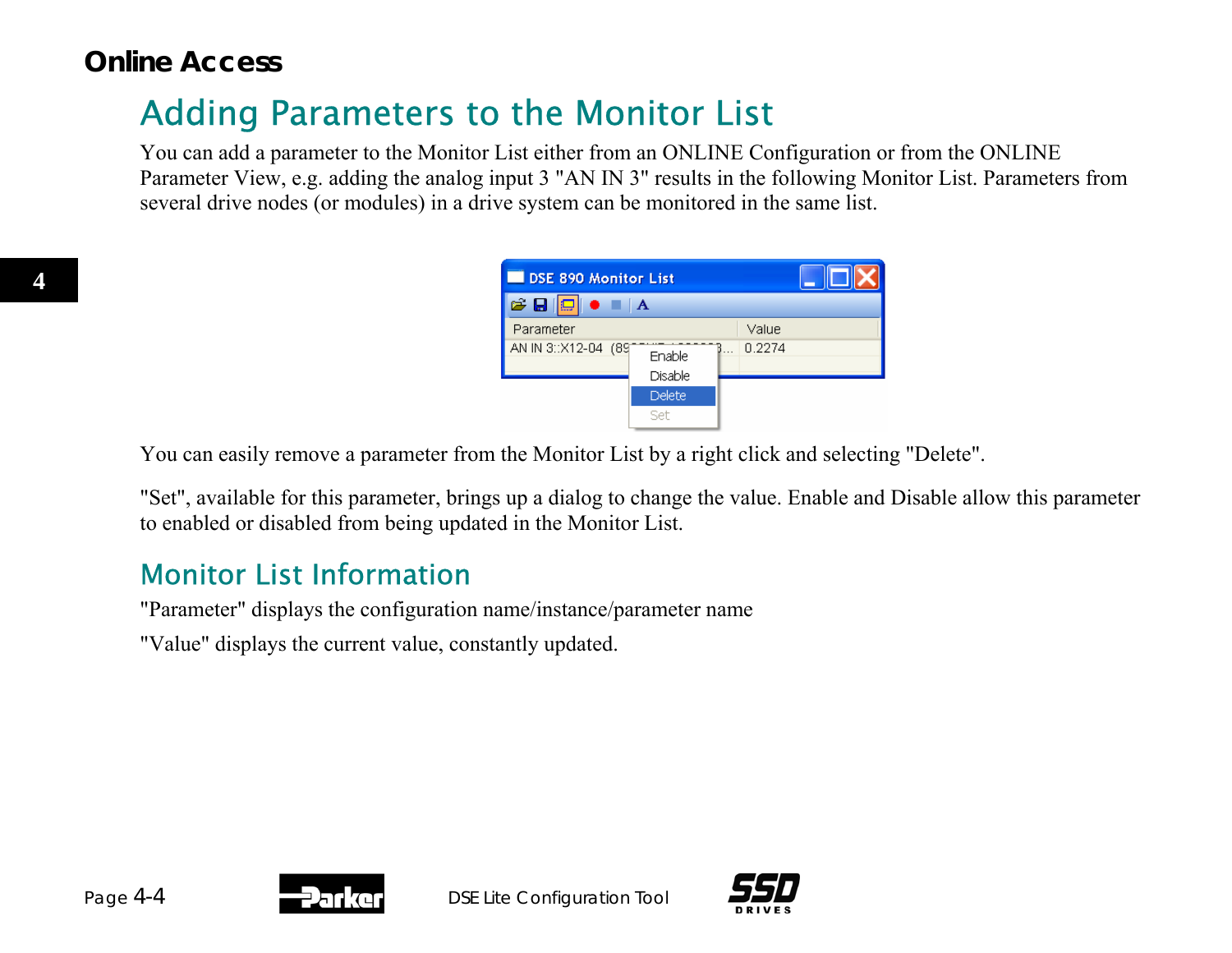## The Chart Recorder

The Chart Recorder displays the values of the selected parameter(s) and continuously gets updated values from the drive.



Here is a typical chart. It shows one parameter, analog input 3 "AN IN 3".



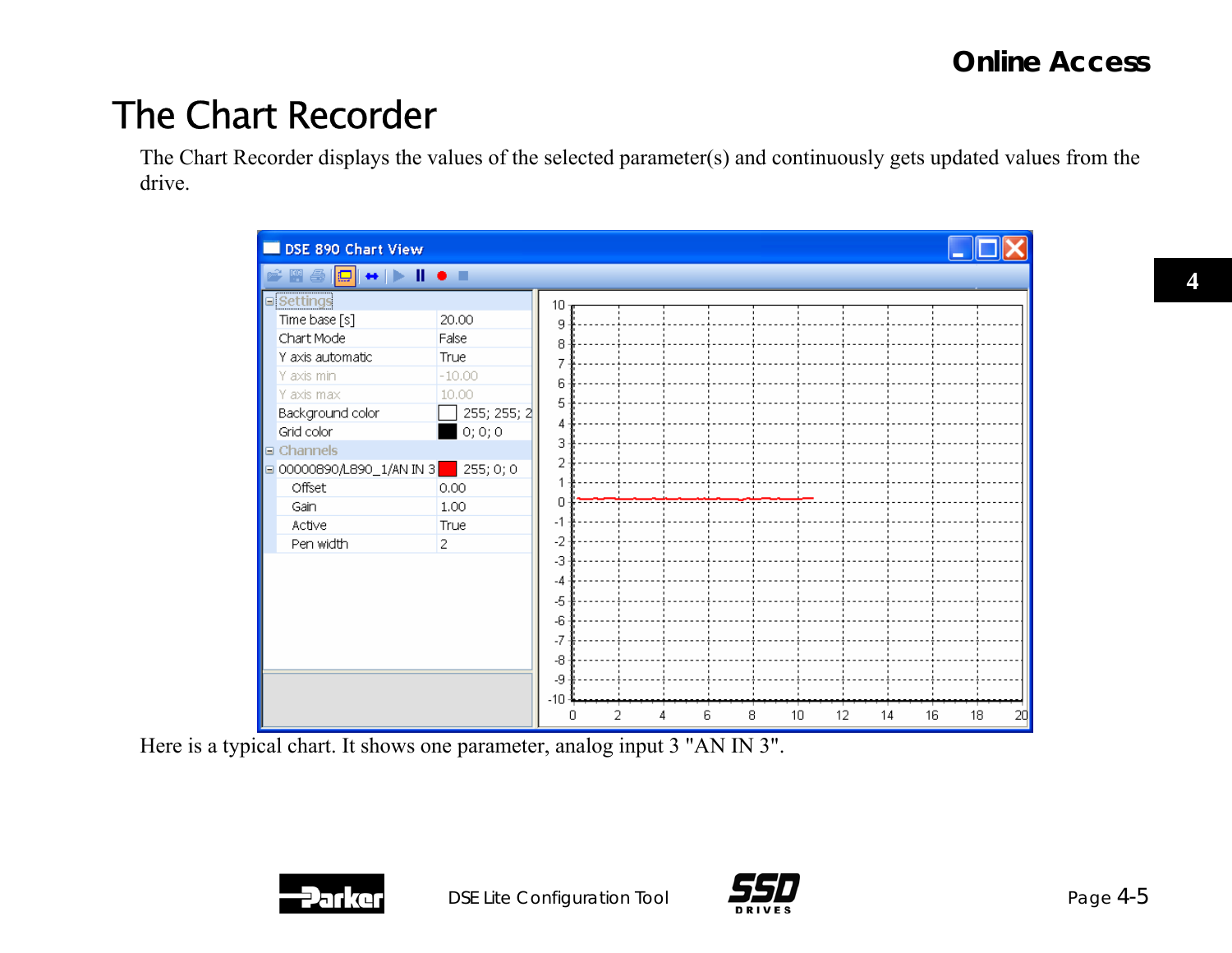## The Chart Recorder Toolbar

The toolbar contains several buttons:

- $\mathbb{E}$  Open saved oscilloscope data or configuration from a file.
- Save captured oscilloscope data and configuration to a file.
- $\bullet$  Print oscilloscope plot.
- $\Box$  Toggle the Chart Recorder to be on top.
- $\bullet$  Display/Hide the property grid.
- Restart data acquisition.
- **II** Pause data acquisition.
- Start recording to a file.
- Stop recording.

## Adding Parameters to the Chart Recorder

You can add a parameter to the chart recorder either from the ONLINE Configuration or from the ONLINE Parameter View.

Parameters from several drive nodes (or modules) in a drive system can be charted on the same chart.

## Setting-up the Chart Recorder

The Chart Recorder displays menus for Settings and Channels.



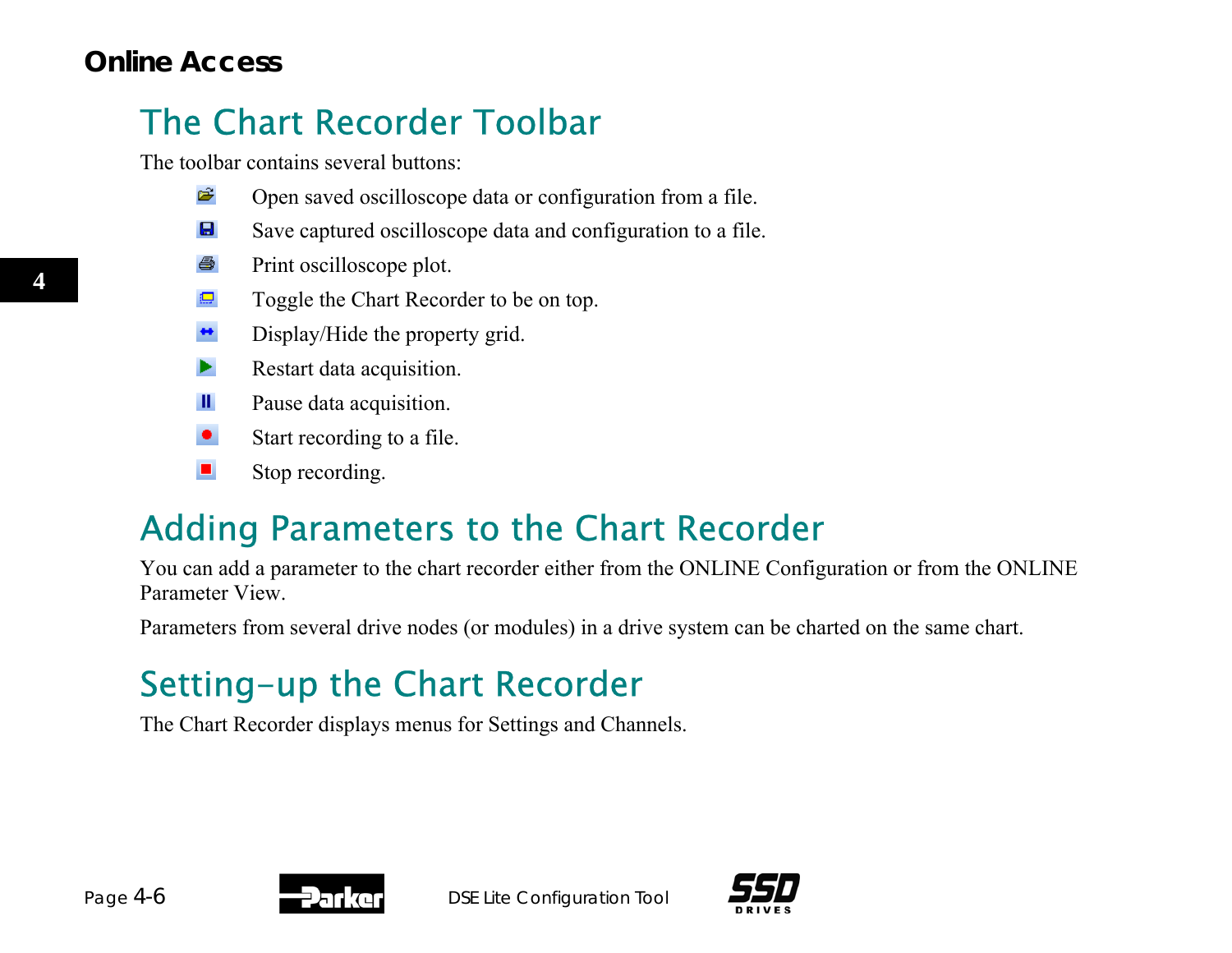## Settings

"Settings" displays the settings for how the chart recorder displays the information.

| ∃ Settings       |                      |
|------------------|----------------------|
| Time base [s]    | 20.00                |
| Chart Mode       | False                |
| Y axis automatic | True                 |
| Y axis min       | $-10.00$             |
| Y axis max       | 10.00                |
| Background color | $\Box$ 255; 255; 255 |
| Grid color       | 0;0;0                |

| Time base [s]     | : This is the time period shown by the chart $(x axis)$                                                       |
|-------------------|---------------------------------------------------------------------------------------------------------------|
| <b>Chart Mode</b> | : When False the chart redraws at the end of the time range; when True the<br>chart scrolls continuously      |
| Y axis automatic  | : When False the Y axis is set by "Y axis min" and "Y axis max"; when True<br>the Y axis is set automatically |
| Y axis min        | : Sets the minimum Y axis for the chart                                                                       |
| Y axis max        | $\therefore$ Sets the maximum Y axis for the chart                                                            |
| Background color  | : Background color of the chart                                                                               |
| Grid color        | : Foreground color of the chart                                                                               |



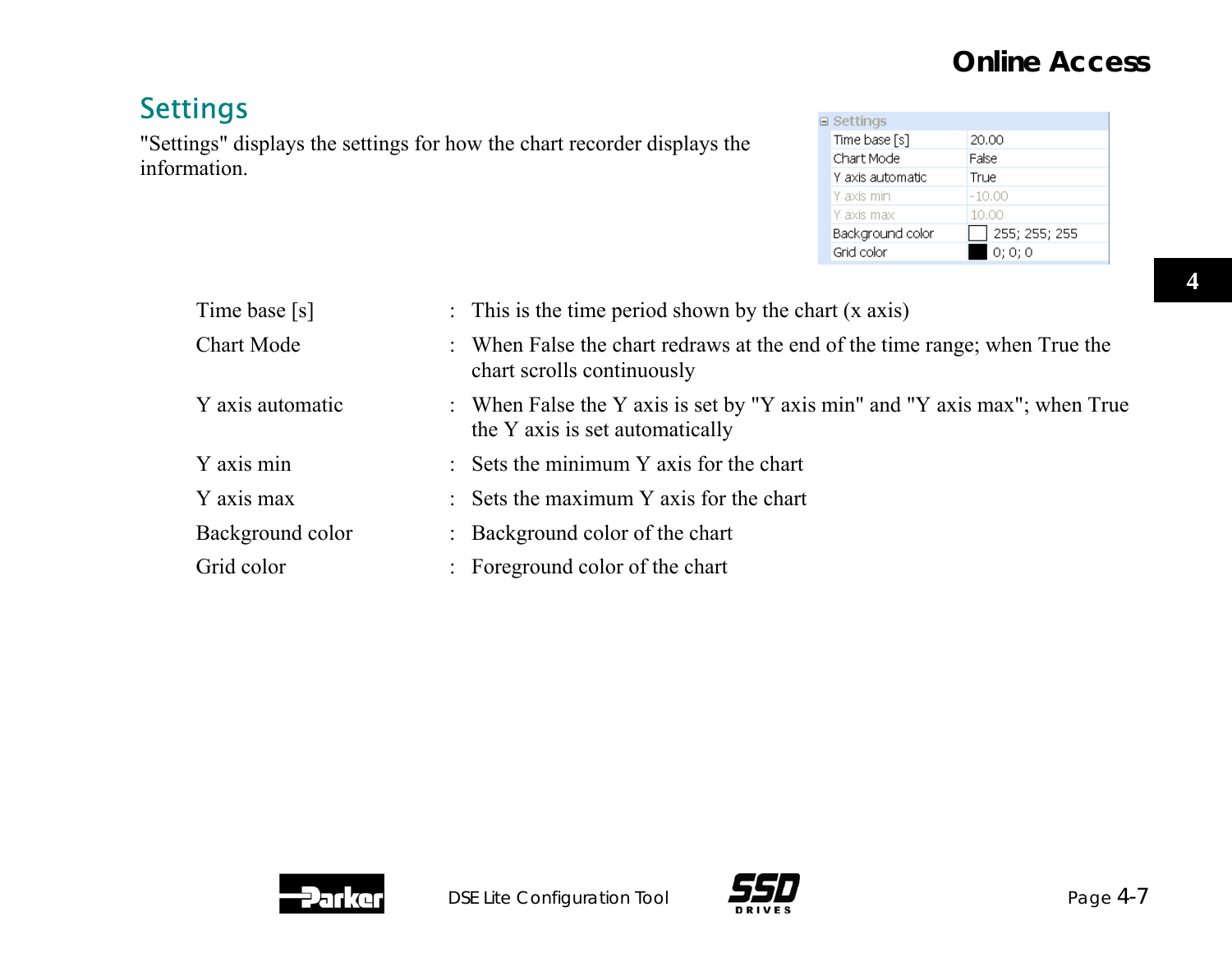## Channels

"Channels" lists the current parameters being charted. Every parameter is listed by parameter name. You can also set a display color for each parameter.

| $\Box$ Channels                        |      |
|----------------------------------------|------|
| $\Box$ AN IN 3/AN IN 3::0.00 255; 0; 0 |      |
| Offset                                 | 0.00 |
| Gain                                   | 1.00 |
| Active                                 | True |
| Pen width.                             |      |

| Offset    | : The Y axis offset                                                                                                                                                                        |
|-----------|--------------------------------------------------------------------------------------------------------------------------------------------------------------------------------------------|
| Gain      | : The Y axis gain (amplitude, multiplier)                                                                                                                                                  |
| Active    | : False suspends the charting for this line, True activates the charting                                                                                                                   |
| Pen width | : Sets the line thickness of the charted line (note that the order of parameters<br>in the list determines the drawn order on the screen - the last parameter to<br>be added is uppermost) |

You can delete a parameter from the chart by right-clicking on its name and selecting Delete.

| $\Box$ Channels             |                      |      |            |  |
|-----------------------------|----------------------|------|------------|--|
| $\Box$ AN IN 3/AN<br>Offset | Delete<br><b>Set</b> |      | 1255; 0; 0 |  |
| Gain                        |                      |      |            |  |
| Active                      |                      | True |            |  |
| Pen width                   |                      |      |            |  |
|                             |                      |      |            |  |



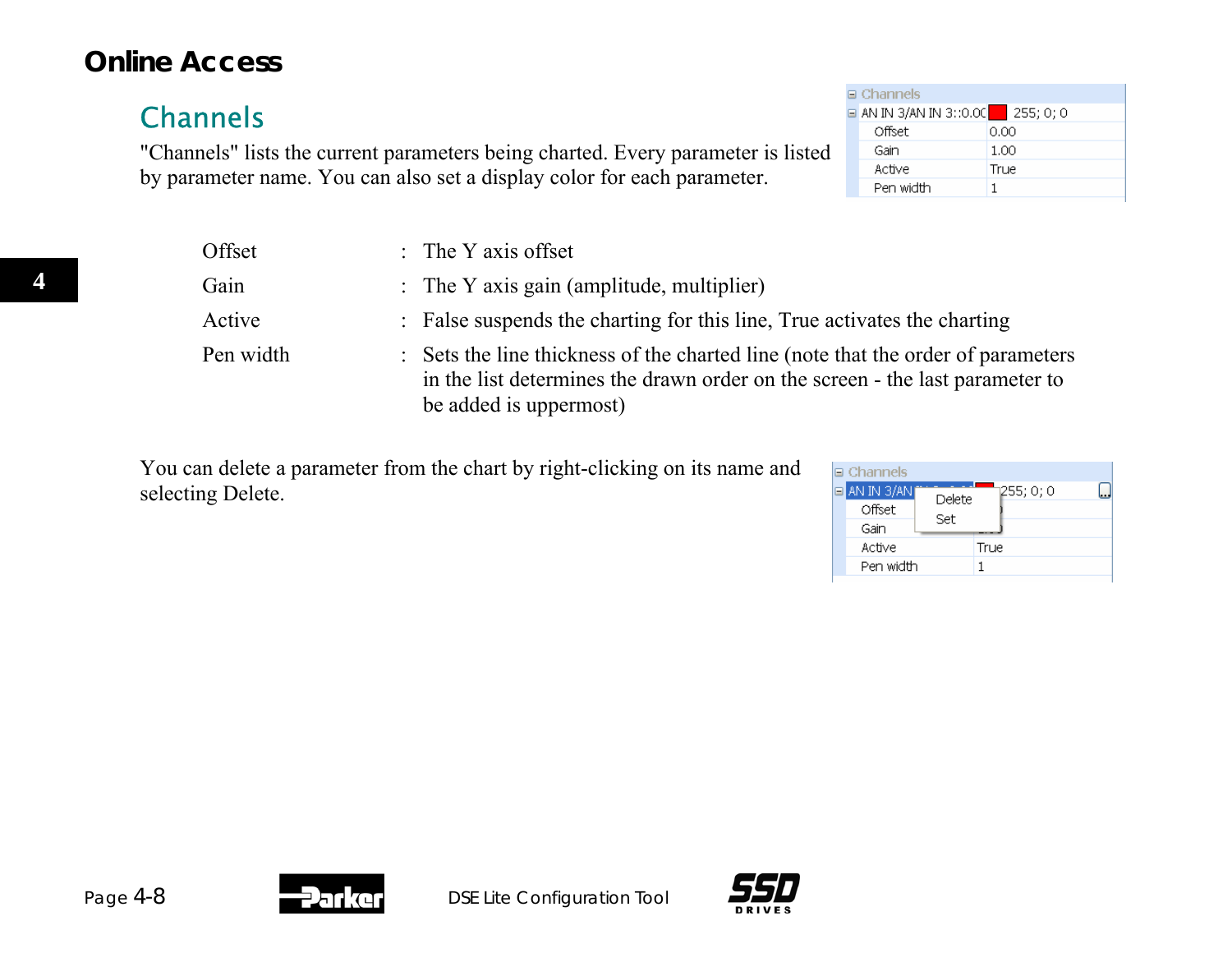## The Oscilloscope

The Oscilloscope will set-up a real-time data acquisition facility inside the drive firmware, wait for data to be ready, retrieve the data and display it. This is a tool to capture and display fast signals from external or internal triggers.

Shown opposite is a typical chart, "FEEDBACKS/SPEED FBK %" with parameter reference "70.6".

All parameter values are normalized into 10 divisions in the main display area. Which is displayed in milliseconds.

"Measurement", at the bottom of the screen, displays measured values such as minimum, maximum and RMS. In addition this is the display area for the cursors.

| DSE 890 Oscilloscope                                                                                                                                                                                      |                                                                                                                                                                                 |
|-----------------------------------------------------------------------------------------------------------------------------------------------------------------------------------------------------------|---------------------------------------------------------------------------------------------------------------------------------------------------------------------------------|
| $\mathfrak{S} \boxplus \oplus \mathfrak{b}$ $\mathfrak{p}$ $\mathfrak{p}$ $\mathfrak{p}$ $\mathfrak{p}$ $\mathfrak{p}$                                                                                    |                                                                                                                                                                                 |
| <b>E</b> Settings<br><b>El Cursors</b><br>Axes<br>$\Box$ Nodes<br>Node 0001<br>$\Box$ L890 1<br><b>⊞</b> Setup<br>$\Box$ Channels                                                                         | L890_1/FEEDBACKS / SPEED FBK %, Gain: 1.000000, Offset:0.000000,                                                                                                                |
| <b>E FEEDBACKS</b><br>255; 0; 0<br>Value<br>Type<br>Active<br><b>True</b><br>$A \times iS$<br>Automatic<br>Maximum $1.00$<br><b>Minimum</b><br>$\big 0.00$<br>Pen width 1<br>Comment<br><b>□ Advanced</b> | o                                                                                                                                                                               |
| Offset<br>0.0000                                                                                                                                                                                          | $\Omega$                                                                                                                                                                        |
| Gain<br>1,0000                                                                                                                                                                                            | <b>Measurements</b><br>X1<br>0.0000<br>Y1<br>0.0000<br>Y <sub>2</sub><br>Min<br>0.0000<br>X2<br>0.0000<br>0.0000<br>dY<br>0.0000<br>ďХ<br>0.0000<br>Max.<br>0.0000              |
| FEEDBACKS / SPEED FBK %<br>Parameter reference: 70.6                                                                                                                                                      | 0.0000<br>Y@X1<br>X@Y1<br>0.0000<br>Mear<br>0.0000<br><b>RMS</b><br>0.0000<br>Y@X2<br>X@Y2<br>0.0000<br>0.0000<br>P <sub>2P</sub><br>0.0000<br>dY@X<br>dX@Y<br>0.0000<br>0.0000 |
| Channel added                                                                                                                                                                                             |                                                                                                                                                                                 |



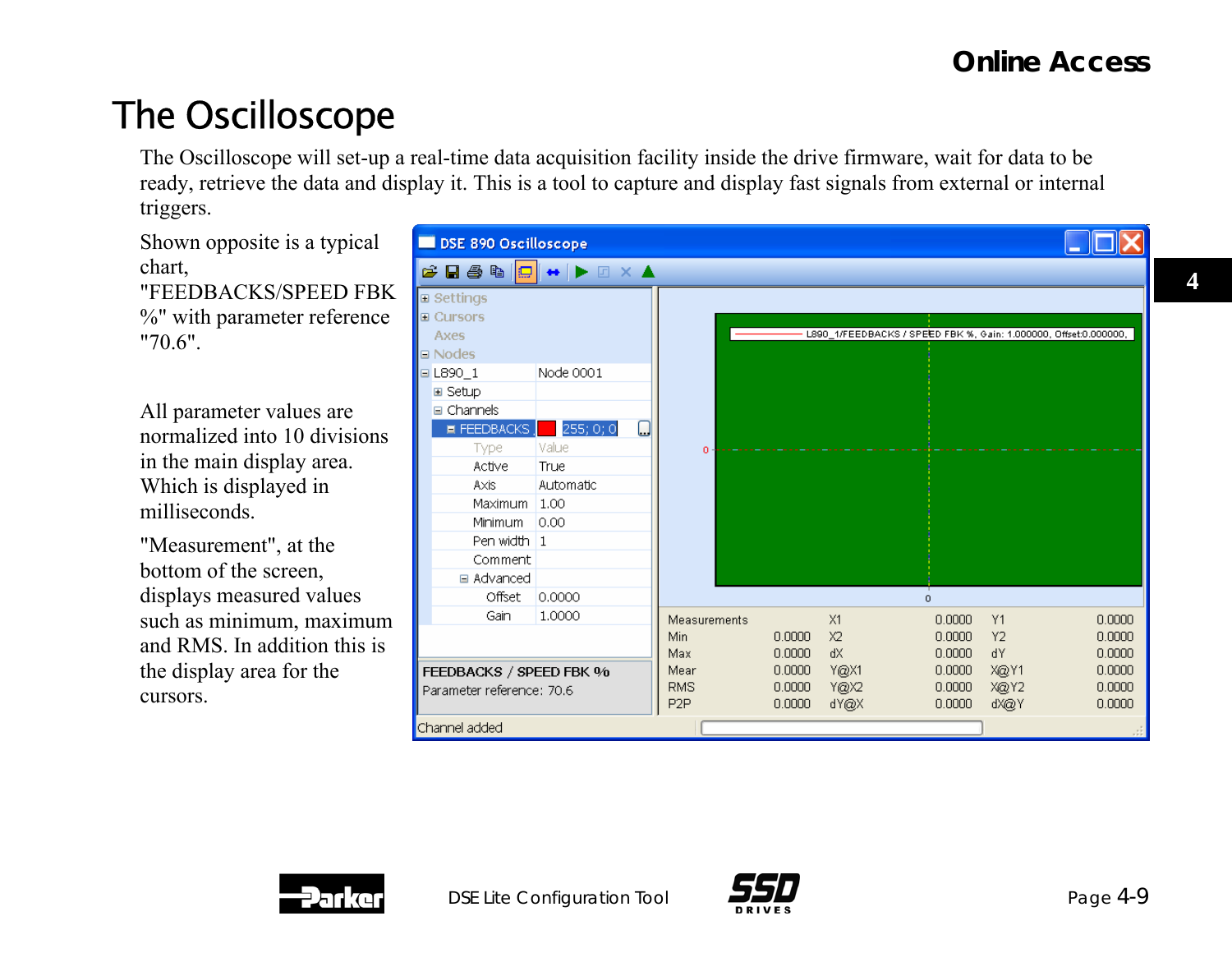## The Oscilloscope Toolbar

The toolbar contains several buttons:

- $\mathbb{E}$  Open saved oscilloscope data or configuration from a file.
- Save captured oscilloscope data and configuration to a file.
- **Print oscilloscope plot.**
- <sup>t</sup> Copy oscilloscope plot to clipboard
- $\Box$  Toggle the Oscilloscope to be on top.
- Display/Hide the property grid.
- Download the oscilloscope set-up to the drive.
- **E** Manually hold the data if no trigger has occurred.
- $\mathbf{\times}$  Stop polling for the status.
- $\triangle$  Upload the data once available for upload.

## Adding Parameters to the Oscilloscope

You can add a parameter to the Oscilloscope either from an ONLINE configuration or from the ONLINE Parameter View, e.g. adding the speed feedback in rpm from MOTOR CONTROL / FEEDBACKS / SPEED FBK RPM result in the following oscilloscope view.

Note that only firmware parameters can be scoped.



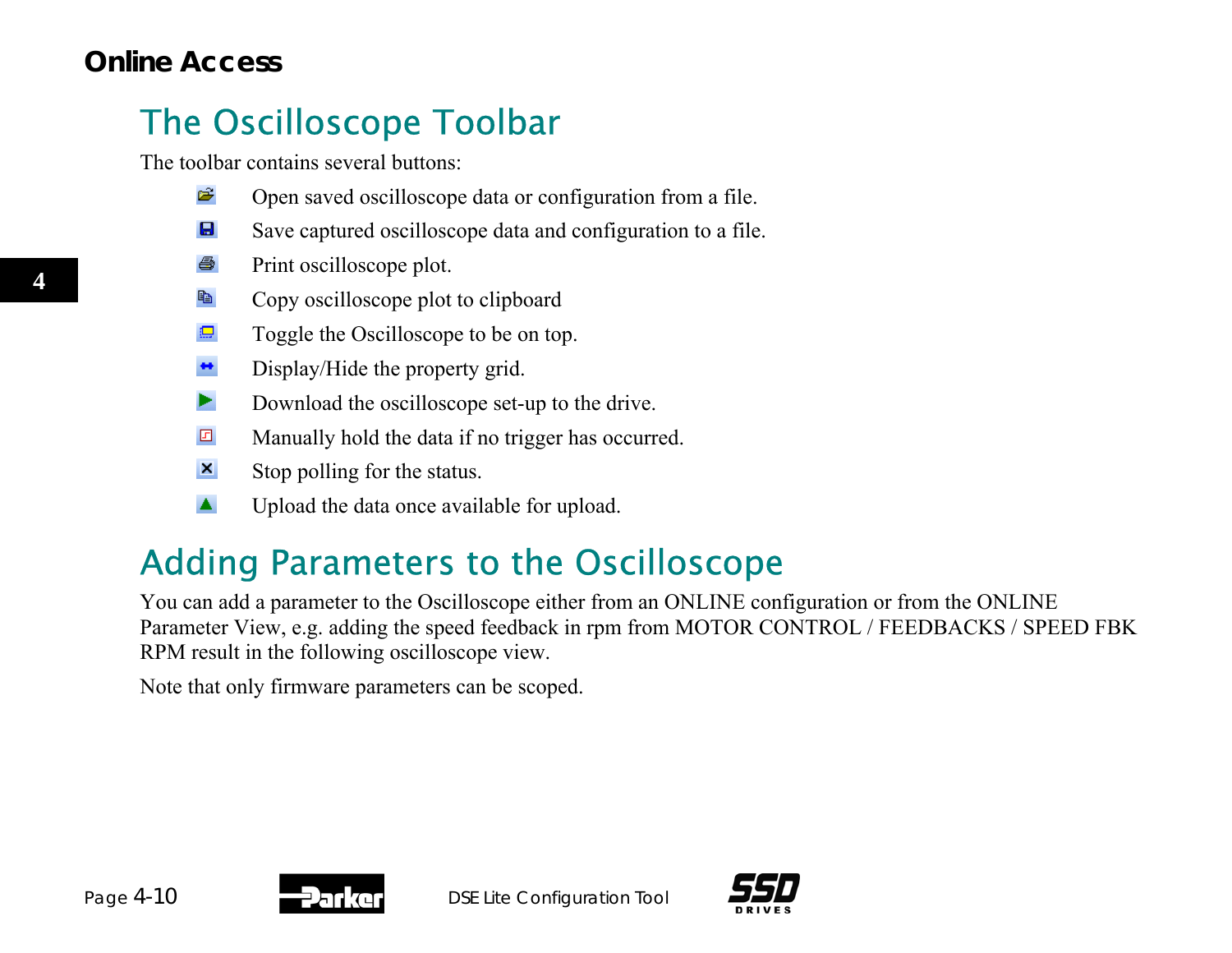Another way to add parameters to the oscilloscope is to right-click on "Nodes", which will bring up a menu with three choices:

| <b>Add Address</b> | Add a physical address in the firmware to scope |
|--------------------|-------------------------------------------------|
| <b>Add Special</b> | Add a special parameter from a pick list        |
| <b>Add Pref</b>    | Add a parameter reference number                |

Nodes Add Address Add Special Add Pref

In all three cases you will be prompted to enter the module node number with a dialog.

- In the case of *Add Address*, you will be prompted to enter a memory address as a hexadecimal number, e.g. 0x0010
- In the case of *Add Special*, a pick list will appear, show opposite. This pick list will depend on the type of configuration, e.g. Permanent Magnet Motor configuration will be different from a Volts/Hertz one.
- In the case of *Add Pref*, a dialog will prompt for a parameter reference number, which expects the format: BLOCKNUMBER.PARAMETERNUMBER





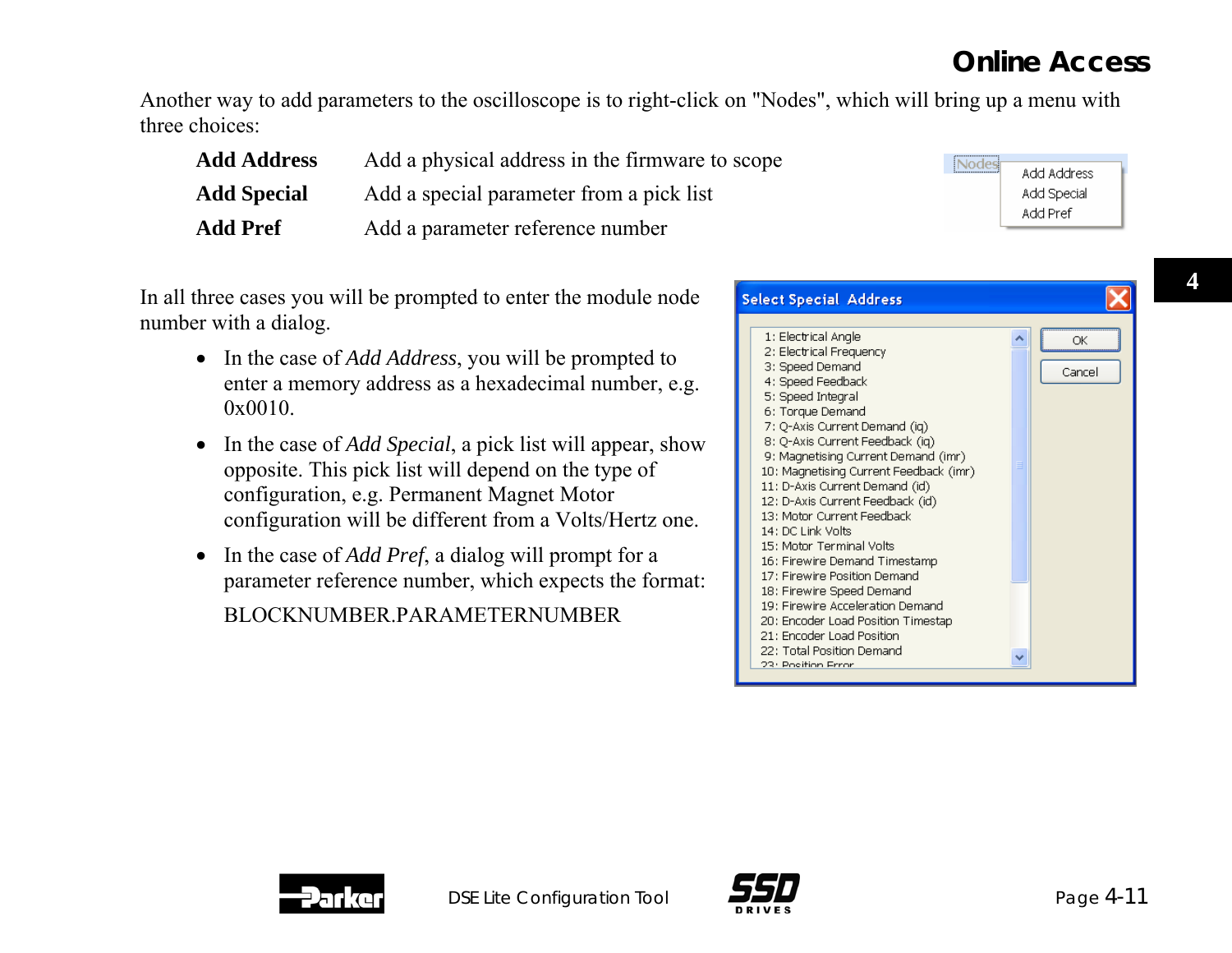## Setting-up the Oscilloscope

The Oscilloscope displays menus for Settings, Cursors and Nodes. The oscilloscope facility will do nothing until it is set-up.

**4** 

"Settings" displays the settings for how the oscilloscope displays the information.

| Description      | : Description printed in the legend             |
|------------------|-------------------------------------------------|
| Show Legend      | Show legend in plot                             |
| Time Scale       | : Time scale on plot x axis                     |
| Cyclic Mode      | : Carry out data acquisition in a cyclic manner |
| Background color | : Background color of the scope                 |
| Grid color       | : Grid color of the scope                       |

## **Cursors**

"Cursors" controls the cursors for X and Y axis.

- Active : Select None, Horizontal, Vertical or both cursors
- Channel : Select the channel the cursor should apply to

| $\blacksquare$ Settings |              |
|-------------------------|--------------|
| Description             |              |
| Show Legend             | True         |
| Time Scale              | Milliseconds |
| Cyclic Mode             | False        |
| Background color        | 0; 128; 0    |
| Grid color              | 255; 255; 0  |
|                         |              |

|  | $\boxminus$ Cursors: |                      |
|--|----------------------|----------------------|
|  | Active               | Both                 |
|  | Channel              | L890_1/REFERENCE / F |



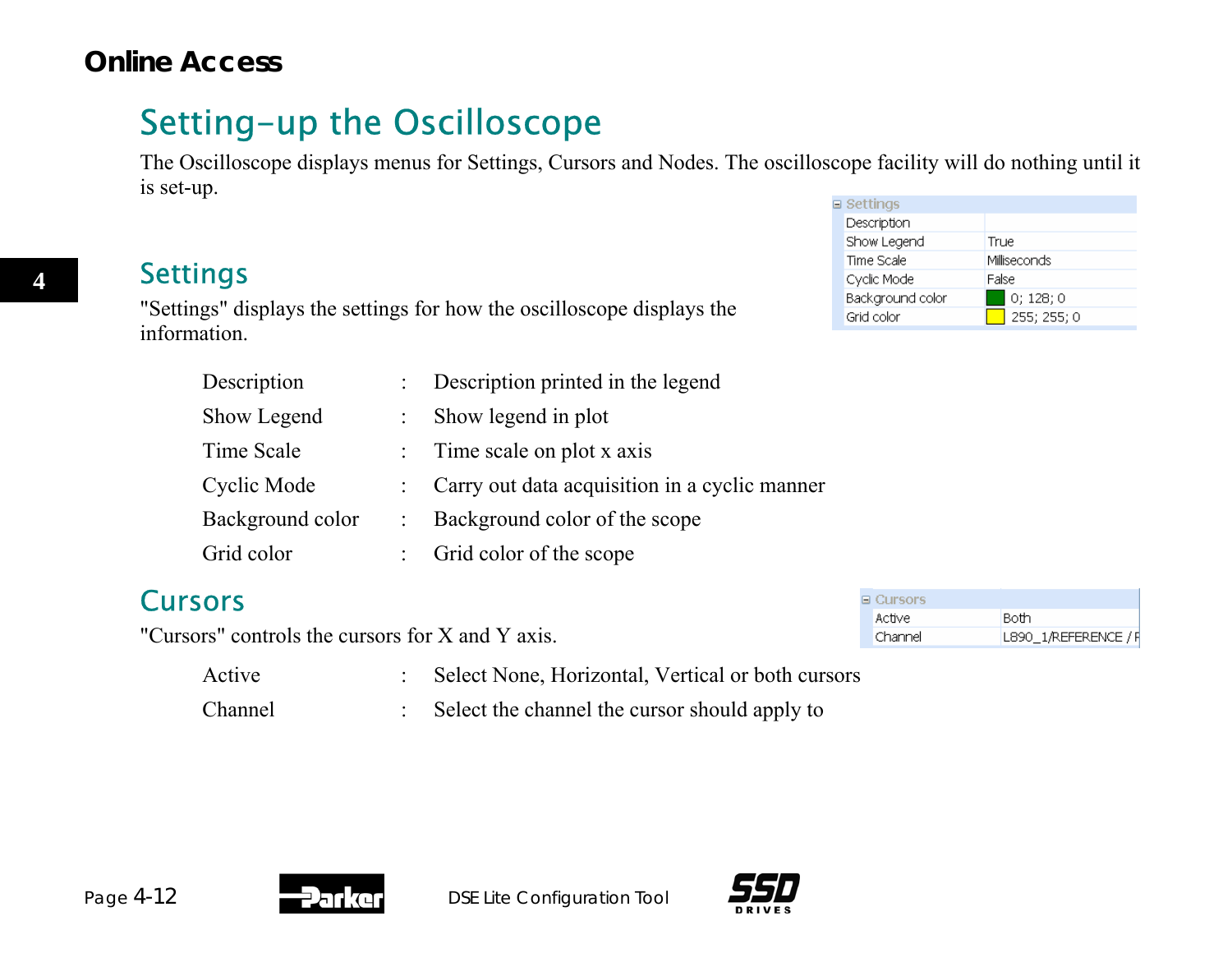## Axes

"Axes" are named axis for the plot that can be added by the user.

Each plotted channel comes with its own axis. In order to group several channels into one axis, a named axis can be added and its minimum and maximum values can be specified.

| Maximum | Sets maximum value in the data display area |
|---------|---------------------------------------------|
| Minimum | Sets minimum value in the data display area |

## Nodes

"Nodes" lists in hierarchical order the parameters to scope for each node.

Once a parameter has been added to the scope, a node will be added automatically. The node name will be the name of the corresponding configuration.

Each node entry will then contain a "Setup" item and a "Channels" item.

| ∃ Nodes:   |  |
|------------|--|
| ∃ L890  1  |  |
| 国 Setup    |  |
| ⊞ Channels |  |



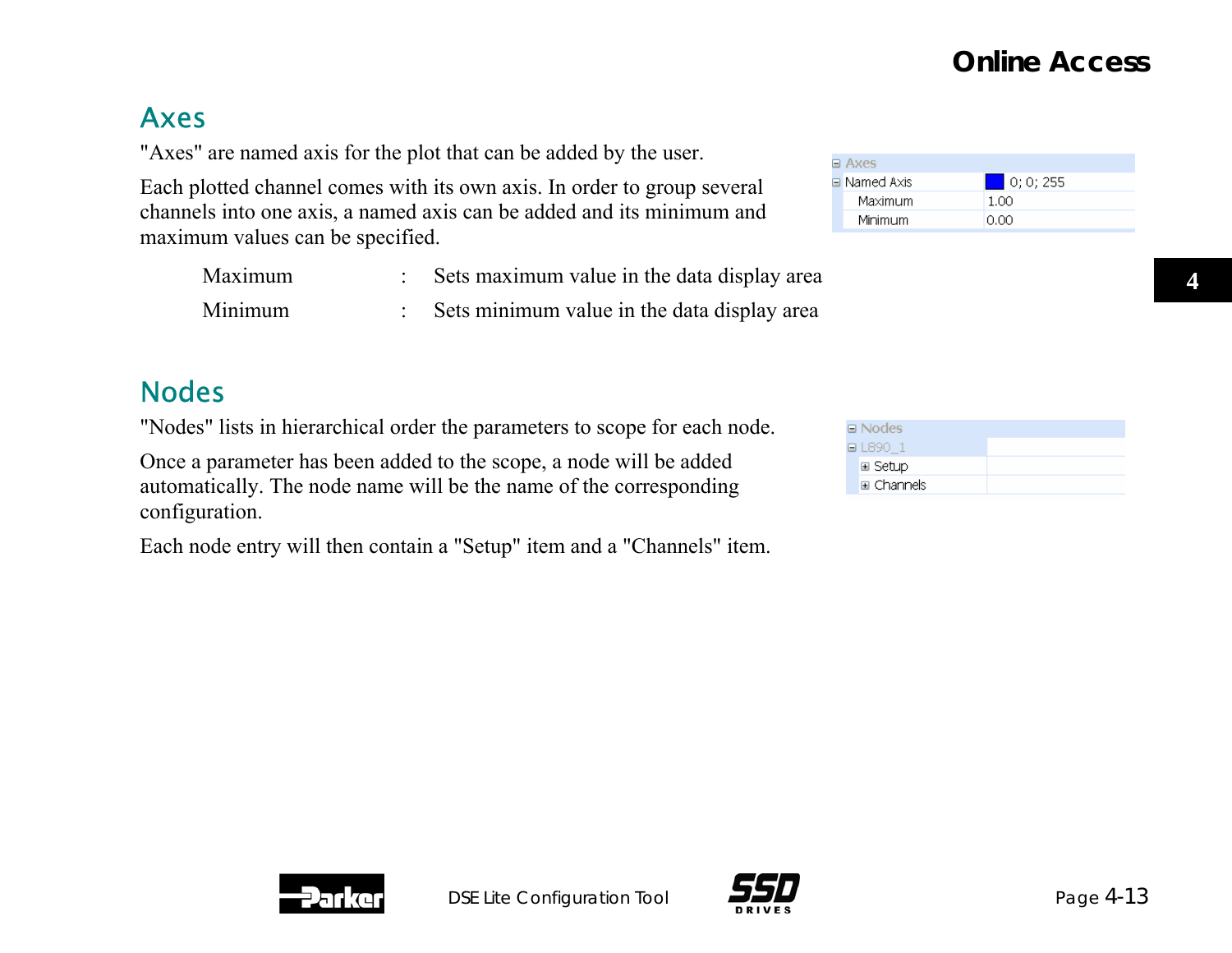#### Setup

"Setup" contains all the information to set up the data acquisition facility in the drive.

|  | <b>□ Setup</b>           |                       |
|--|--------------------------|-----------------------|
|  | Trace Mode               | Trigger               |
|  | <b>Trigger Direction</b> | No Trigger            |
|  | Trigger Source           | FEEDBACKS / SPEED FBK |
|  | Trigger Value            | 0.0000                |
|  | Trigger Location         | Ω                     |
|  | Sample Number            | 100                   |
|  | Sample Rate              | 1                     |
|  | Sample Period            | ms                    |
|  |                          |                       |

| Trace* Mode              | Hold Trace on Trigger, Start, Stop or Full                                                            |
|--------------------------|-------------------------------------------------------------------------------------------------------|
| <b>Trigger Direction</b> | Falling, Rising or no trigger                                                                         |
| <b>Trigger Source</b>    | Pull down list of available parameters                                                                |
| Trigger Value            | Numerical value of parameter to trigger on                                                            |
| Trigger is Real Value    | If true the raw data are scaled.                                                                      |
| <b>Trigger Location</b>  | Location in % of the entire data sample where the trigger is expected.                                |
| Sample Number            | Number of samples to be acquired                                                                      |
| Sample Rate              | Sample rate in period defined next                                                                    |
| Sample Period            | Sample period, either milliseconds, or on the fastest task in the firmware, the<br>pattern generator. |

\* The term "trace" is used as a synonym for "data acquisition".



Page 4-14 **Details and DE Lite Configuration Tool** 

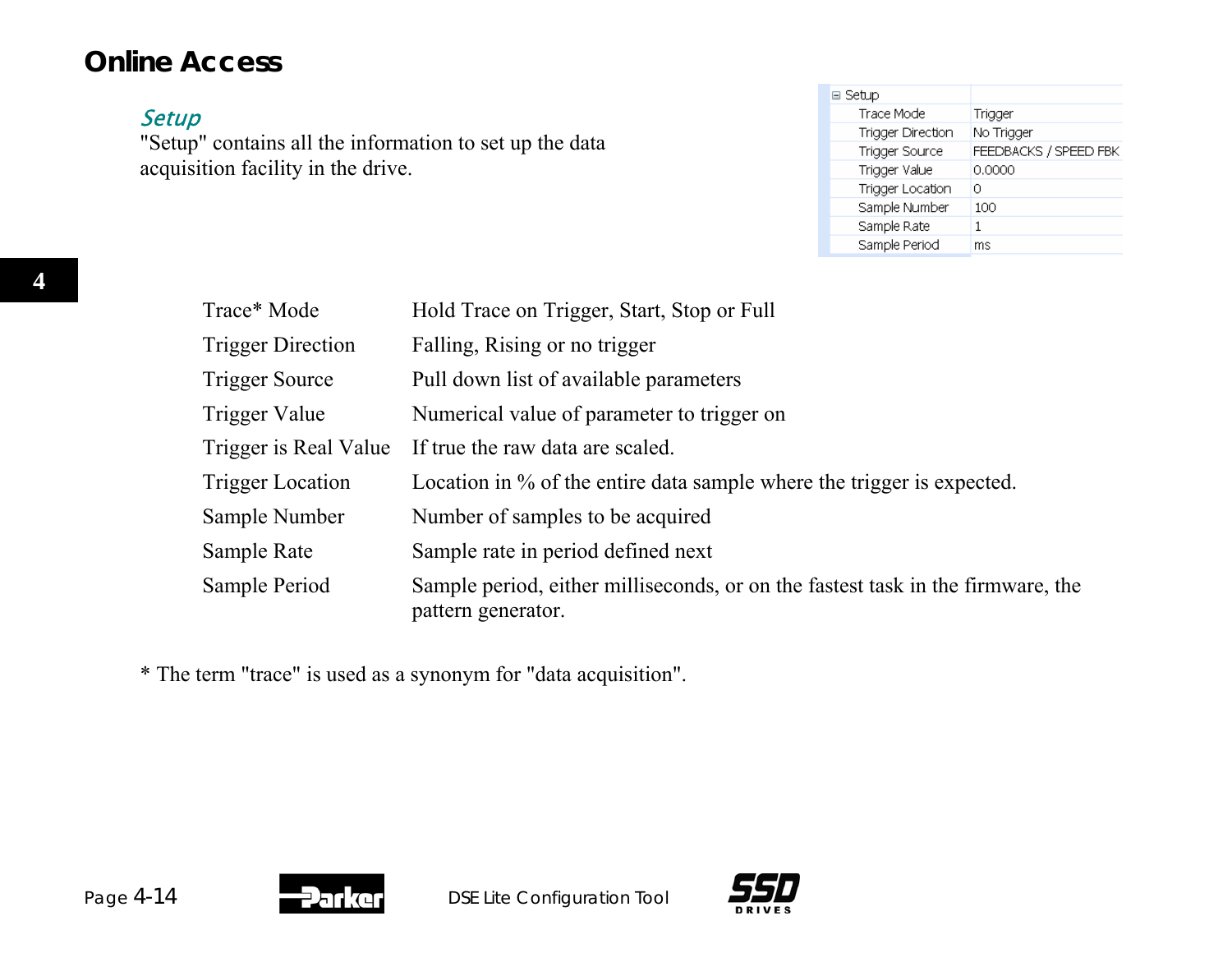| $\boxdot$ Channels                  |           |
|-------------------------------------|-----------|
| <b>E FEEDBACKS / SPEE</b> 255; 0; 0 |           |
| Type                                | Value     |
| Active                              | True      |
| Axis                                | Automatic |
| Maximum                             | 1.00      |
| Minimum                             | 0.00      |
| Pen width                           | 1         |
| Comment                             |           |
| <b>□ Advanced</b>                   |           |
| Offset                              | 0.0000    |
| Gain                                | 1.0000    |
|                                     |           |

| Type      | : Type can be either value, i.e. a real data type, or an integer.                                                      |
|-----------|------------------------------------------------------------------------------------------------------------------------|
| Active    | : False suspends the display and setup for this channel<br>True activates the display and setup.                       |
| Axis      | : The Axis can be assigned automatically, manually with minimum and<br>maximum specified, or assigned to a named axis. |
| Minimum   | : Sets minimum value in the data display area                                                                          |
| Maximum   | : Sets maximum value in the data display area                                                                          |
| Pen width | : Sets the line thickness of the charted.                                                                              |
| Comment   | : The comment added here will appear in the printed version                                                            |
| Offset    | : Sets the offset of the channel                                                                                       |
| Gain      | : Sets the gain of the channel                                                                                         |

A parameter (channel) can easily be removed by a right click on the parameter and selecting "Delete".

"Channels" controls channel configuration and contains a "Channel"

entry per parameter using the name of the parameter.

This entry also sets a color for the parameter.





**Channels** 

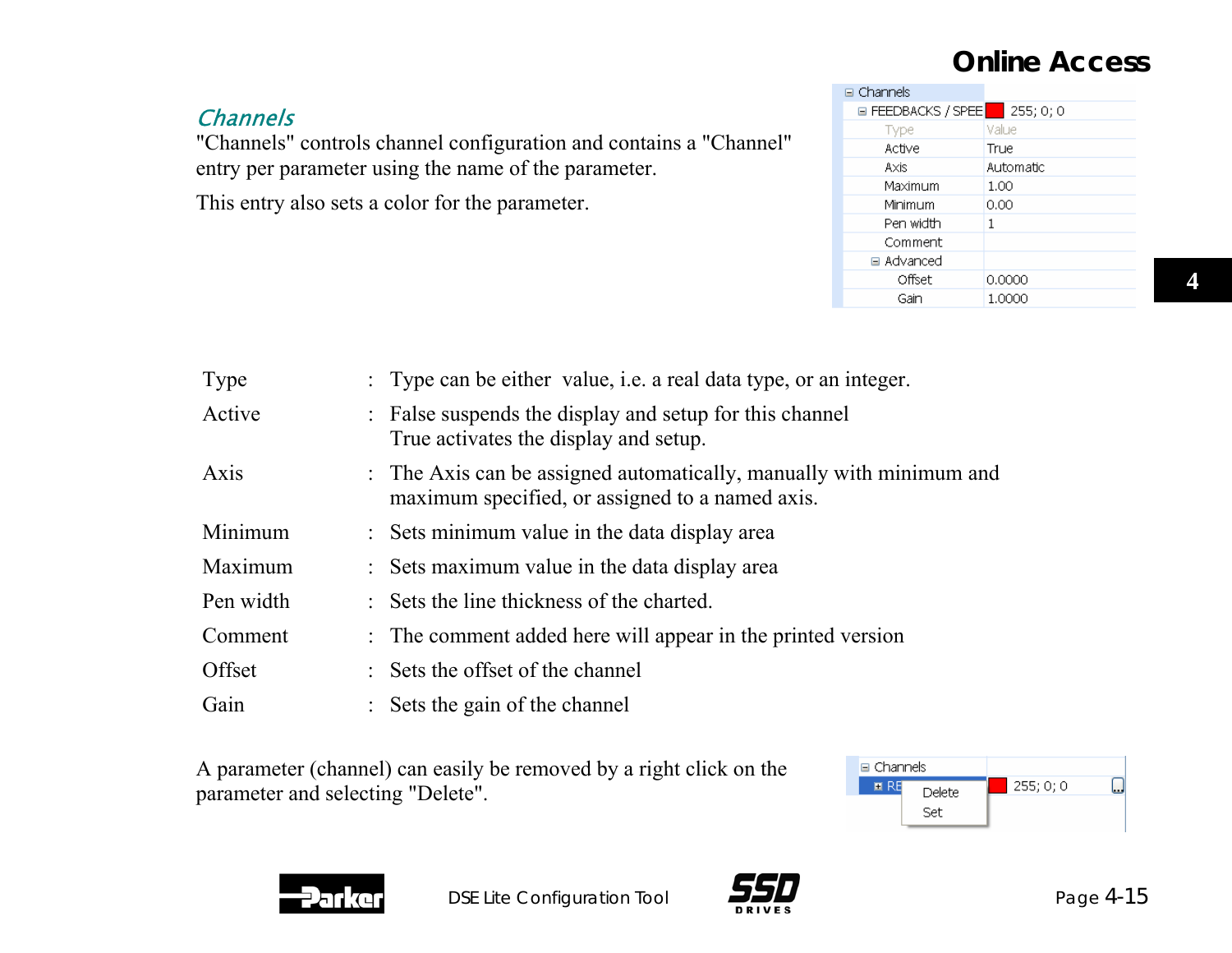## Using the Oscilloscope

- 1. Set the Trace Mode.
- 2. Set-up the trigger conditions: Trigger Direction, Source, Value, and Type.
- 3. Set the Trigger Delay (the percentage of total number of samples occurring before the trigger).
- 4. Set the Sample Number (the total number of samples to be captured)



- 5. Download the oscilloscope set-up to the drive. This will begin the data acquisition.
- 6. When a trigger occurs, data acquisition continues until the total number of samples are acquired. At this point, the trace facility will go into a HELD status.
- 7. DSE 890 will upload and display the captured data.





Page 4-16 **Deciment Configuration Tool** 

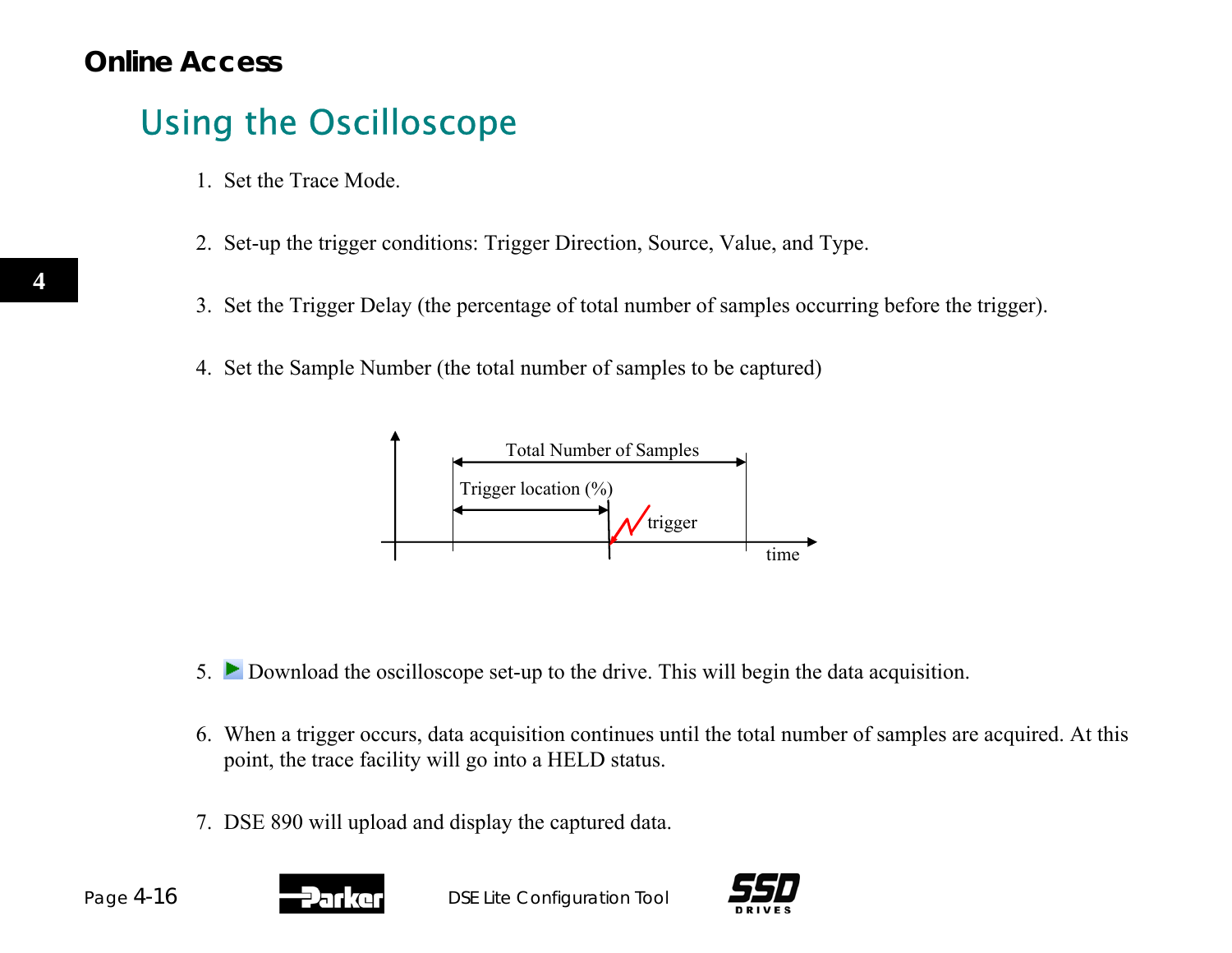# Chapter 5 Forms

How to create, edit, save, insert and delete forms.



- ♦Introduction
- ♦Creating a Form
- ♦Inserting a Predefined Form
- ♦Editing a Form
- ♦Saving a Form
- ♦Deleting a Form





*DSE Lite Configuration Tool* **Page 5-1** 

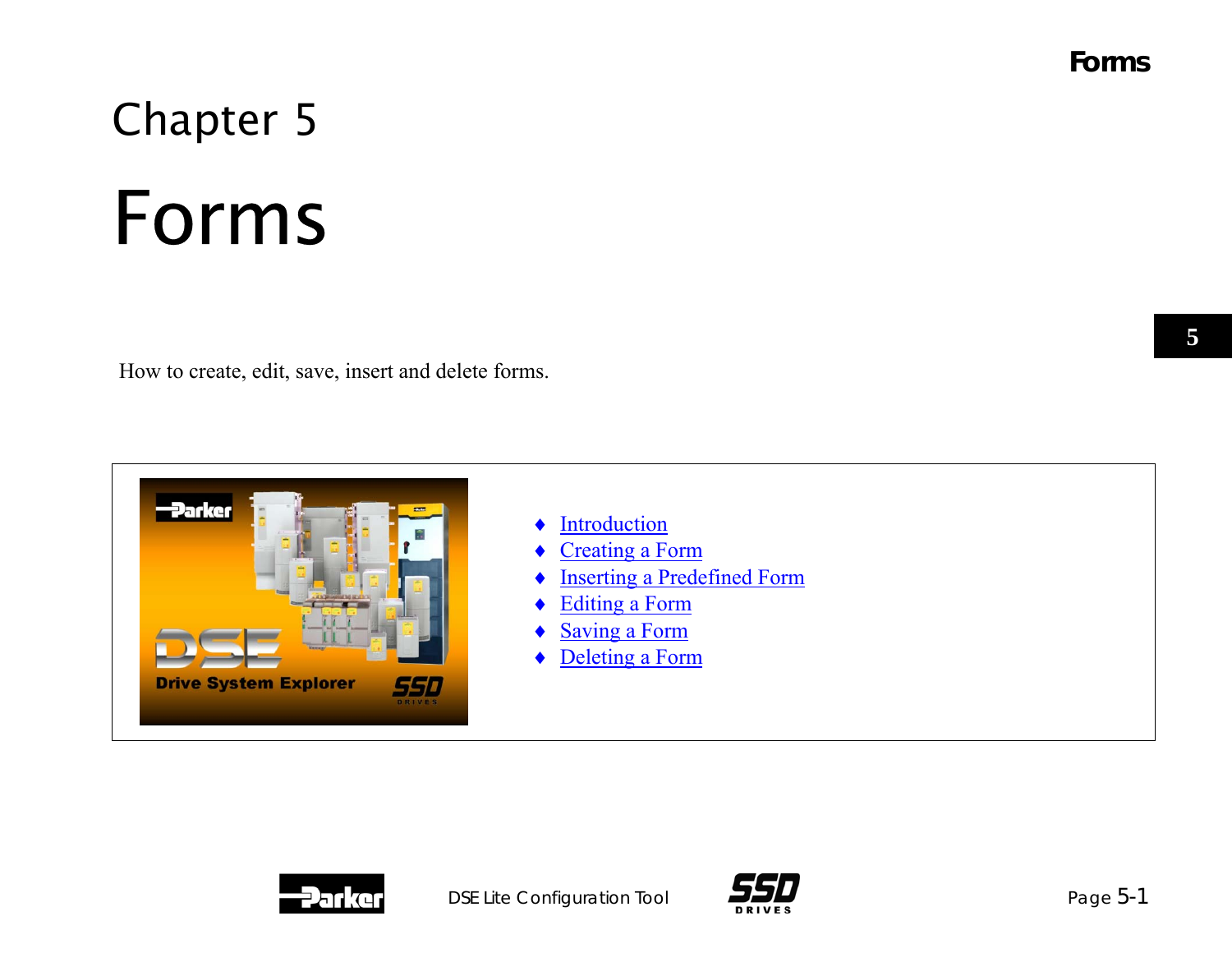## **Forms**

## Introduction

Forms are a means by which project, configuration and user information can be displayed on every sheet of a configuration or macro. This is mainly intended for printed documentation purposes, but is also useful for online reference while a configuration is being edited. Special form commands can also be used for creating custom index sheets for projects as well.

There are two types of forms: internal and predefined. Internal forms are created as part of a configuration. Predefined forms are created in advanced and stored in DSE's working folder as XML files with the extension  $'$  xfm'

## Creating a Form

To create an internal form for a configuration, just select 'Create…' from the 'Insert $\rightarrow$ Form' submenu. You will be asked for a name for the internal form. You can name it whatever you like, but it is a good

idea to choose a name that does not match the name of any other form. After you pick a name, a new form editing view will be created in which you can edit the contents of your form (see Editing a Form

below, for details). When you are done editing the contents, close the form editing view and the newly created form will be displayed in your configuration or macro (as long as  $\text{View}\rightarrow \text{Forms'}$  is checked).

| <b>User input</b>       |        |
|-------------------------|--------|
| Enter new name for Form |        |
| Form 1                  |        |
|                         | Cancel |





Page 5-2 **Page 5-2 DSE Lite Configuration Tool** 

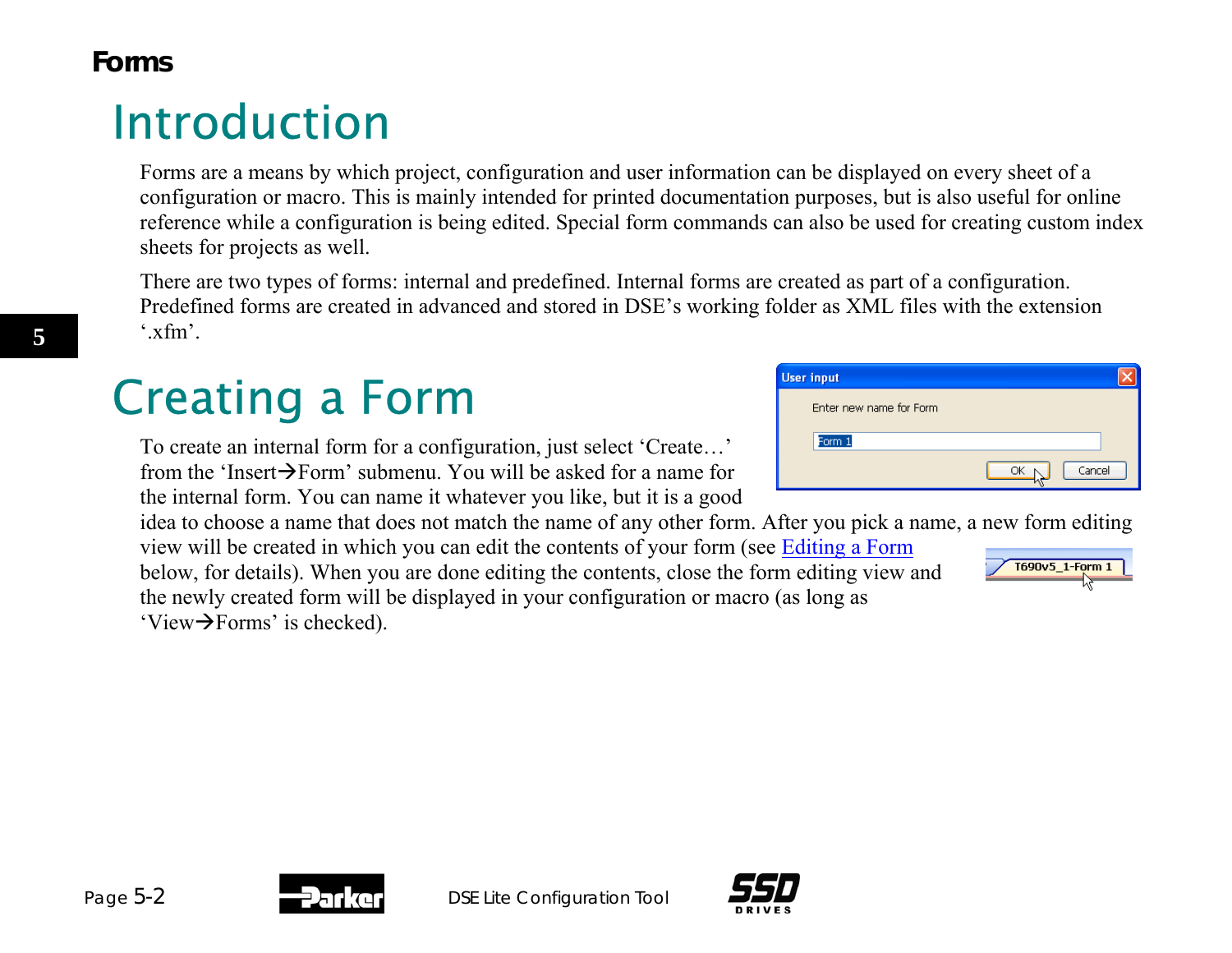**5** 

# Inserting a Predefined Form

When DSE Lite starts, it searches the working folder for any files with the extension '.xfm'. The names of all of these files, without the '.xfm', are added to the 'Insert $\rightarrow$  Form' submenu. To insert a predefined form into a configuration, just select it from the 'Insert $\rightarrow$ Form' submenu. The selected form will be inserted into the configuration (or macro) and displayed on the screen (as long as 'View $\rightarrow$ Forms' is checked).

# Editing a Form

To edit a form in a configuration or macro, select the name of the form in the 'Edit $\rightarrow$ Edit Form' submenu. A form editing view will be created in which you can edit the contents of the form.

#### *Note All Forms in the configuration are also displayedin the form window as well. This is help laying out forms that work together, but it can be very confusing. In most cases it is a good idea to turn off forms being displayed (View* Æ*Forms) while editing a form.*

The Form Editing window that is created looks very similar to a configuration window though the window's tab will have both the configuration name and form name in it. Use the same text and graphic commands, described in Chapter 2, that are used in a configuration window to create your form.

DSE Lite allows you to incorporate user defined configuration and project information into a form as well. This is done via escape codes in text added to the form. When the text is displayed in the configuration, the field specified by the escape code is displayed in place of the escape code. All escape codes begin with the '^' character. Below is a table of the supported codes and their meaning:

- ^A network node address.
- $\text{C}$  configuration's name.
- $\triangle$ D configuration's modification date.
- $\Delta F^{\#}$  field '#' from configuration's description (Chapter 3, Document Settings).



 *DSE Lite Configuration Tool Page 5-3*





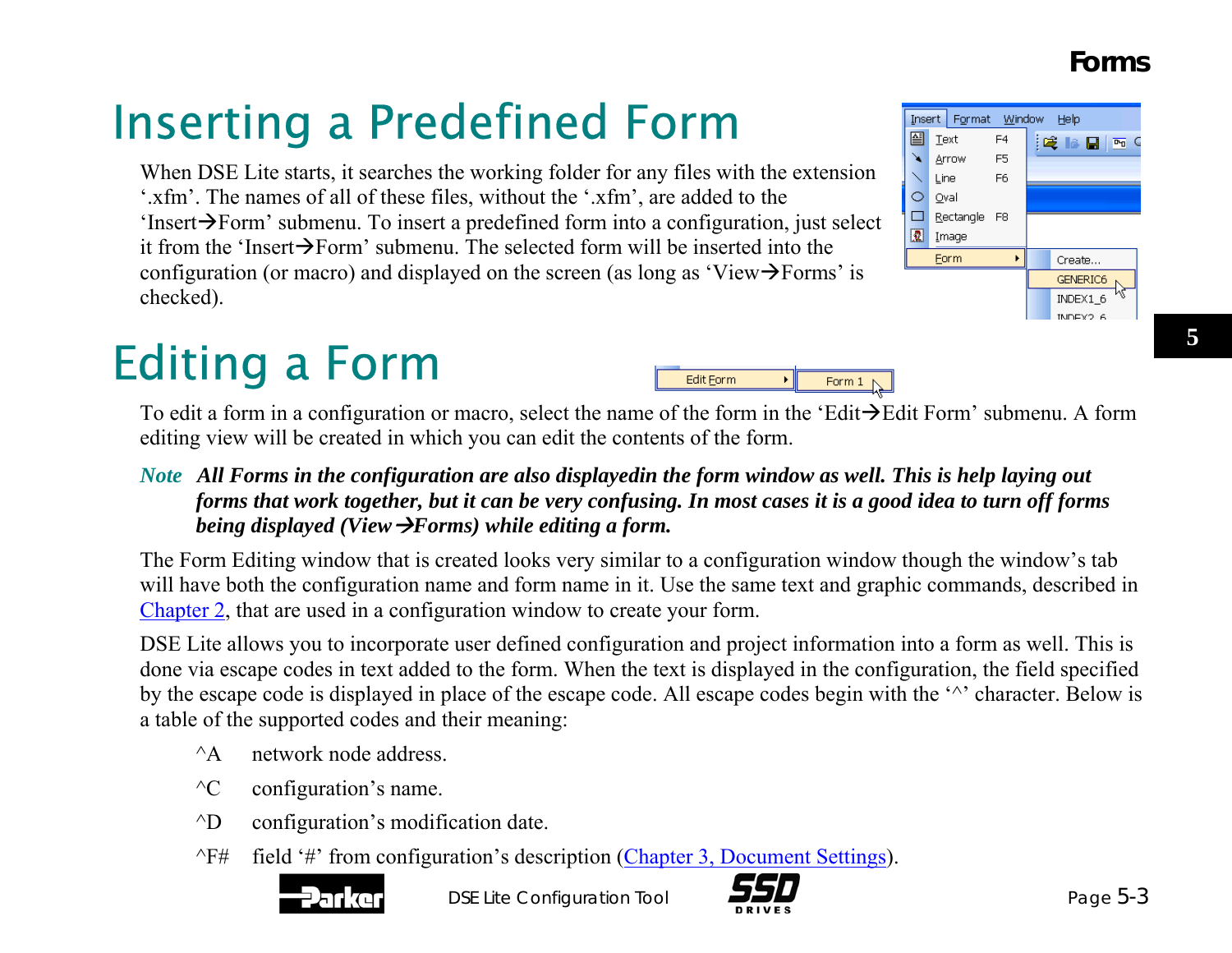#### **Forms**

- ^G# field '#' from configuration's project description (Chapter 3, Document Settings).
- ^I configuration's project directory name.
- $^{\wedge}$ M configuration's modification number.
- $^{\wedge}$  total number of sheets in configuration.
- $\Delta P$  configuration's project name.
- $^{\wedge}$  R configuration's revision number.
- $\triangle$ S current configuration sheet number.

Form windows start at sheet zero. Sheet zero is a special sheet for forms. Any content that is added to sheet zero will be display on all sheets of the configuration in which the form is used. Thus, for many forms, sheet zero will be the only sheet that has any content. If you do place something on another sheet, those items will only appear on that same sheet of the configuration in which the form is used.

# Saving a Form

When you have a form open for editing, you can save it as file that can then be used as a pre-defined form. Make sure the form window is active and select 'File $\rightarrow$ Save Copy As' to save the form to a file. Forms being saved for the first time (name not in pick list) will not be available until the next time you start DSE Lite.

# Deleting a Form

| Delete Form | Form 1 |
|-------------|--------|
| Edit Form   |        |

To delete a form in a configuration or macro, select the name of the form in the 'Edit $\rightarrow$ Delete Form' submenu. The form will be deleted from the configuration or macro.





Page 5-4 **Page 5-4 DSE Lite Configuration Tool** 

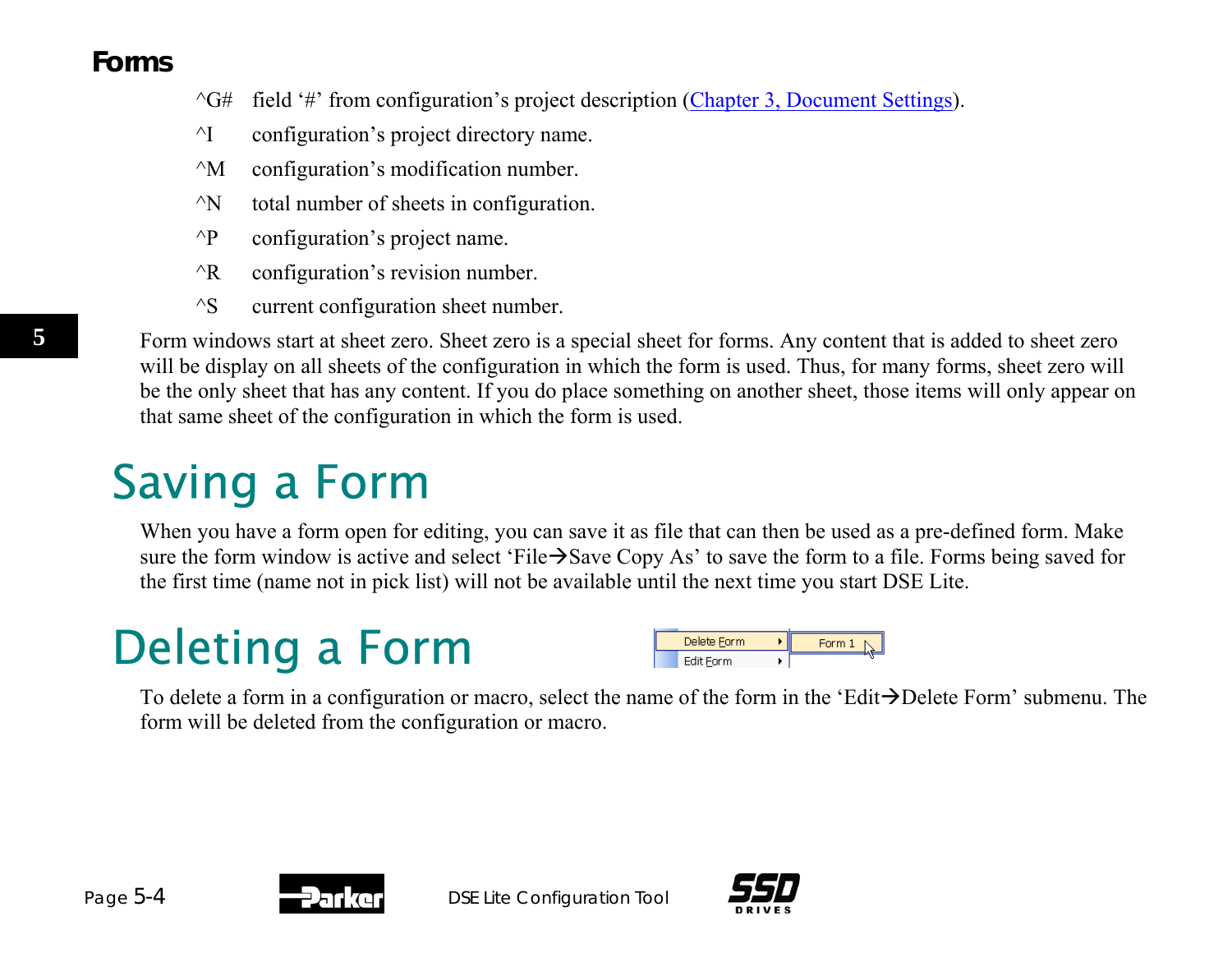# Chapter 6 Toolbars & Menus

A listing of all DSE Lite toolbars and menus.



- ♦Toolbars
- ♦File Menu
- ♦Edit Menu
- ♦View Menu
- ♦Block Menu
- ♦Command Menu
- ♦Insert Menu
- ♦Format Menu
- ♦Window Menu
- ♦Help



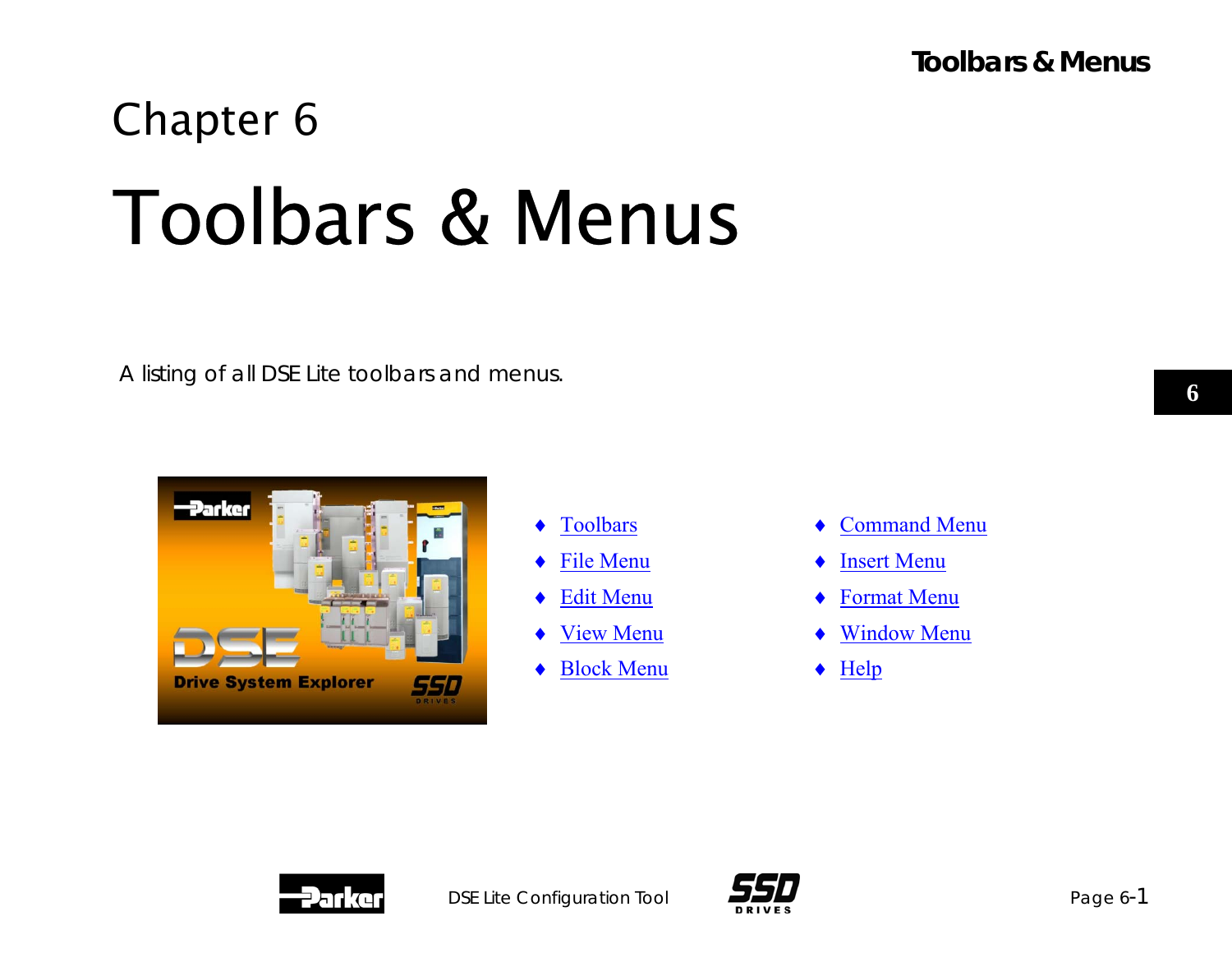## **Toolbars**

There are three predefined toolbars: "Standard", "Drawing" and "Text". DSE Lite uses the standard windows toolbar controls for operating, sizing, moving and customizing, for more information see Chapter 3.

*Note Some menu and toolbar functions will be grayed out depending on the drive type or template used.* 

## The "Standard" Toolbar



| 暲                                  | <b>Open</b>                                                                                                    | Opens a new configuration. Select "New" to open one of the supplied configurations, or<br>select from your list of recently opened configurations.                                |  |  |
|------------------------------------|----------------------------------------------------------------------------------------------------------------|-----------------------------------------------------------------------------------------------------------------------------------------------------------------------------------|--|--|
| <b>i</b> <sub>2</sub>              | <b>Open Online</b>                                                                                             | Opens Online window (890)/toggles Online mode for selected drive.                                                                                                                 |  |  |
| $\blacksquare$                     | <b>Save</b>                                                                                                    | Saves the configuration. An unsaved configuration displays an asterisk in the name.                                                                                               |  |  |
| $\overline{\mathbf{P} \mathbf{0}}$ | <b>Full Screen</b>                                                                                             | Displays the selected configuration full screen. Other open configurations are displayed as<br>tabs. To return to normal view, select View $\rightarrow$ Full Screen, ESC or F12. |  |  |
| $\mathsf{Q}$                       | Left click to zoom in, right click to zoom out. Click the icon again to disable the feature.<br><b>Magnify</b> |                                                                                                                                                                                   |  |  |
| 圕                                  | <b>Install at Address</b>                                                                                      | Installs the open configuration to the net address selected via Edit/Net Address.                                                                                                 |  |  |
| $\Rightarrow$                      | <b>Comm Port</b>                                                                                               | Select Comm. Port and Baud rate to use to connect to drive.                                                                                                                       |  |  |
| 图                                  | <b>Restart Node</b>                                                                                            | Restarts the application in the selected drive (890 only).                                                                                                                        |  |  |
| 囶                                  | <b>Halt Node</b>                                                                                               | Halts the application in the selected drive (890 only)                                                                                                                            |  |  |
| 图                                  | <b>Identify Node</b>                                                                                           | Identifies the selected drive by flashing the STATUS LED orange (890 only, flashing time<br>set in <i>Properties</i> ).                                                           |  |  |
| 圕                                  | Get Info.                                                                                                      | Displays detailed information in the Scratch Pad about the selected drive.                                                                                                        |  |  |
| $\overline{\omega}$                | <b>Module List</b>                                                                                             | Refreshes and displays the Module Status.                                                                                                                                         |  |  |
| 團                                  | <b>Monitor List</b>                                                                                            | Displays the Monitor List window.                                                                                                                                                 |  |  |
| 匿                                  | <b>Chart Recorder</b>                                                                                          | Displays the Chart Recorder window.                                                                                                                                               |  |  |
| <b>The Second Second</b>           | <b>Oscilloscope</b>                                                                                            | Displays the Oscilloscope window.                                                                                                                                                 |  |  |

**6** 



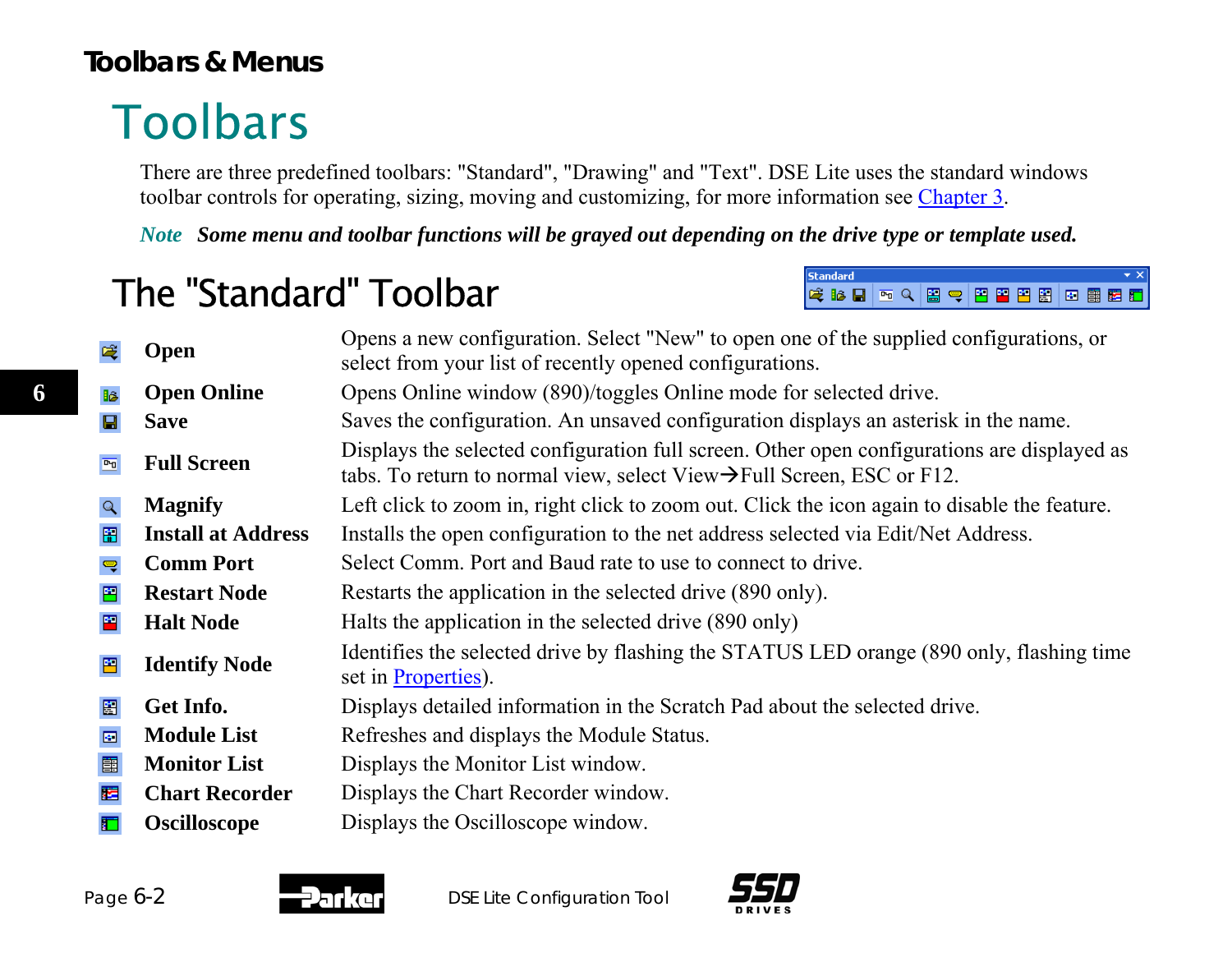The standard toolbar is used for the basic operation of the DSE Lite program.

## The "Drawing" Toolbar



|              | <b>Arrow</b>        | Draws an arrow between two points.                                           |  |  |
|--------------|---------------------|------------------------------------------------------------------------------|--|--|
|              | Line                | Draws a line between two points.                                             |  |  |
| $\circ$      | Oval                | Draws an oval or circle inside the box, once the mouse key is released.      |  |  |
| $\Box$       | Rectangle           | Draws a rectangle or square inside the box, once the mouse key is released.  |  |  |
| $\mathbf{R}$ | <b>Image</b>        | Allows an image to be imported into the box, once the mouse key is released. |  |  |
| 目            | <b>Line Width</b>   | Changes the thickness of the lines for an arrow, line, oval or rectangle.    |  |  |
| 靈            | <b>Line Pattern</b> | Changes the type of line drawn on the arrow and line commands.               |  |  |
|              | <b>Fill Pattern</b> | Fills the selected oval or rectangle with the pattern selected.              |  |  |
| -1           | <b>Line Color</b>   | Changes the color of the lines in an arrow, line, oval or rectangle.         |  |  |
| ◇            | <b>Fill Color</b>   | Changes the color inside an oval or rectangle                                |  |  |
| ቤ            | <b>Front</b>        | Move the selected item on top                                                |  |  |
| 品            | <b>Back</b>         | Move the selected item to the bottom                                         |  |  |
| 石            | Group               | Group the selected items into one object.                                    |  |  |
| 哂            | <b>Ungroup</b>      | Ungroup the selected object into its individual items.                       |  |  |

The drawing toolbar is used to document or enhance the configuration graphically. Most of the functions operate the same as any windows application.



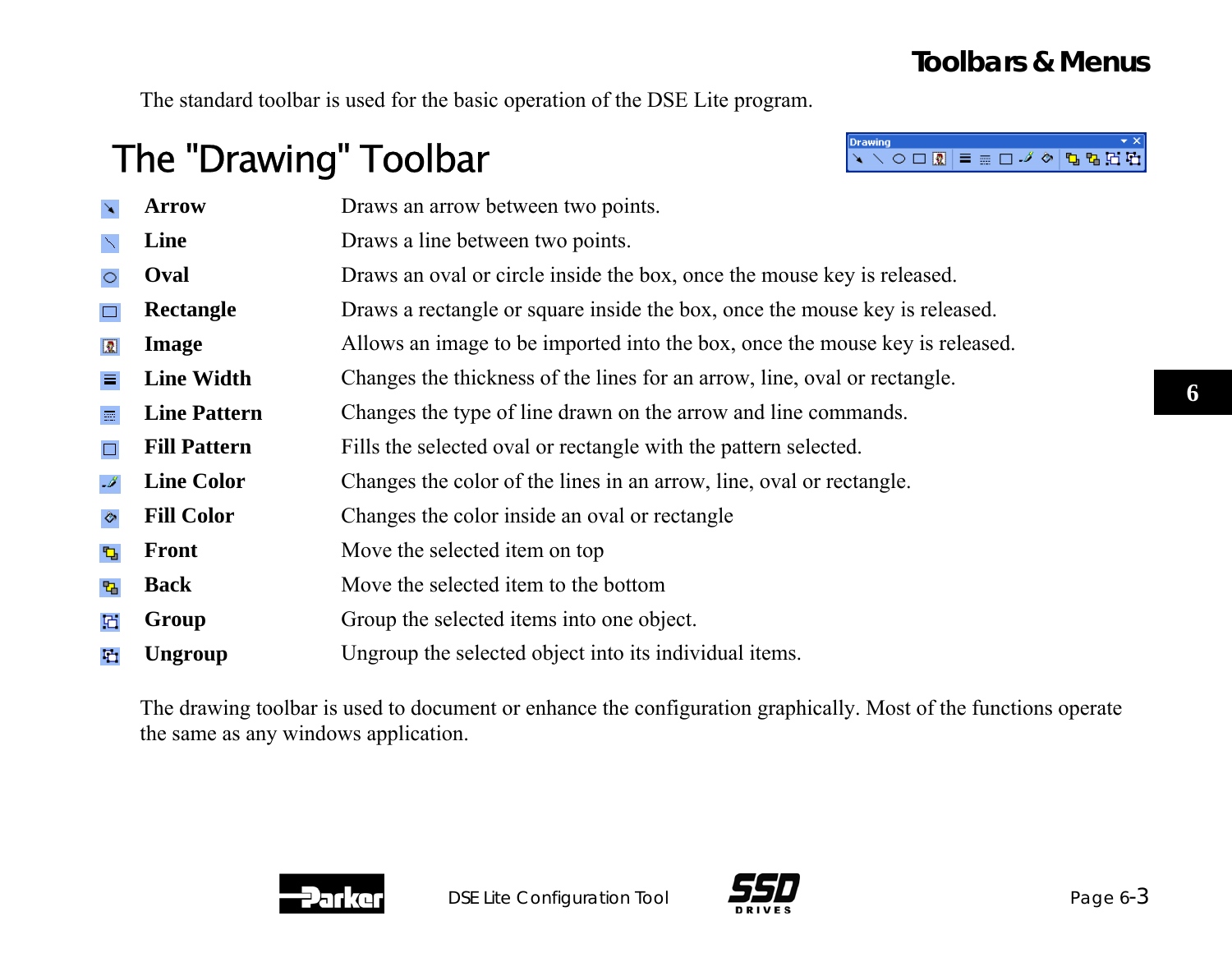## The "Text" Toolbar

| 圄                        | <b>Text Box</b>            | Insert a text box                                     |
|--------------------------|----------------------------|-------------------------------------------------------|
|                          | <b>Font Face</b>           | Select the type face for the selected text            |
|                          | <b>Font Size</b>           | Select the type size for the selected text            |
| $\mathbf A$              | <b>Font Color</b>          | Select the color for the selected text                |
| $\mathbf{B}$             | <b>Bold</b>                | Toggles the <b>Bold</b> attribute for selected text   |
| $\boldsymbol{I}$         | <b>Italic</b>              | Toggles the <i>Italic</i> attribute for selected text |
| $\underline{\mathbf{u}}$ | <b>Underline</b>           | Toggles the Underline attribute for selected text     |
| F                        | <b>Left Justified Text</b> | Align the selected text to the left margin            |
| 륳                        | <b>Centered Text</b>       | Center the selected text                              |

The text toolbar is used to document or label information in the configuration. Once a text box is created it can be edited at anytime by clicking inside the box.







Text

图 Arial

 $\overline{\mathbf{v}}$  X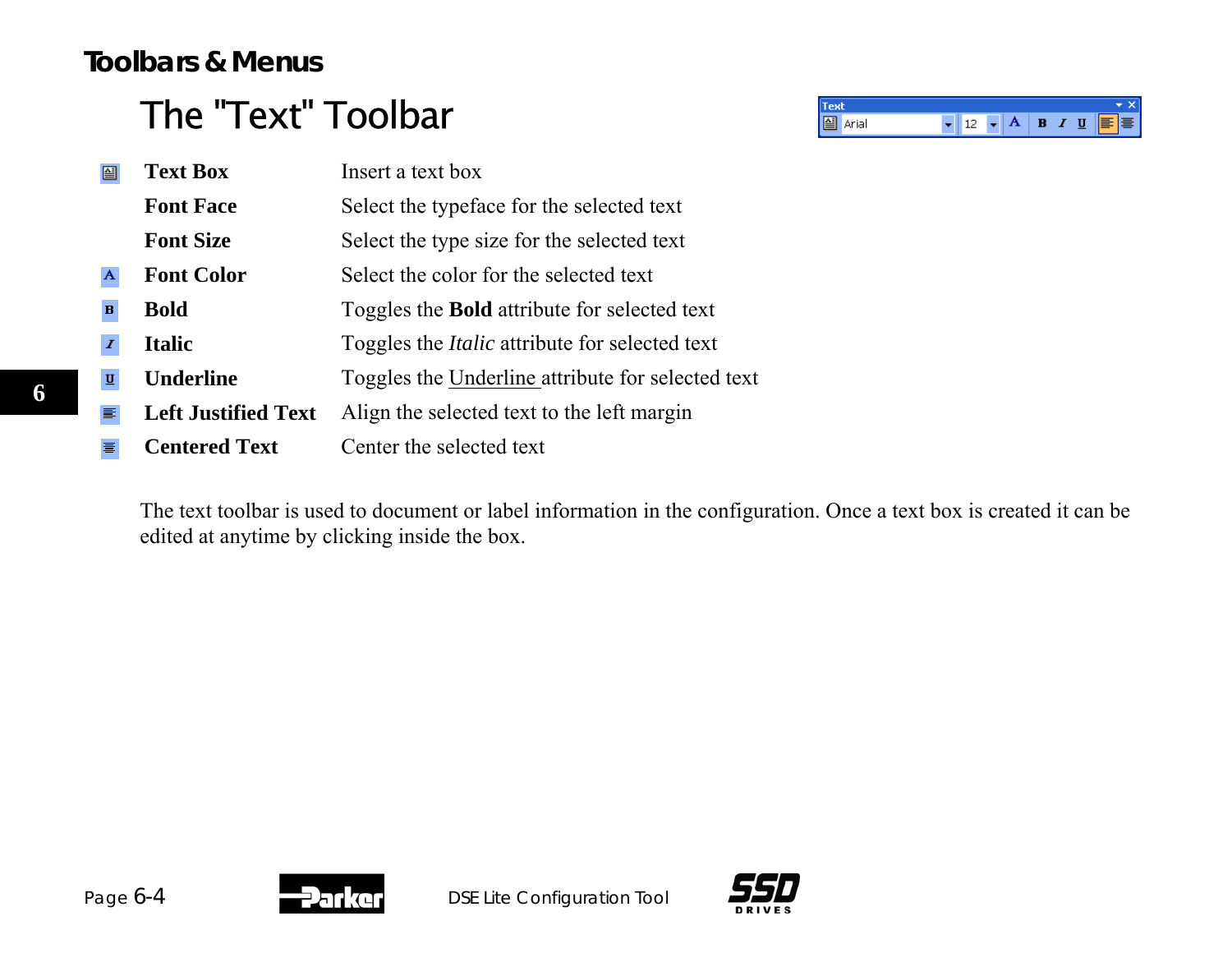Eile Edit View Command Insert Format Window Help

| <b>File</b>                |                       |                                                                      |
|----------------------------|-----------------------|----------------------------------------------------------------------|
| New                        | $Ctrl+N$              | Creates a new default configuration                                  |
| <b>Open</b>                | $\blacktriangleright$ | Opens a configuration                                                |
| <b>Open Online</b>         | F9                    | Opens configuration of selected module in Module List in ONLINE mode |
| <b>Extract</b>             |                       | Extracts selected items and save to a file                           |
| <b>Close</b>               |                       | Closes the active window                                             |
| <b>Close All</b>           |                       | Closes all configurations                                            |
| <b>Discard</b>             |                       | Removes the configuration without saving                             |
| <b>Save</b>                | $Ctrl + S$            | Saves the configuration                                              |
| Save Copy $\underline{As}$ |                       | Saves the configuration using a new configuration name               |
| <b>Save All</b>            |                       | Saves all configurations                                             |
| <b>Print Setup</b>         |                       | Setup your printing requirements                                     |
| <b>Print Preview</b>       |                       | Shows how the page will print                                        |
| Print                      | $Ctrl + P$            | Prints the active window                                             |
| Exit                       |                       | Closes this program                                                  |



Menus

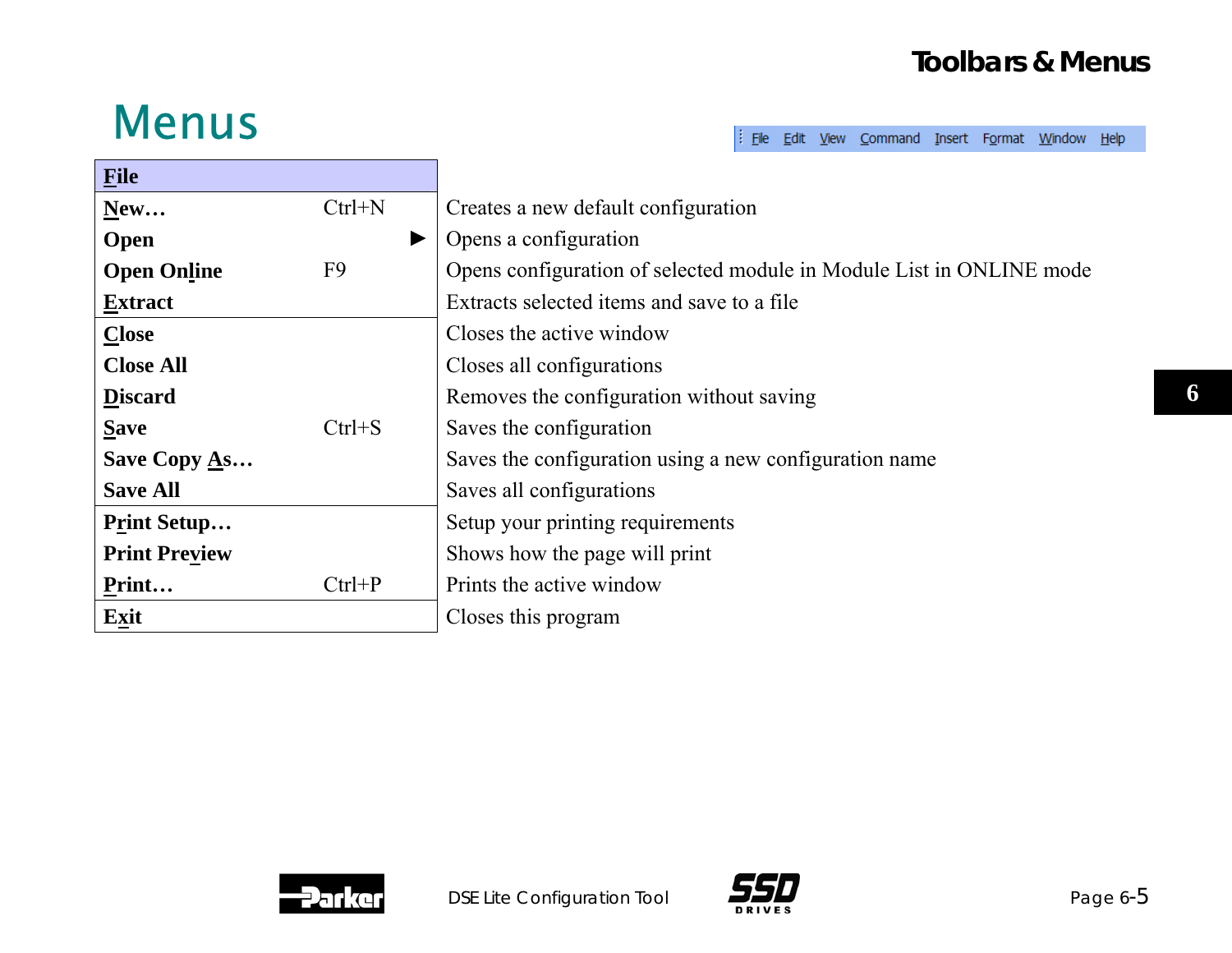| Edit                |                 |                                                            |
|---------------------|-----------------|------------------------------------------------------------|
| <b>Undo</b>         | $Ctrl+Z$        | Reverses your last action                                  |
| Cut                 | $Ctrl+X$        | Cuts the selected item from the window (to the clipboard)  |
| $\mathbf{Copy}$     | $Ctrl+C$        | Copies the selected item to the clipboard                  |
| <b>Paste</b>        | $Ctrl+V$        | Inserts the contents of the clipboard to the active window |
| <b>Delete</b>       |                 | Deletes the selected item                                  |
| Import              |                 | Import selection                                           |
| <b>Export</b>       |                 | <b>Export selection</b>                                    |
| Select All          |                 | Selects all items in the active window                     |
| <b>Duplicate</b>    | $Ctrl + D$      | Duplicates the selected item(s)                            |
| <b>Paste Time</b>   |                 | Pastes today's date and time in the Scratch Pad            |
| <b>Config. Info</b> |                 | Change title bar information for the configuration         |
| <b>Project Info</b> |                 | Change Project information for the title bar.              |
| <b>Insert Sheet</b> |                 | Insert a sheet into the configuration                      |
| <b>Delete Sheet</b> |                 | Delete a sheet from the configuration                      |
| Delete Form         |                 | Delete a Form from list                                    |
| <b>Edit Form</b>    | ▶               | Edit a Form from list                                      |
| Find Input          | F10             | Find block input by name                                   |
| Find Output         | F11             | Find block output by name                                  |
| <b>Performance</b>  |                 |                                                            |
|                     | <b>Standard</b> | Displays standard blocks in the Block Menu (black)         |
|                     | <b>Advanced</b> | Displays advanced blocks in the Block Menu (green)         |
|                     | <b>High</b>     | Displays high blocks in the Block Menu (red)               |
| <b>Motor Wizard</b> |                 | Launches the Motor selection wizard                        |



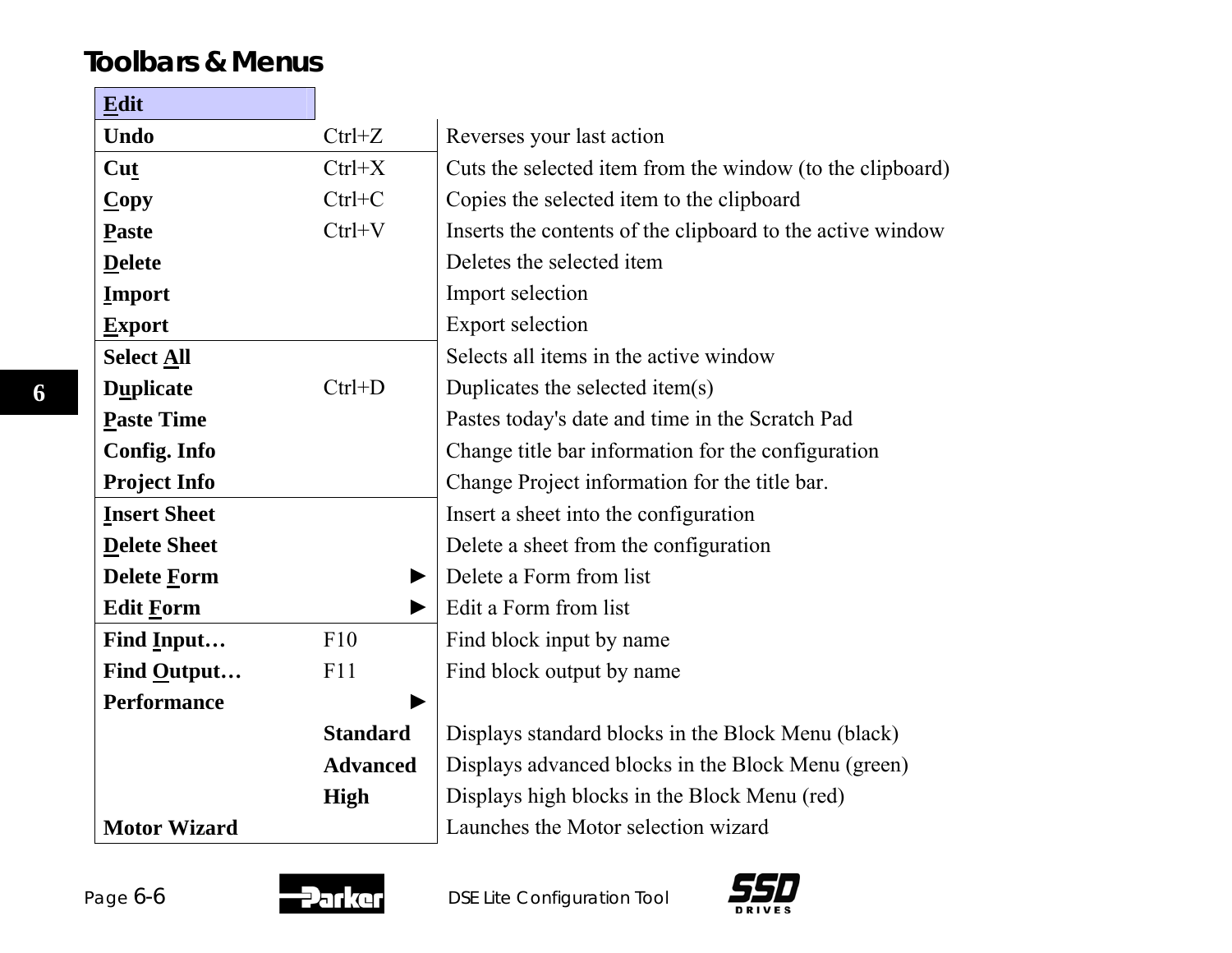| View                      |                                                  |
|---------------------------|--------------------------------------------------|
| <b>Full Screen</b><br>F12 | Toggles full screen view by hiding toolbars etc. |
| <b>Magnify</b>            | Magnifies the configuration                      |
| <b>Show Grid</b><br>F7    | Shows a drawing grid                             |
| <b>Oscilloscope</b>       | Toggles the Oscilloscope view                    |
| <b>Chart Recorder</b>     | Toggles the Chart Recorder view                  |
| <b>Monitor List</b>       | Toggles the Monitor List view                    |
| <b>Parameters</b>         | Selects the Parameter view                       |
| <b>Properties</b>         | Displays the Properties menu for DSE Lite        |
| <b>Scratchpad</b>         | Toggles the Scratch Pad view                     |
| <b>Toolbars</b><br>▶      | Display the toolbars                             |
| <b>Standard</b>           | Toggles the Standard toolbar                     |
| <b>Drawing</b>            | Toggles the Drawing toolbar                      |
| <b>Text</b>               | Toggles the Text toolbar                         |
| <b>Status Bar</b>         | Toggles the Status Bar                           |
| <b>Forms</b>              | Toggles Forms                                    |



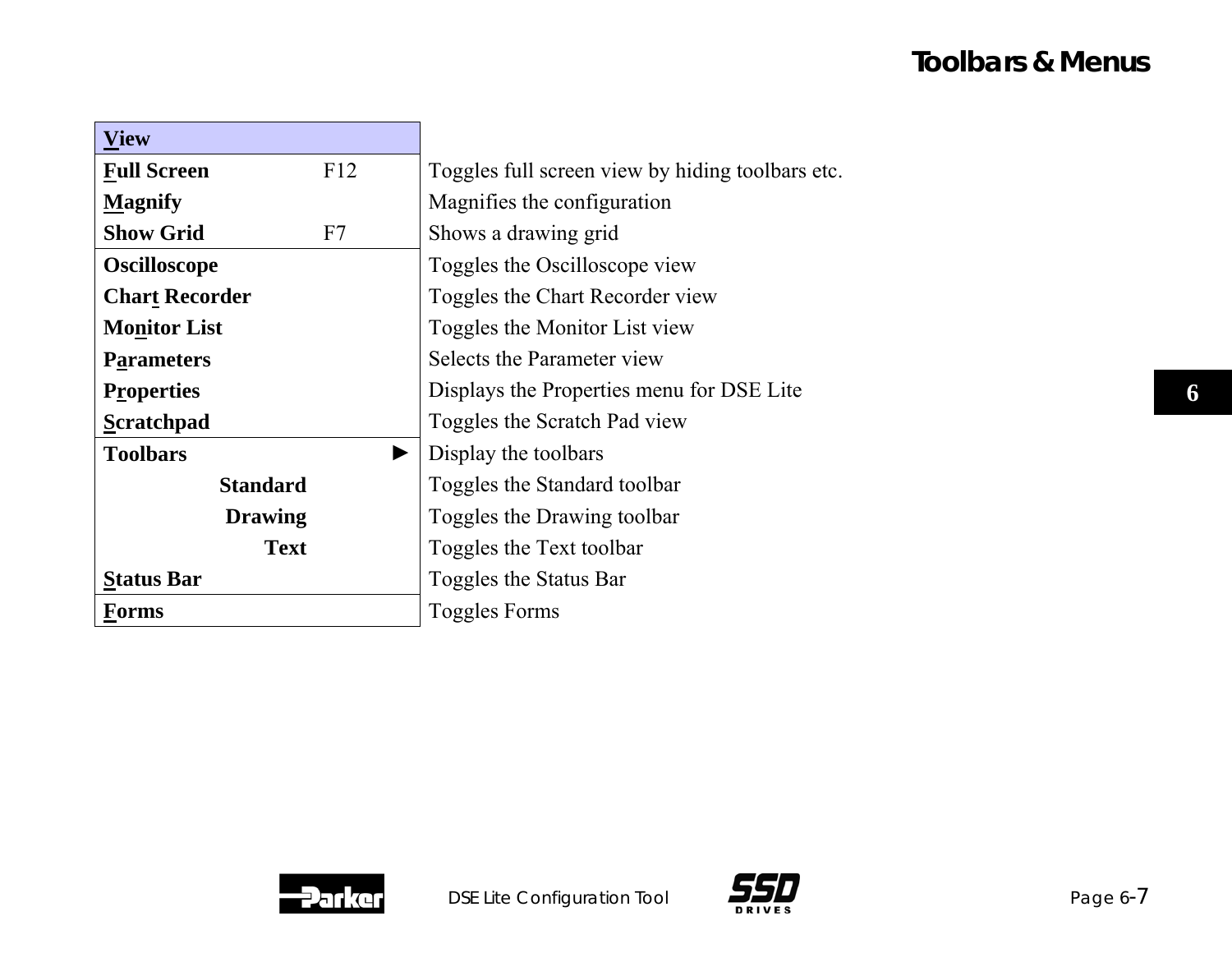| <b>Command</b>                  |                                                                                                                                                      |
|---------------------------------|------------------------------------------------------------------------------------------------------------------------------------------------------|
| $Ctrl + G$<br><b>Install</b>    | Installs the open configuration to the net address selected via Edit/Net Address.                                                                    |
| <b>Full Install</b>             | Installs the open configuration to the drive selected in the Module List.                                                                            |
| <b>Extract Drive Parameters</b> | Extract the drive parameters into the open configuration.                                                                                            |
| <b>Restart</b>                  | Restarts the application in the drive selected in the Module List                                                                                    |
| Halt                            | Halts the application in the drive selected in the Module List                                                                                       |
| <b>Identify</b>                 | Identifies the drive selected in the Module List by changing the green flashing<br>STATUS LED on the drive to orange (for approximately 10 flashes). |
| Get Info.                       | Displays a set of information in the Scratch Pad about the drive selected in the<br>Module list                                                      |
| <b>Refresh Full</b>             | Refreshes and displays the Module List with all drive information.                                                                                   |
| <b>Refresh Partial</b>          | Refreshes and displays the Module List with partial drive information.                                                                               |
| <b>Disconnect</b>               | Go offline.                                                                                                                                          |
| <b>Upgrade Firmware</b>         | Upgrade drive firmware                                                                                                                               |
| <b>Set Serial Number</b>        | Set serial number in drive firmware                                                                                                                  |
| <b>Set Performance Level</b>    | Set performance level for drive                                                                                                                      |
| <b>Write Password</b>           | Set password into drive configuration to prevent changing.                                                                                           |



Page 6-8 **Page 12 Page 1** 

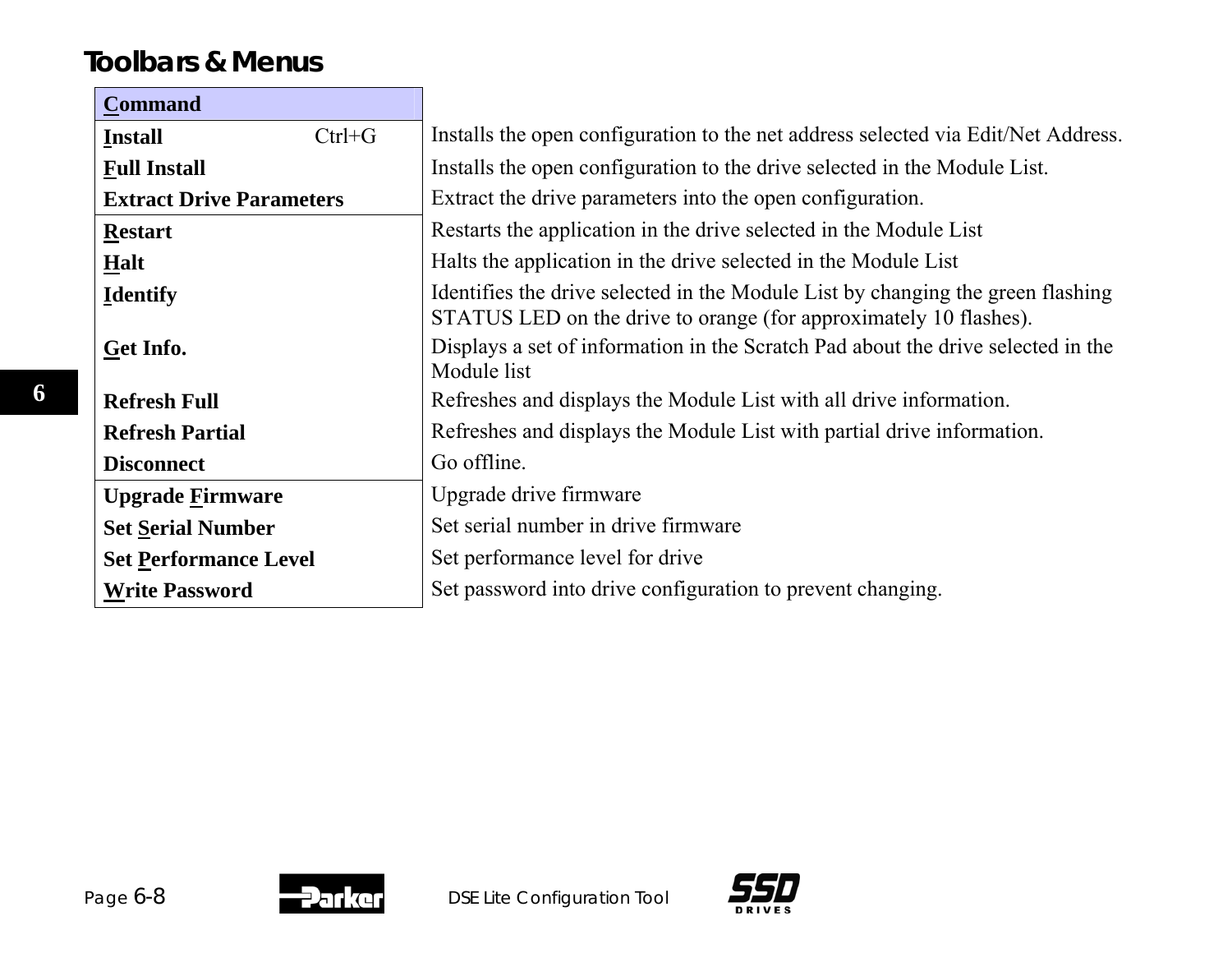| <b>Insert</b> |                |                                       |
|---------------|----------------|---------------------------------------|
| <b>Text</b>   | F <sub>4</sub> | Inserts a text box                    |
| <b>Arrow</b>  | F <sub>5</sub> | Inserts an arrow between two points   |
| Line          | F <sub>6</sub> | Inserts a line between two points     |
| Oval          |                | Inserts an oval or circle             |
| Rectangle     | F8             | Inserts a rectangle or square         |
| Image         |                | Inserts a selected bitmap image file. |
| Form          | Create         | Create a new Form in a new view       |
|               |                |                                       |
|               | Form X         | List of Forms to be inserted          |



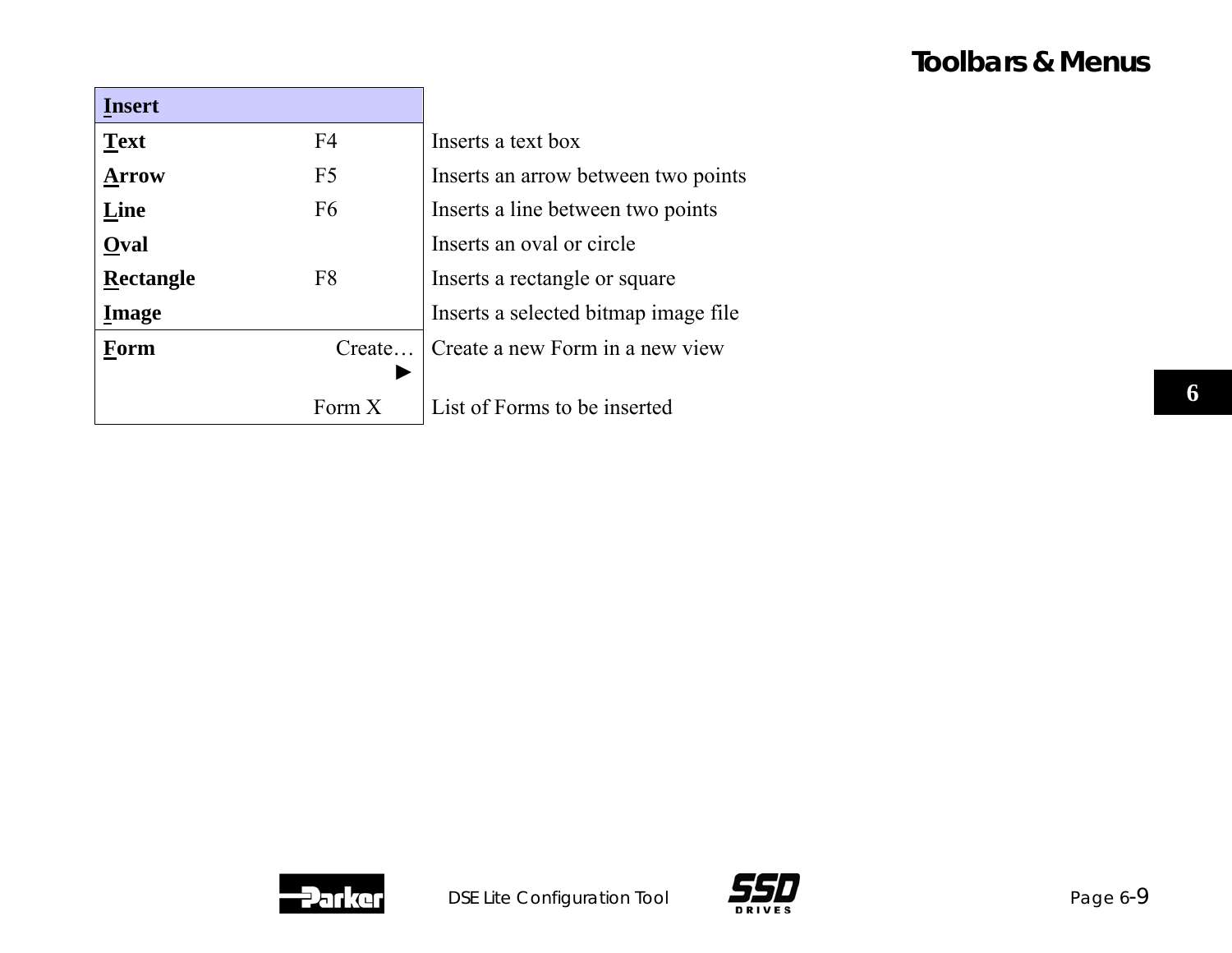| <b>Format</b>         |          |                                                       |
|-----------------------|----------|-------------------------------------------------------|
| <b>Align</b>          | $Ctrl+A$ | Align drawing elements                                |
| Text Font             |          | Changes the font attributes of selected text          |
| <b>Text Face</b>      |          | Select the typeface for selected text                 |
| <b>Text Size</b>      |          | Select the type size for selected text                |
| <b>Text Color</b>     |          | Select the color for selected text                    |
| <b>Bold</b>           |          | Toggles the <b>Bold</b> attribute for selected text   |
| <b>Italic</b>         |          | Toggles the <i>Italic</i> attribute for selected text |
| Underline             |          | Toggles the Underline attribute for selected text     |
| <b>Left Justified</b> |          | Aligns selected text to the left, ragged right        |
| <b>Center Text</b>    |          | Centers selected text                                 |
| <b>Line Width</b>     |          | Select a line width                                   |
| <b>Line Pattern</b>   |          | Select a line pattern                                 |
| <b>Pattern</b>        |          | Select a pattern fill                                 |
| <b>Line Color</b>     |          | Select the line color                                 |
| <b>Fill Color</b>     |          | Select the fill color                                 |
| Move to <b>Front</b>  |          | Move selected object in front of other objects        |
| Move to Back          |          | Move selected object behind other objects             |
| $Group$               |          | Group selected objects together                       |
| <b>Ungroup</b>        |          | Ungroup selected compound                             |



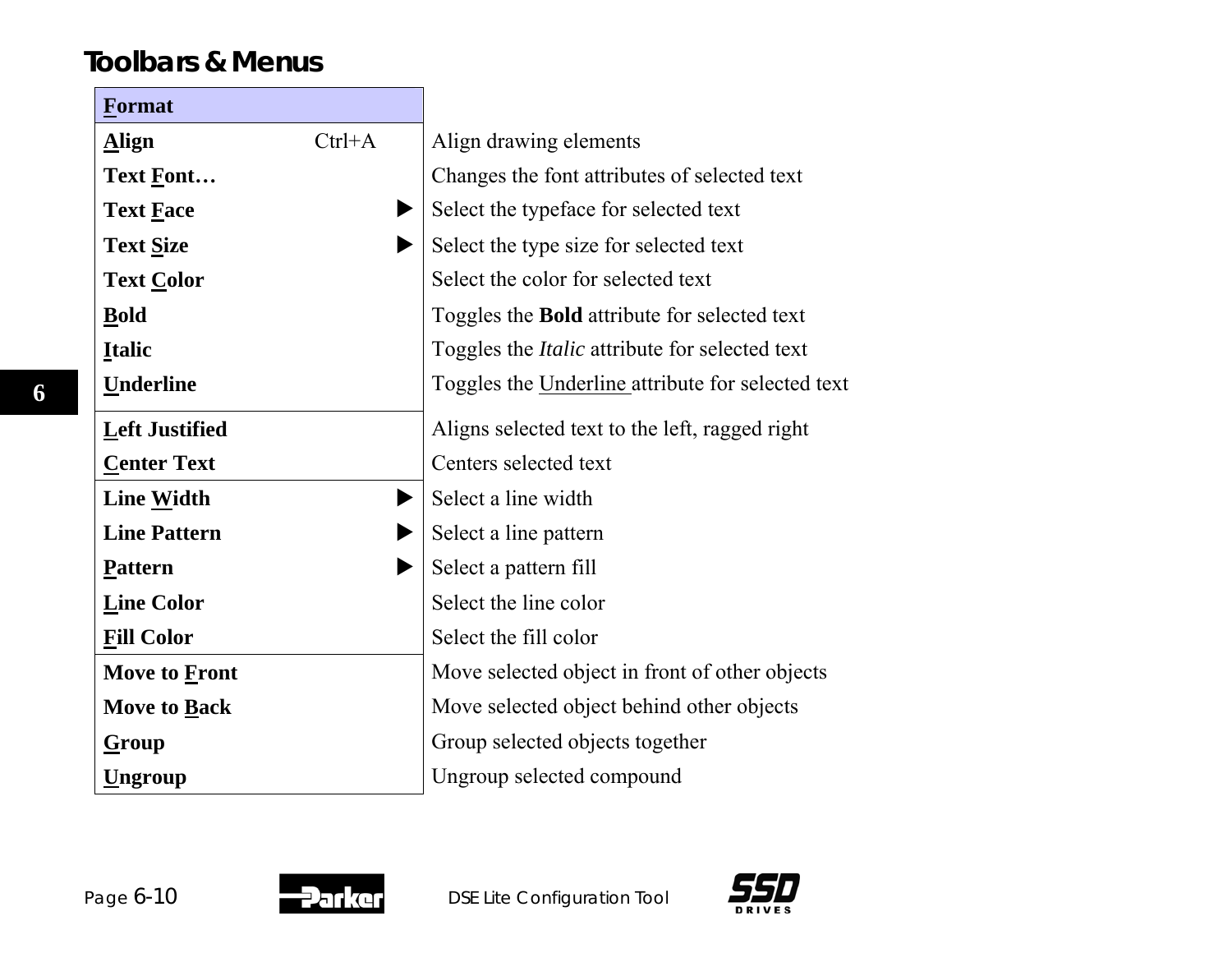| <b>Window</b>        |                                                             |
|----------------------|-------------------------------------------------------------|
| <b>Cascade</b>       | Arranges windows as separate tabs                           |
| <b>Tile</b>          | Arranges split-screen windows                               |
| <b>Arrange Icons</b> | Arrange icons at the bottom of the window                   |
| File name            | Each open configuration will show up here for a quick open. |